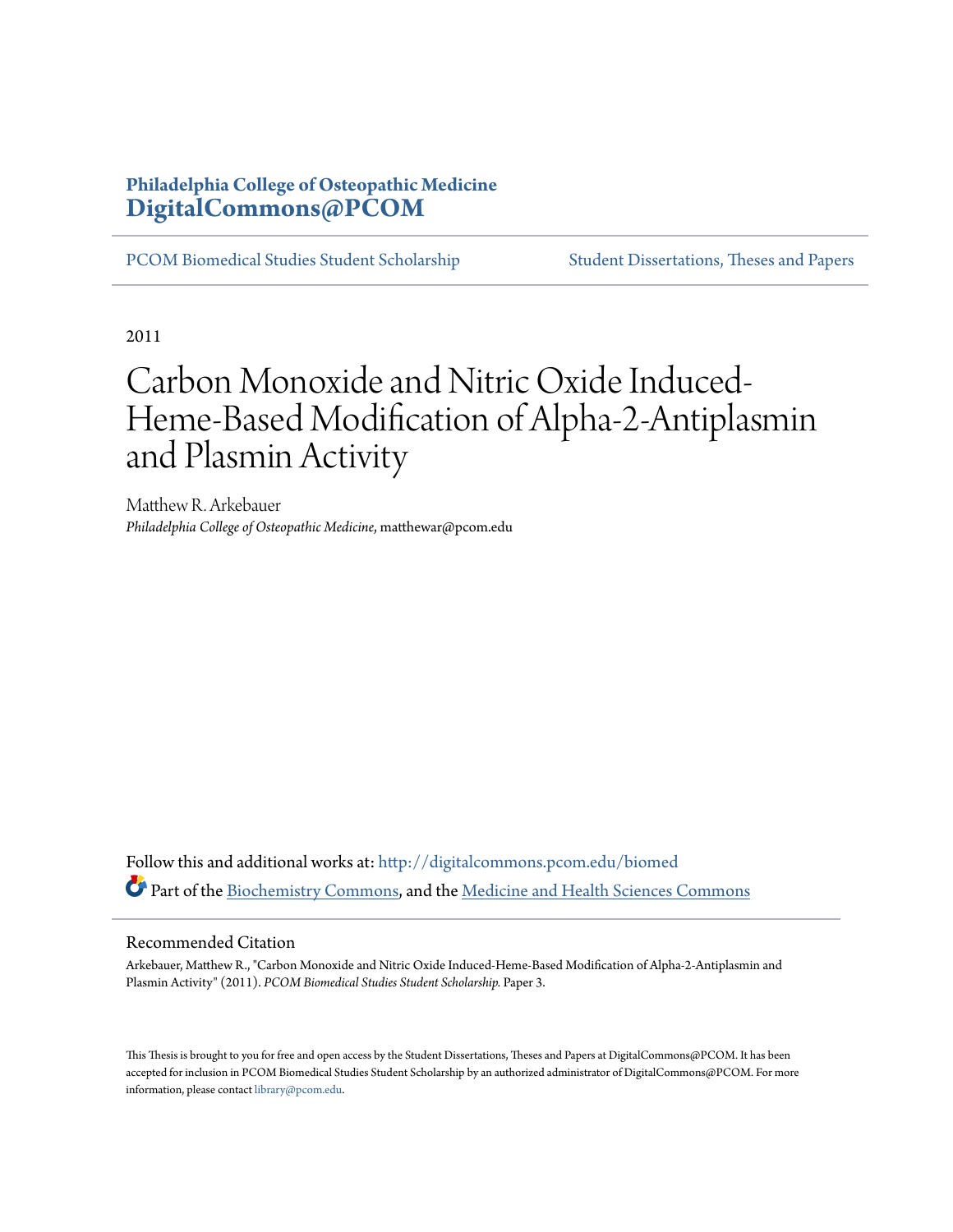**The Philadelphia College of Osteopathic Medicine** 

**Master of Biomedical Sciences Program** 

**Hahnemann University Hospital** 

**Department of Anesthesiology**

# **CARBON MONOXIDE AND NITRIC OXIDE INDUCED-HEME-BASED MODIFICATION OF ALPHA-2-ANTIPLASMIN AND PLASMIN ACTIVITY**

**A Thesis in Biomedical Sciences by Matthew Robert Arkebauer**

 **Submitted in Partial Fulfillment of the Requirements for the Degree of**

**Master of Biomedical Sciences**

 **July 2011**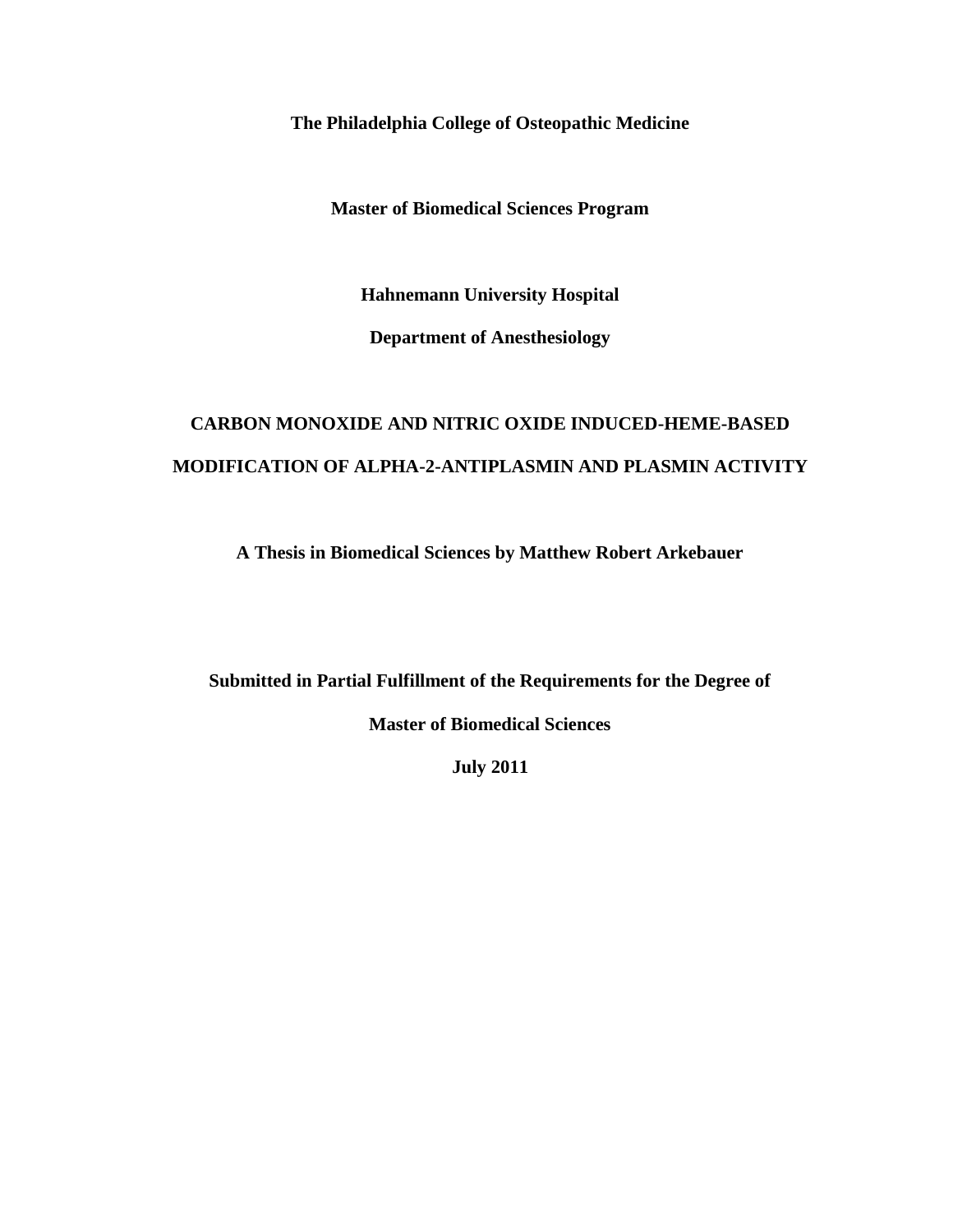### **Signatory Page**

We approve the thesis of Matthew Robert Arkebauer

Vance G. Nielsen, M.D. Date of Signature

\_\_\_\_\_\_\_\_\_\_\_\_\_\_\_\_\_\_\_\_\_\_\_\_\_\_\_\_\_\_\_ \_\_\_\_\_\_\_\_\_\_\_\_\_

Professor of Anesthesiology, Director of Research

Hahnemann University Hospital

Thesis Advisor

Ruth D. Thornton, Ph.D. Date of Signature

\_\_\_\_\_\_\_\_\_\_\_\_\_\_\_\_\_\_\_\_\_\_\_\_\_\_\_\_\_\_\_ \_\_\_\_\_\_\_\_\_\_\_\_\_

Professor & Chair, Department of Biochemistry/Molecular Biology

Philadelphia College of Osteopathic Medicine

Committee Advisor

S. Nini Malayaman, M.D. Date of Signature

\_\_\_\_\_\_\_\_\_\_\_\_\_\_\_\_\_\_\_\_\_\_\_\_\_\_\_\_\_\_\_ \_\_\_\_\_\_\_\_\_\_\_\_\_

Instructor of Anesthesiology, Assistant Director of Research

Hahnemann University Hospital

Thesis Committee Member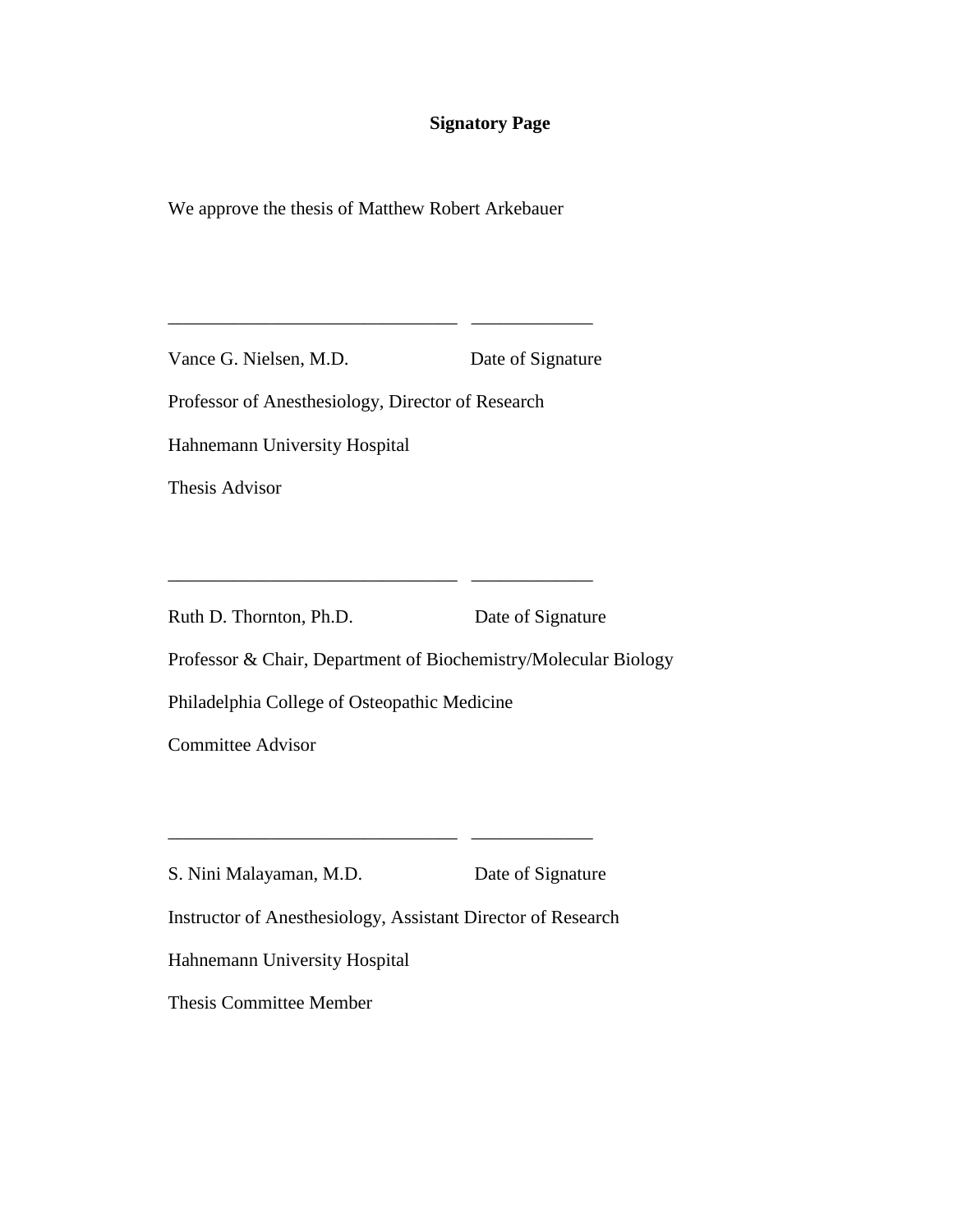#### **Abstract**

# **CARBON MONOXIDE INDUCED/HEME-BASED MODIFICATION OF ALPHA-2-ANTIPLASMIN AND PLASMIN ACTIVITY Matthew R. Arkebauer Master's of Biomedical Sciences, June 2011 Philadelphia College of Osteopathic Medicine Vance G. Nielsen, M.D., Thesis Adviser**

**Objectives:** Carbon monoxide (CO) derived from cigarette smoke or released The primary purpose of this study was to determine if CO diminished fibrinolysis by means of enhancing  $\alpha_2$ -antiplasmin via an alleged heme group. from carbon monoxide releasing-molecule 2 (CORM-2), diminishes fibrinolysis.

**Methods:** Plasma, isolated α<sub>2</sub>-antiplasmin and isolated plasmin were exposed to CO released from CORM-2 (tricarbonyldichlororuthenium (II) dimer) and nitric oxide (NO) via a NO donor to induce carboxyheme and metheme states. Exposed, isolated enzymes were placed in either  $\alpha_2$ -antiplasmin deficient or normal plasma. Effects of CO and NO on tissue-type plasminogen activator initiated fibrinolysis were determined by thrombelastography. Liquid chromatography-mass spectrometry (LC-MS/MS, see Table 1) was used to identify heme released from  $\alpha_2$ -antiplasmin and plasmin.

**Results:** CO significantly enhanced  $\alpha_2$ -antiplasmin activity but decreased plasmin activity. NO decreased both  $\alpha_2$ -antiplasmin and plasmin activity. While

i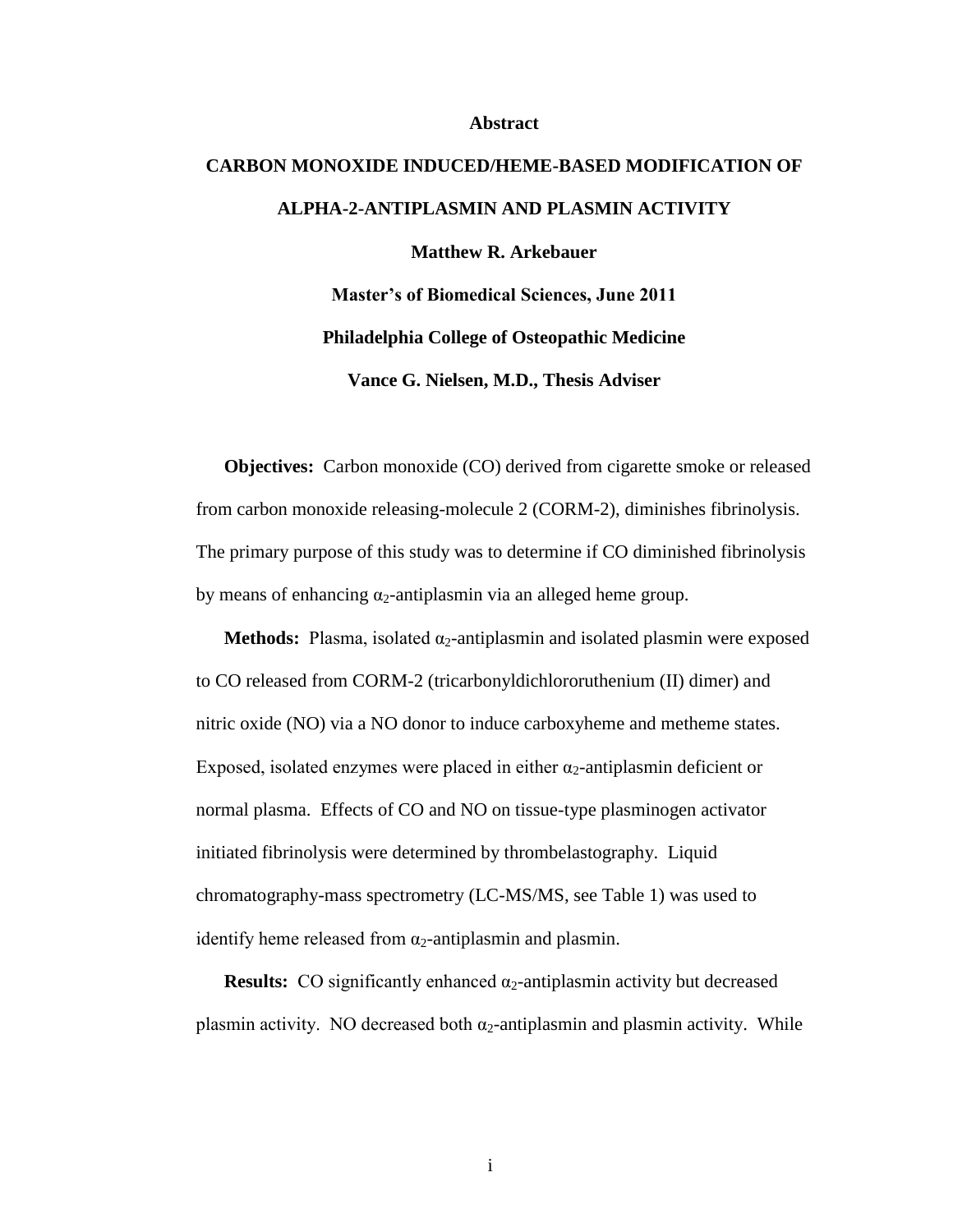insufficient LC-MS/MS data was obtained with  $\alpha_2$ -antiplasmin (secondary to glycosylation), a putative plasmin-associated heme was identified.

**Conclusion:** CO causes hypofibrinolysis by enhancing  $\alpha_2$ -antiplasmin activity and decreasing plasmin activity. Based on responses to NO and LC-MS/MS data, it is highly likely that both enzymes are modulated by attached heme groups. Attempts to develop methods to detect CO-mediated hypercoagulability are ongoing, with the goal of identifying populations at risk of thrombotic morbidity secondary to cigarette smoking.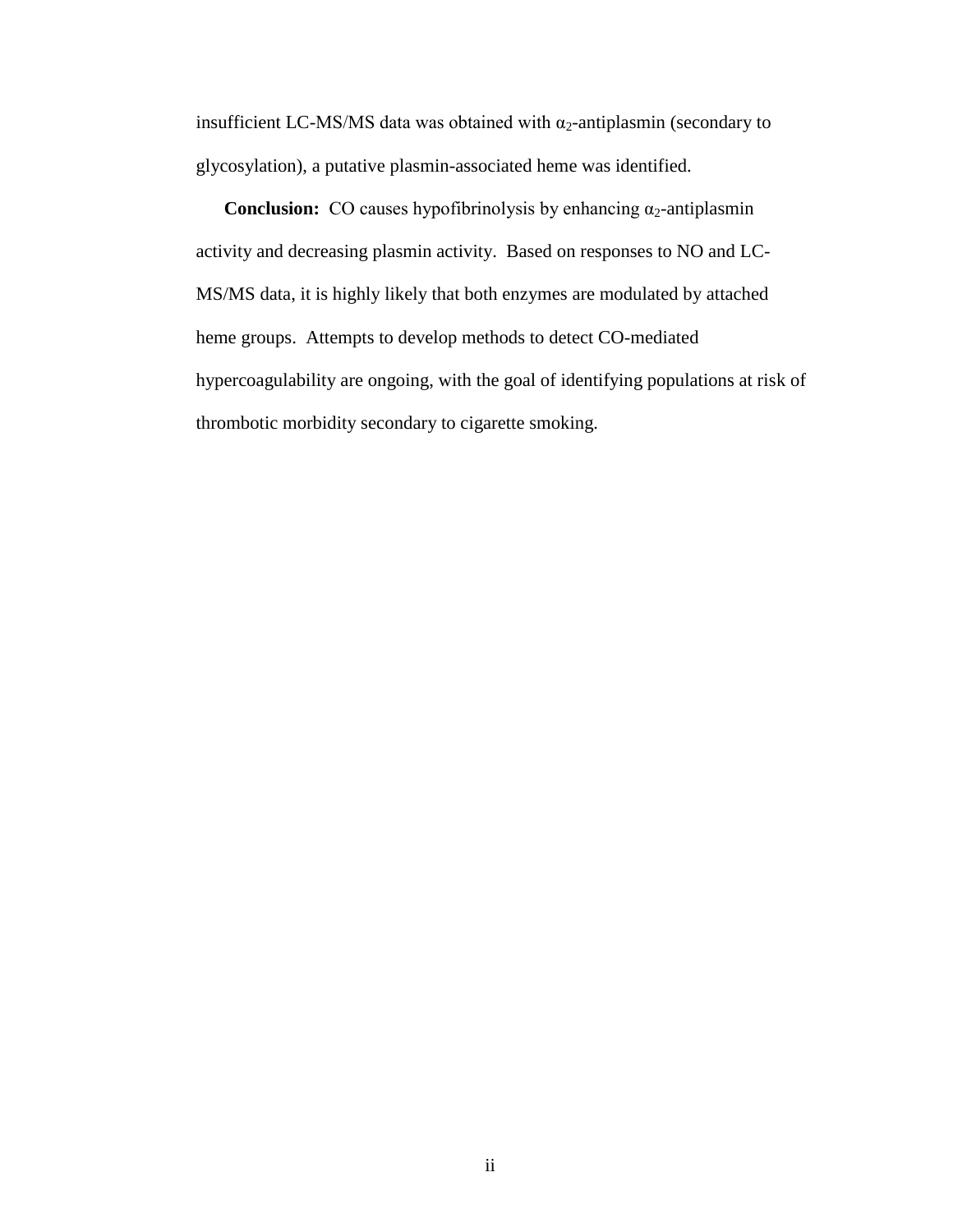#### **Table of Contents**

 **[Chapter 1. Introduction 1](#page-6-0)**

 **[Chapter 2. Materials and Methods 12](#page-17-0)**

 **[Chapter 3. Results 21](#page-26-0)**

 **[Chapter 4. Conclusion 25](#page-30-0)**

 **[References. 29](#page-34-0)**

 **[Appendix A. List of Figures 35](#page-40-0)**

 **Appendix B. List of Tables 42**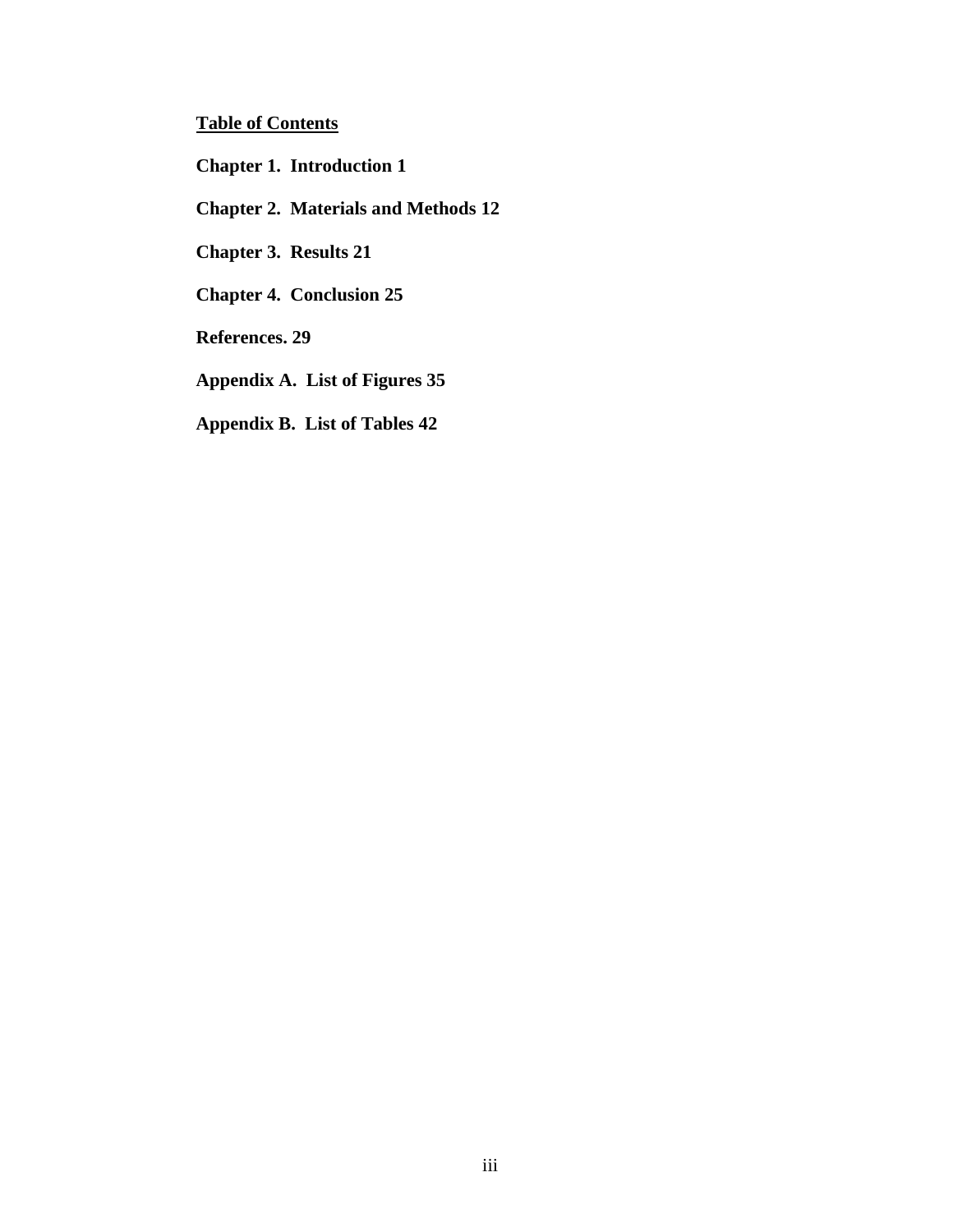#### **Chapter 1: Introduction**

<span id="page-6-0"></span> nearly 1 in 5 deaths in the U.S. each year (2, 3). The yearly death count caused by The health problems associated with cigarette smoking have been thoroughly researched and are well known. Cigarette smoking afflicts nearly every organ in the human body and decreases the overall general health of smokers (1). Adverse health effects of cigarette smoking account for an estimated 443,000 deaths, or tobacco use is more than all deaths from human immunodeficiency virus (HIV), illegal drug use, alcohol use, motor vehicles injuries, suicides and murders combined (3). A smoker's risk factors are increased 2 to 4 times for coronary heart disease and stroke, 23 times for men in developing lung cancer, 13 times for women in developing lung cancer and 12 to 13 times for dying from chronic obstructive lung diseases compared with nonsmokers (1).

 being an important poisonous component of tobacco smoke (4)**.** Carbon monoxide (COHb, see Table 1), causing decreased oxygen delivery to cells (5-7). This hemoglobin. Excess quantities of CO impair oxygen delivery to cells because In the U.S., cigarettes are regulated to 599 additives, carbon monoxide (CO) inhalation while smoking results in increased levels of carboxyhemoglobin occurs because carbon monoxide competes with oxygen  $(O_2)$  in binding with hemoglobin preferentially binds CO compared to  $O_2$  at a ratio of approximately 240:1 (8). Tobacco smoke inhalation has been linked to numerous diseases, an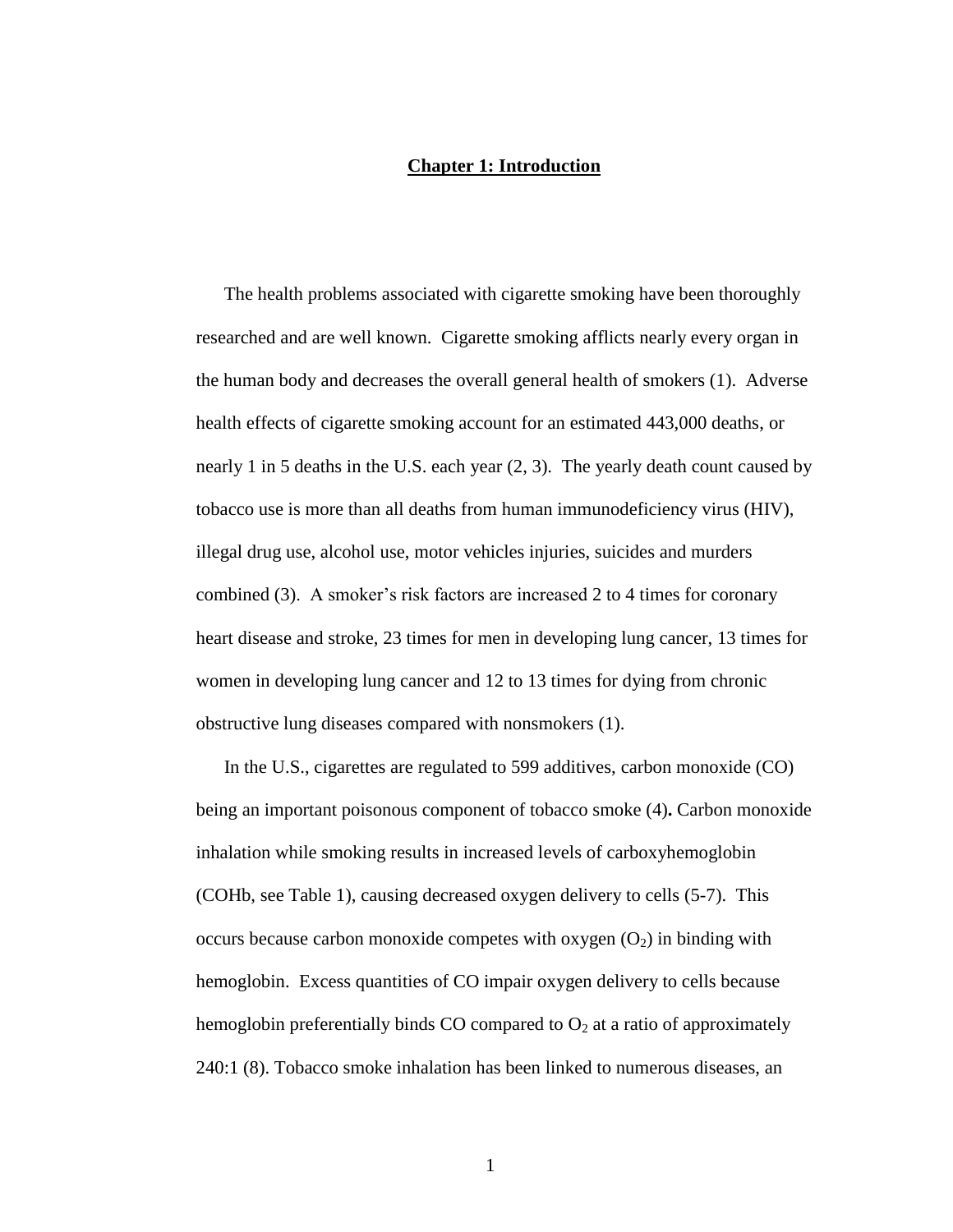CO influences the hemostatic system causing increased coagulation and decreased important one being thrombotic disease (9-11). Studies have demonstrated that fibrinolysis (see Table 1) (12-21). Tobacco smoke, which contains CO, can be considered a significant risk factor for the pathogenesis of thrombotic diseases (9 11).

 (i) maintain blood in a fluid state in normal vessels, (ii) provide a means of rapidly forming a hemostatic clot at a site of vascular injury, and then (iii) restore normal flow through fibrinolytic processes (22, figure 1). Thrombosis is the formation of a blood clot in intact vessels, involving three components: reactions at the vascular wall, the actions of platelets, and the coagulation cascade (22). Normal hemostasis is a phenomenon caused by a tightly controlled process to

 At a site of vascular injury, the vascular wall vasoconstricts, primarily due to the molecule endothelin. Next platelets are activated and adhere to the site of vascular injury. Platelets aggregate together to form a hemostatic plug at the site of injury. This process is known as primary hemostasis. Circulating Tissue meshwork plug is known as secondary hemostasis, eventually forming a more Factor (TF, see Table 1) is exposed to the site of injury and along with FVII, is the primary initiator of the coagulation cascade. A chain-reaction occurs of various factors activating the next one sequentially until thrombin (see Table 1) is generated and cleaves fibrinogen to produce the insoluble fibrin (see Table 1) (22). A fibrin meshwork is created which recruits more platelets and induces cross-linking via FXIII to create a stronger plug. The production of this fibrin permanent plug (22). This more permanent plug prevents further hemorrhage at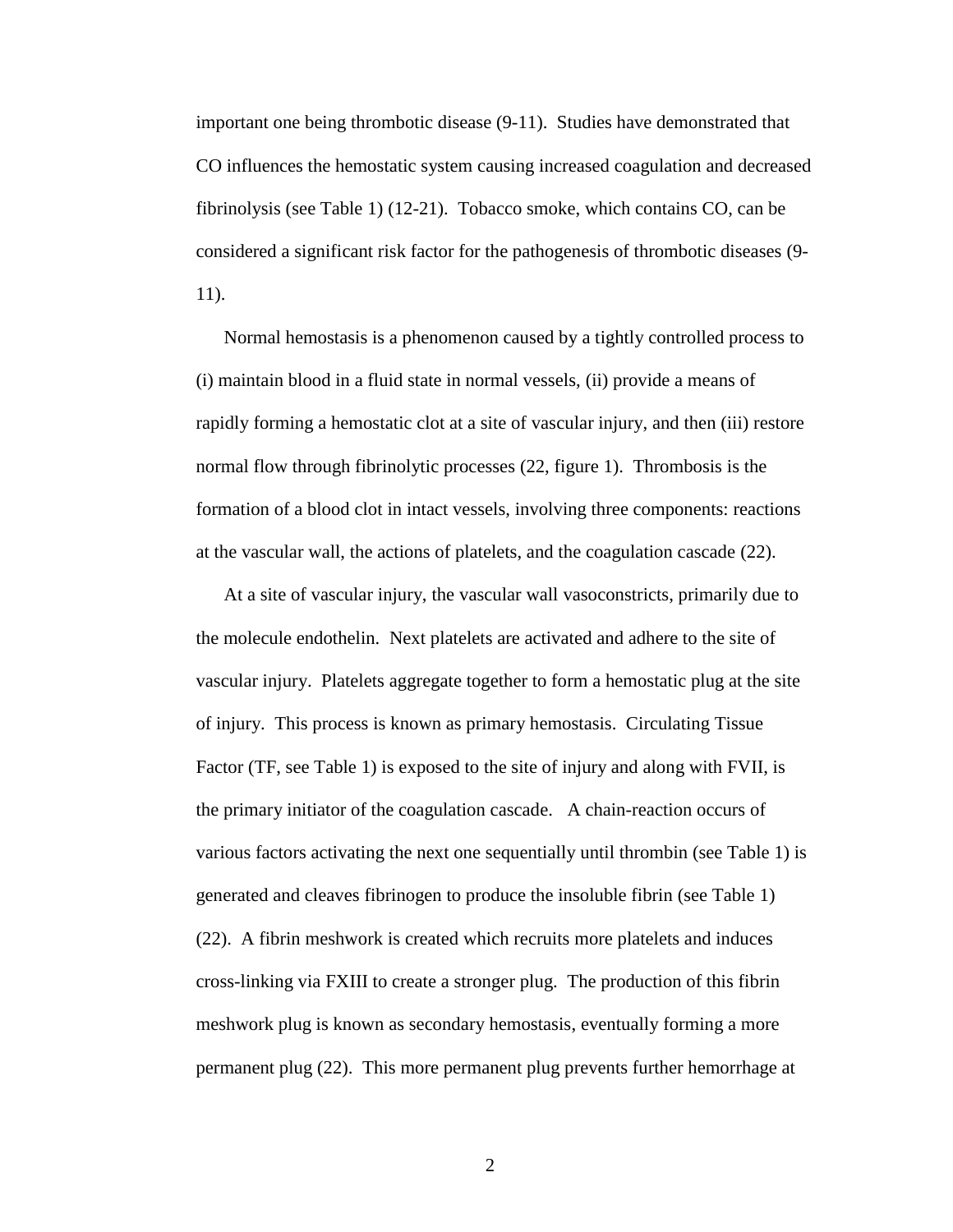the site of vascular injury. To restore the balance of hemostasis, vascular repair occurs and tissue plasminogen activator (tPA, see Table 1) activates plasmin (see meshwork thus breaking down the more permanent plug. An important fibrinolytic cascade see figure 1. Table 1), the primary enzyme of fibrinolysis. Plasmin cleaves the fibrin fibrinolytic regulatory enzyme which inhibits the activity of plasmin is  $\alpha_2$ antiplasmin (see Table 1). For a detailed explanation of the sequential events of the coagulation cascade as well as the counter-regulatory actions of the

many molecules participating in the coagulation cascade remain to be discovered.<br>Previous studies by Dr. Vance Nielsen's research group used the carbon While the mechanisms and sequential effects of the coagulation cascade are well established, the complete structural and mechanistic biochemistry of the

 dimer, Figure 2) to deliver CO to plasma-based systems and study the effect of carbonyls containing CO bound to a variety of heavy metals such as iron, cobalt, monoxide releasing molecule-2 (CORM-2; tricarbonyldichlororuthenium (II) CO on coagulation and fibrinolysis (12-21). The degradation of heme (see Table 1) by heme oxygenase produces CO, as does cigarette smoking. Carbon monoxide can also be produced pharmacologically by carbon monoxide releasing molecules (CORMs). Studies have established that CORMs have the ability to cause vasodilation, decrease inflammation, ease ischemia-reperfusion injury, diminish apoptosis and prevent arterial thrombosis (12, 23-27). CORMs are metal nickel and ruthenium (25, 26). The release of CO from these metals can be modulated by photoactivation, temperature, pH and the nature of the ambient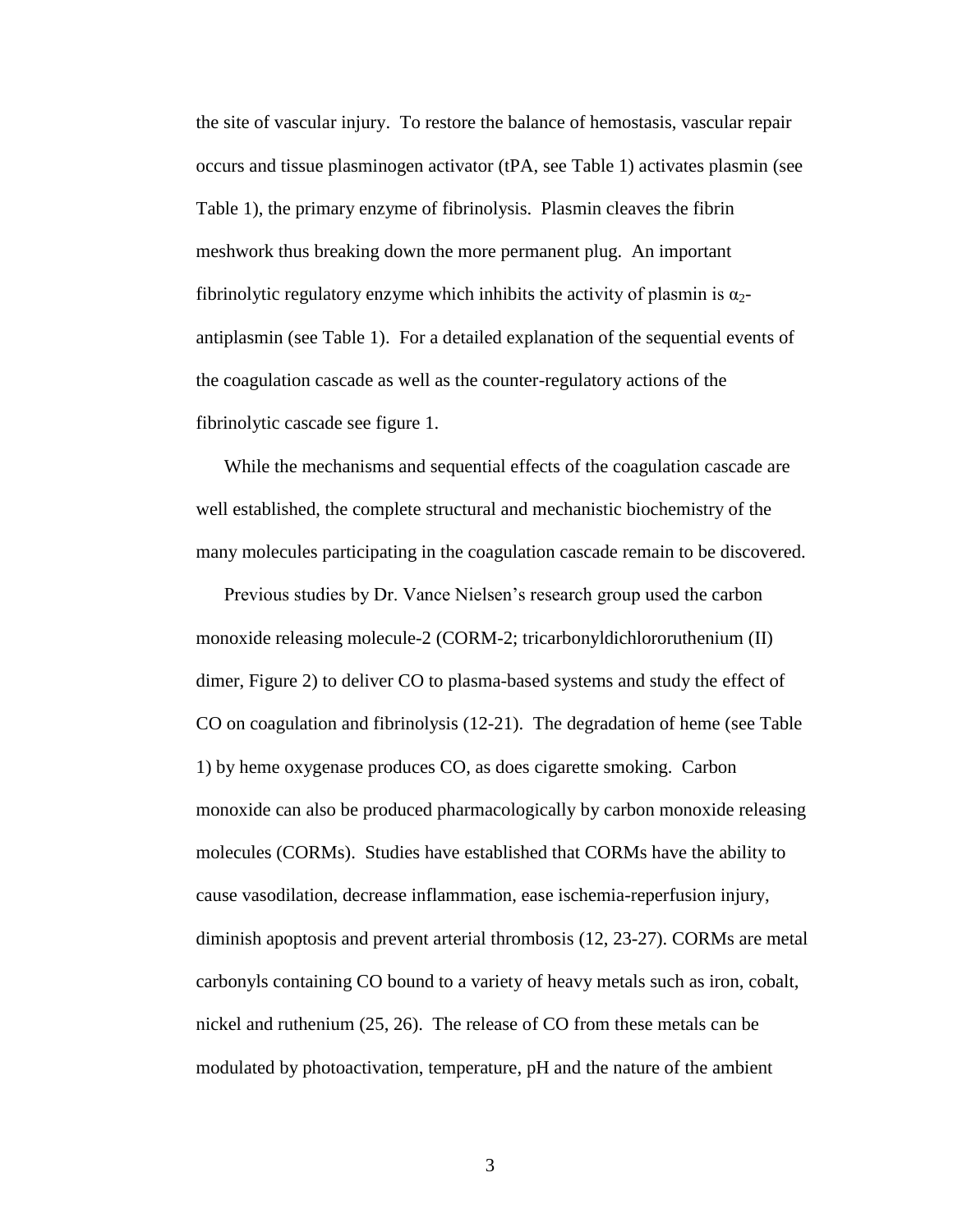The CO released from CORMs has been viewed as a modulator or cell signaling molecule, comparable to nitric oxide (NO) in its effects of the above mentioned environment (e.g. organic solvent or physiological aqueous solution) (25, 26). circumstances (23-27).

 thrombin. He found that CO also decreased tPA-induced fibrinolysis (13). effect of the antifibrinolytic serine protease inhibitor;  $\alpha_2$ -antiplasmin (Figure 3), suggesting that the effect of CO on fibrinolysis is  $\alpha_2$ -antiplasmin-dependent (13, Dr. Nielsen discovered that CO was found to enhance the speed of clot growth and final clot strength via the modification of fibrinogen, the substrate of Diminished fibrinolysis was found to be accomplished by CO increasing the 18, 28).

 Similar results through independent studies have used blood obtained from and denser matrix of thin fibrin polymers (13, 29). These studies led to the conclusion that CO affects the coagulation cascade by causing faster-growing, smokers, documented via thrombelastography (see Table 1). These studies showed enhanced clot strength, antifibrinolytic responses to tPA-mediated lysis, stronger thrombus clots which take longer to lyse, and result in a hypercoagulable state.

 per day have COHb concentrations of 3-7% (5), compared to smoke inhalation victims with CO concentrations around 7-20% (1000-3000μM) (30). These The optimal determined concentration of CO used in these studies was 75μM, which in turn is expected to raise whole blood COHb concentration <0.5% (12-21). This is rather significant data, since smokers using a half-pack to two-pack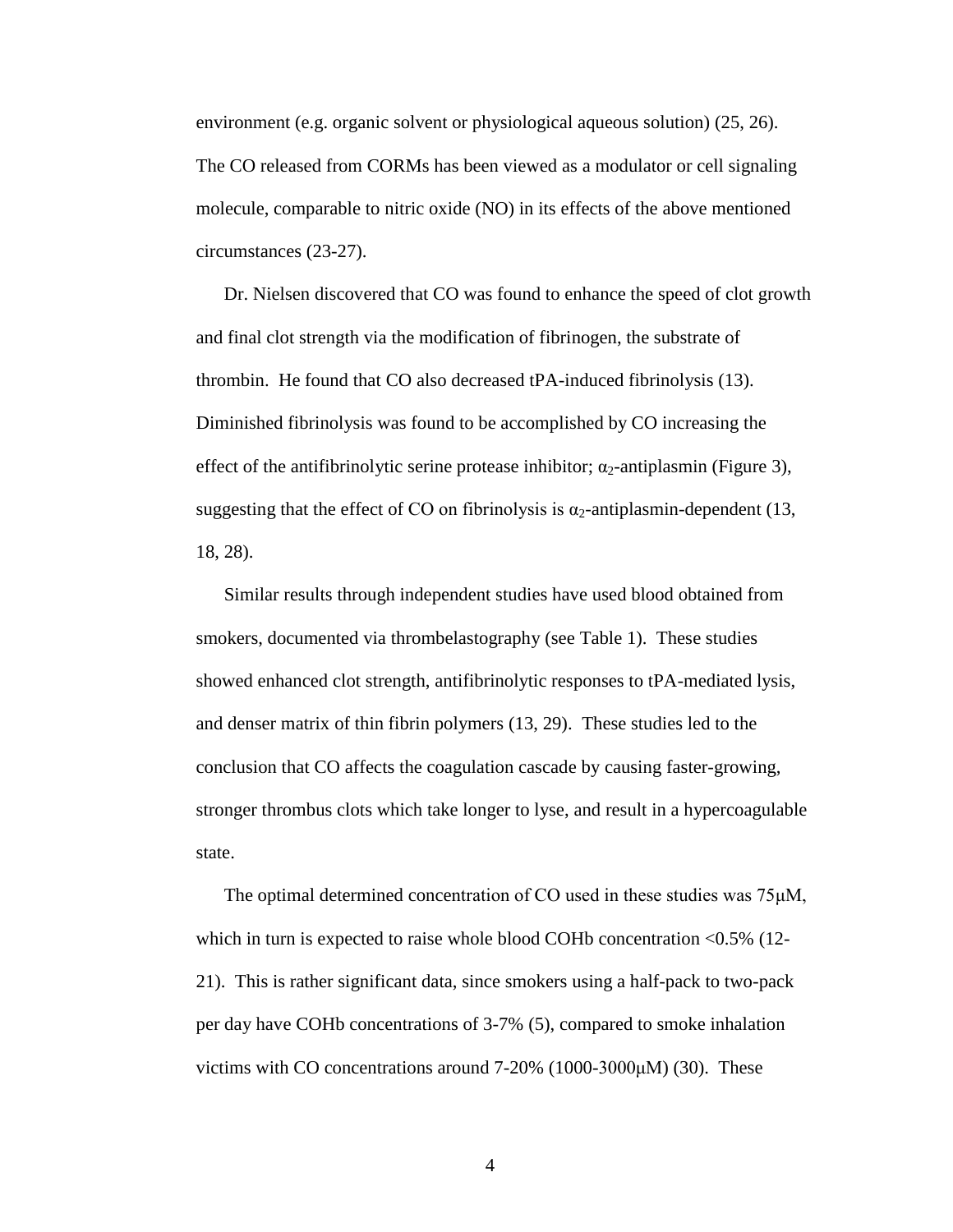smoking. smoking.<br>There are many scenarios in which the hypercoagulable/hypofibrinolytic studies indicate that chronic smokers and smoke inhalation victims are exposed to CO concentrations significantly higher than those studied and shown to cause increased coagulation and decreased fibrinolysis (5-7, 12-21, 30, 31). This may strengthen the theory of a hypercoagulable/hypofibrinolytic state associated with

 display procoagulant and antifibrinolytic effects, with response in rabbit plasma reversed significantly with blood products or Recombinant Activated Factor VII (see Table 1) (i.e. mechanical heart valve or left ventricular device) (17). CORM- with resuscitative fluids (i.e. trauma-associated bleeding) (14, 19). There are also (see Table 1)  $(20)$ . effects of CO released by CORMs may potentially be utilized both clinically and therapeutically. In preclinical rat and rabbit plasma, CORM-2 has been shown to being most similar to that of humans (32). CORM-2 also has the same procoagulant/antifibrinolytic effects in the plasma of chronically anticoagulated patients on Warfarin (see Table 1), thus indicating a possible therapeutic treatment for bleeding patients at risk for thrombosis if their anticoagulation was 2 shows promise in hemophiliac human plasma as well as human plasma diluted studies showing the efficacy of CORM-2 as a procoagulant/antifibrinolytic in plasma exposed to heparin or Argatroban (see Table 1), hypothermic conditions, and in the attenuation of Protamine-mediated hypocoagulation/hyperfibrinolysis

While the effects of CORM-2-released CO on human plasma are known to induce coagulation and attenuate fibrinolysis, the exact mechanism of action is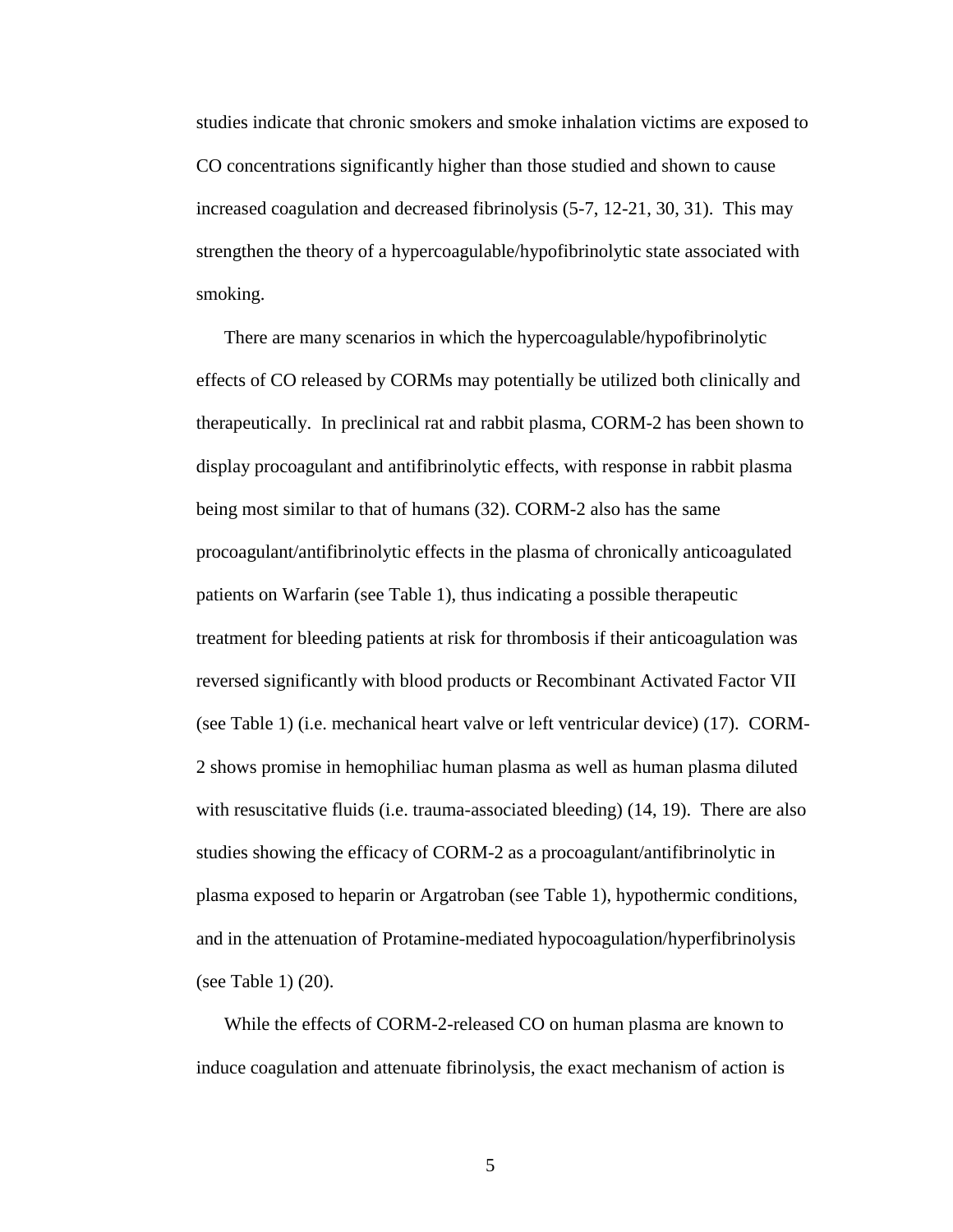2-released CO occurred when it was discovered that CO causes a decrease in diameter fibrin fibers (15). Interestingly a separate and unrelated study using significantly denser thin fibrin clot fibers than nonsmokers' blood (33). However, the mechanism by which CO directly modifies fibrinogen was still undetermined. An investigation into CO modification of fibrinogen was then completed unknown. An insight into the structural changes of fibrinogen caused by CORMthick diameter fiber formation and an increase in the production of "stronger" thin thrombelastography and electron microscopy to study whole blood of smokers revealed similar results; smokers' blood had increased clot strength and produced

 using liquid-chromatography-mass spectroscopy (LC-MS). Previous studies examined the modification of enzymatic function, using the mechanism of  $O_2$ , NO, or CO binding to a heme molecule attached to a protein of interest. From 617.18 in the  $<sup>+1</sup>$  charge state. The molecular ion identified by mass spectrometry</sup> of a purified fibrinogen sample had an m/z of 617.18 identical to that of heme. these studies, it was proposed that a heme group could be associated with fibrinogen. LC-MS found no direct modifications of the amino acids in fibrinogen, but small portions of both the  $\alpha$  and  $\gamma$  chains could not be detected following exposure to CORM-2 and endoproteinase digestions with trypsin and Glu-C. Interestingly, an ion with the same mass-to-charge ratio (m/z) and retention time as heme was found in purified fibrinogen. Heme has a molecular weight of 616.18 in the reduced  $\text{Fe}^{2+}$  state. During mass spectrometry, heme binding proteins are known to liberate free heme which can be detected at m/z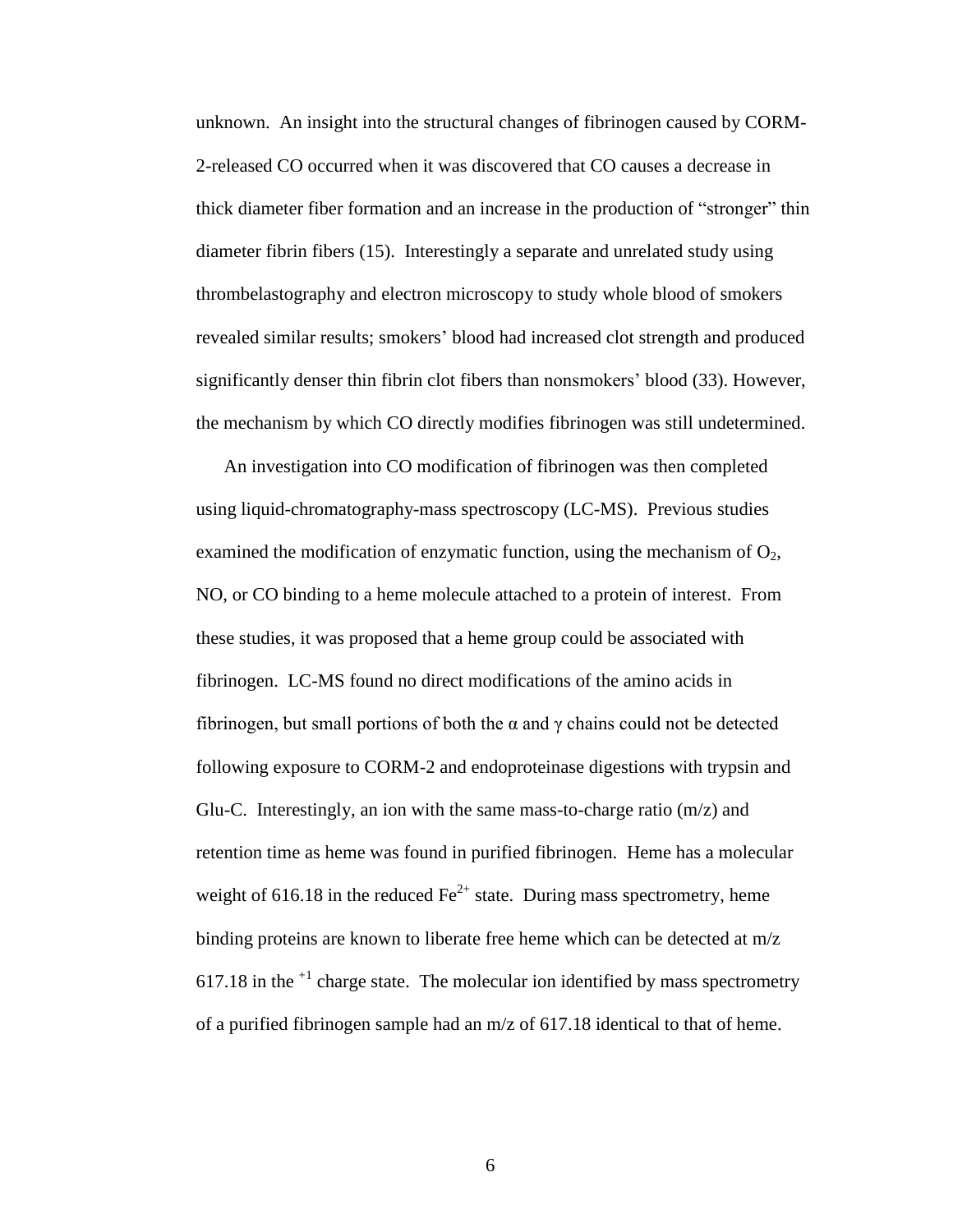speed of clot growth (by 40%) and strength (by 50%). In addition, exposure of plasma to NO by a NO-donating molecule (sodium nitroprusside) and a heme oxidizing agent (hydroquinone) together decreased CORM-2 mediated enhancement of coagulation, as compared to the coagulation kinetics of plasma not exposed to CORM-2. The combination of sodium nitroprusside and hydroquinone decreased CORM-2 mediated increases in the

 sensing molecule (34). The result of these preliminary two studies was that CO derived from CORM-2 likely modifies fibrinogen via modulation of a heme group(s) associated with fibrinogen. Hence the conclusion of these studies is that fibrinogen is a CO-

 fibrinogen with respect to CO-mediated hypercoagulation, thus describing half of However, fibrinogen *per se* doesn't necessarily increase the duration of a formed clot or decrease its resistance to fibrinolysis. This led to investigations into the fibrinolysis either by promoting an inhibitory regulatory fibrinolytic protein, or by The proposed mechanism was discovered in which CORM-2 modulates the observed effects of CORM-2 on hemostasis. Fibrinogen affects coagulation, and CO-modulated fibrinogen forms a faster growing and stronger clot. hypofibrinolytic effects of CORM-2, which hypothesized that CORM-2 affects inhibiting a fibrinolytic promoter. A study was conducted studying the effects of CORM-2 on the inhibitory anti-fibrinolytic enzymes: Plasminogen Activating Inhibitory-1 (PAI-1), Thrombin-Activable Fibrinolysis Inhibitor (TAFI), and  $\alpha_{2}$ antiplasmin. This study concluded that clot formation and disintegration kinetics were more dependent on  $\alpha_2$ -antiplasmin activity than any other antifibrinolytic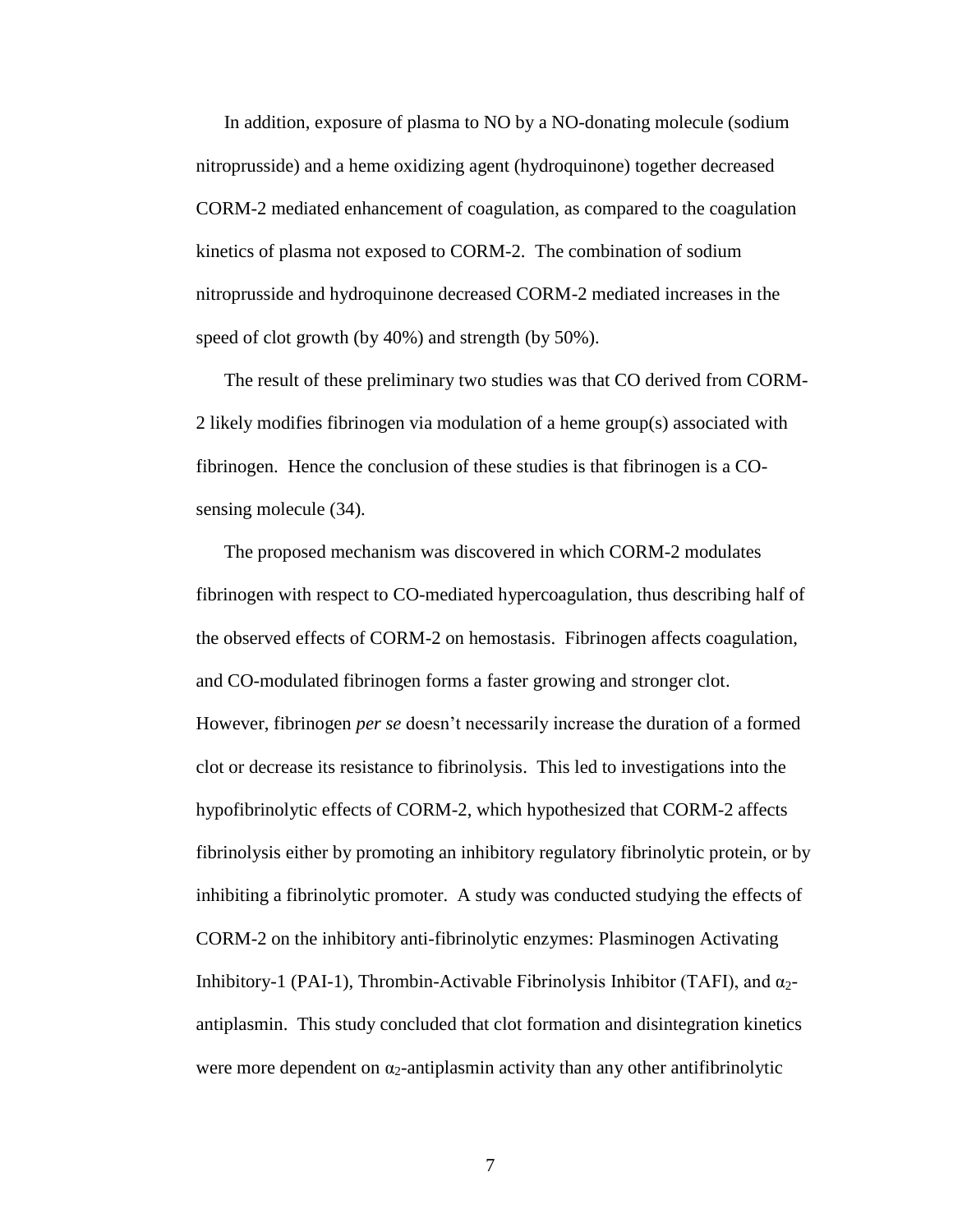or by an entirely new mechanism. enzyme tested (13). Deducing that  $\alpha_2$ -antiplasmin is the primary enzyme induced by CO to produce hypofibrinolysis, the next question to be answered is whether  $\alpha_2$ -antiplasmin is modulated in a similar heme-dependent manner like fibrinogen,

 The objective of the present study was to mechanistically assess CO and NOis hypothesized that CO-mediated modification of  $\alpha_2$ -antiplasmin may play a major role in acquired hypofibrinolysis. induced-heme-based modification of  $\alpha_2$ -antiplasmin mediated hypofibrinolysis. It

 hypothesis, the following preliminary studies were performed: In order to determine the most efficient way of creating experiments to test the

#### **α2-antiplasmin is CO-modulated enzyme**

Purified  $α_2$ -antiplasmin was exposed to 0 or 100μM CORM-2 and then diluted into  $\alpha_2$ -antiplasmin deficient plasma. CORM-2 was diluted to 10-fold less than the concentrations associated with no detectable response, in order for there to be no fibrinogen-associated enhancement of clot growth or strength. Purified  $\alpha_2$ antiplasmin exposed to CORM-2 resulted in a 42% increase in the time to maximum speed of lysis, a 31% decrease in the maximum speed of lysis, and a 39% prolongation in clot lysis time. The results suggested that  $\alpha_2$ -antiplasmin is a CO-sensing molecule; further experiments were proposed to determine CO and/or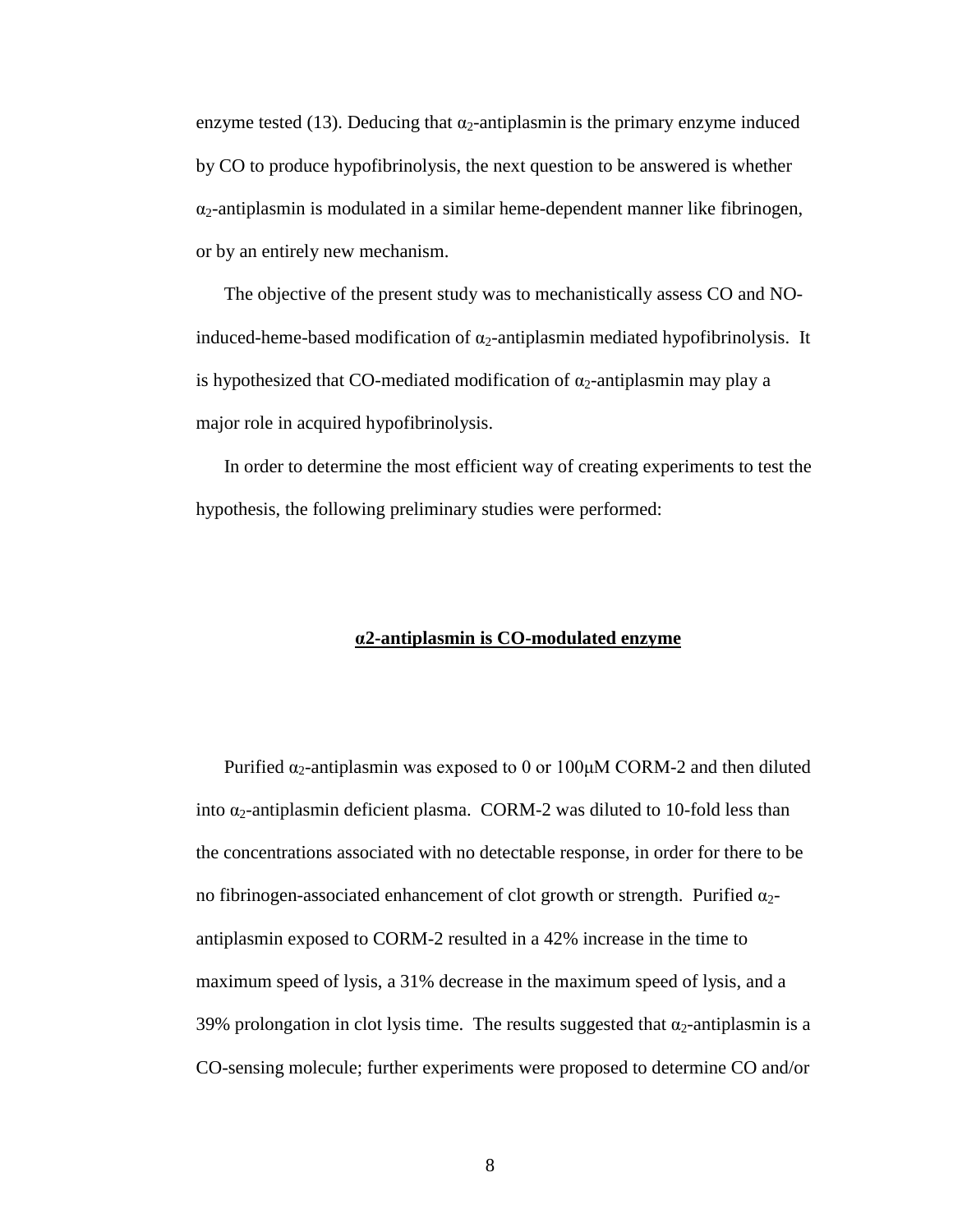heme's influence on  $\alpha_2$ -antiplasmin. The following preliminary studies were performed to confirm  $\alpha_2$ -antiplasmin as a potential CO-sensing molecule.

#### **1. Define CO and/or heme structural modification of α2-antiplasmin**

discovered that CO modification independent of heme involved the  $K^+$  channel Slo1 BK (35). Purified  $\alpha_2$ -antiplasmin was treated with 0-100 $\mu$ M CORM-2. LC-MS presence of heme and/or altered proteolytic pattern. The results indicated heme regulation of protein function (35). If the experiments did not identify heme, specific roles of CO enhancement of  $\alpha_2$ -antiplasmin activity (35). It is known that  $\alpha_2$ -antiplasmin activity is enhanced by CO but the exact mechanism, possibly involving heme, remains to be identified. It has been profile, post-proteolytic digestion, was used to identify regions of modification which change proteolytic enzymatic access such as direct modification by CO and/or binding is present, so experiments were reproduced using  $\alpha_2$ -antiplasmin to determine how it uses heme to detect CO. Histidines are established mediators of direct CO histidines in recombinant  $\alpha_2$ -antiplasmin would have been mutated to both arginine and alanine and tested for loss of CO responsiveness in order to determine site-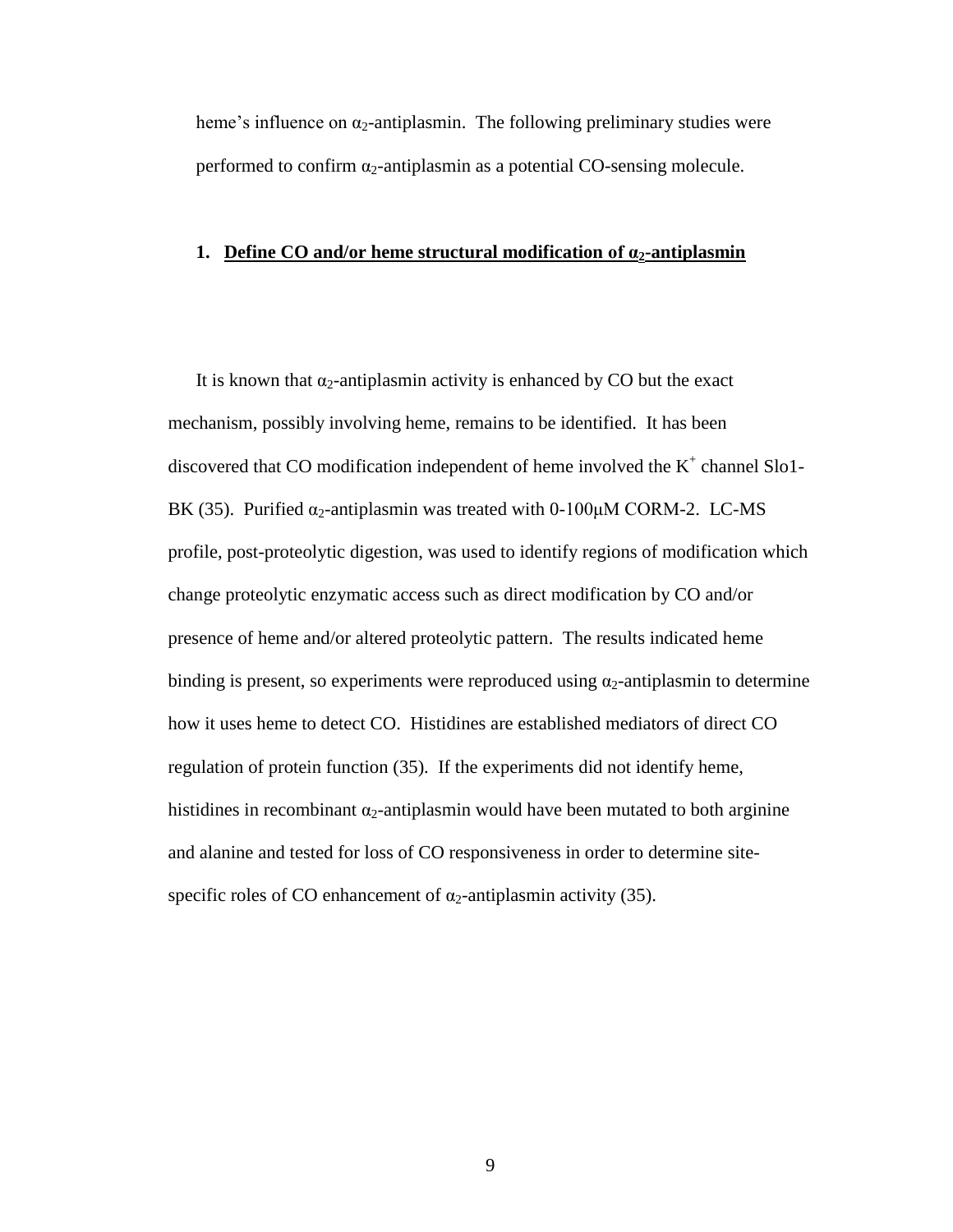# **2. Mechanistically assess CO-induced/heme-based modification of α2 antiplasmin mediated hypofibrinolysis.**

 thrombelastographic-based coagulation/fibrinolysis assay array was created to identify CO-exposed, hypercoagulable plasma. This procedure could be used as a Using the structural knowledge gained during the first study, a diagnostic tool to determine the role CO-exposure has on tobacco smoke-associated hypercoagulability. Normal plasma was obtained and subjected to thrombelastographic analyses to determine coagulation and fibrinolysis (13, 17-21).

#### **3. Heme Group Modulation Experiments**

The following method was used to modulate heme binding and/or CO to mechanistically show the CO sensing mechanism in CO-mediated hypofibrinolysis.

Normal plasma and purified  $\alpha_2$ -antiplasmin were exposed to a NO donor in a cell culture dish to competitively block CO access to heme (36, 37). Plasma/proteins were exposed to 0-100μM CORM-2. With fluid thickness kept to 1-2mm, CO was released from heme, and replaced by NO, thus allowing CO to be rapidly lost to the atmosphere. The results determined that the CO-sensing mechanism of hypercoagulability is mediated through heme binding.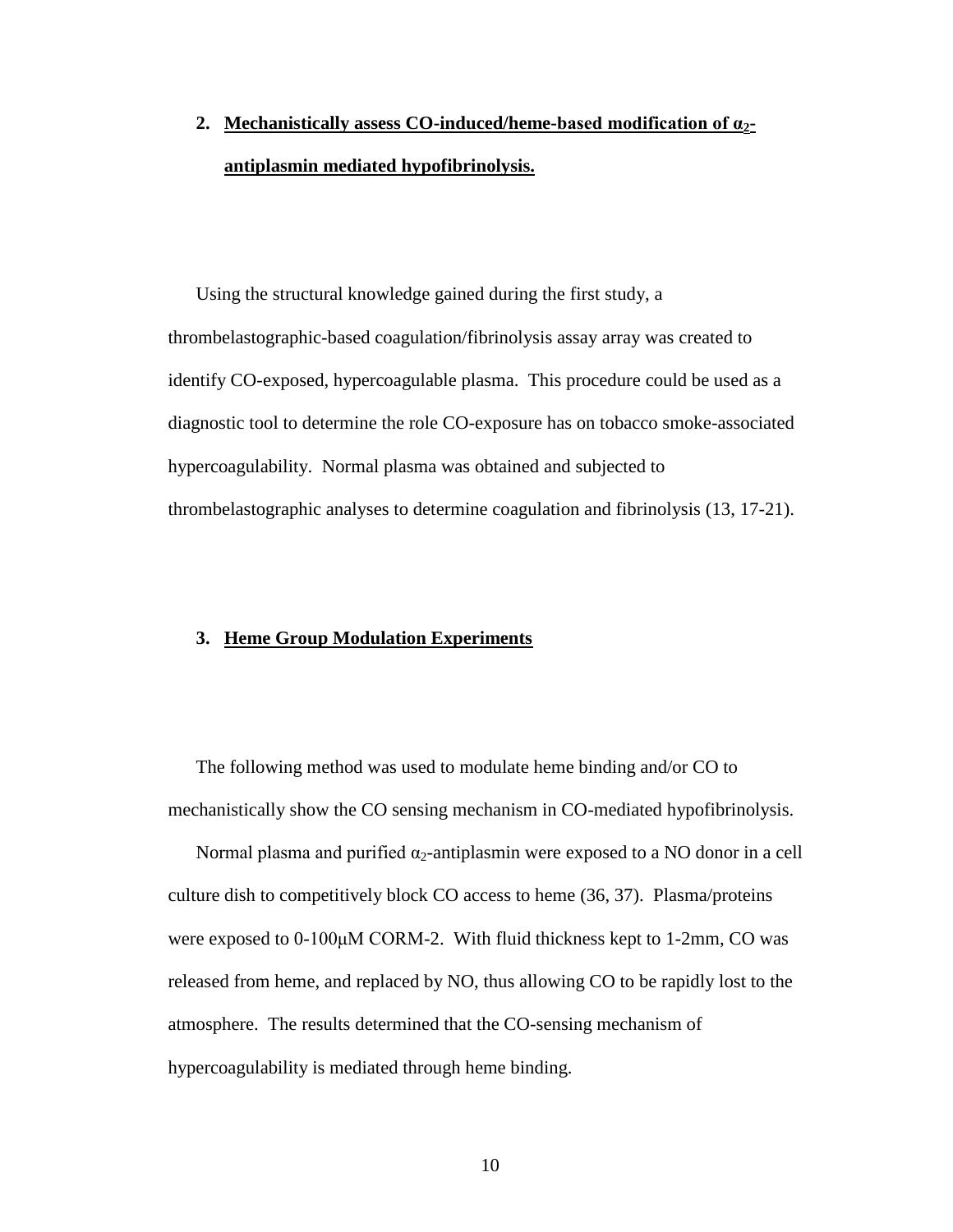These preliminary studies provided insight into the CO-heme- $\alpha_2$ -antiplasmin preliminary studies provided guidance towards designing the experiments to test the which CO-induced-heme-based-modification of  $\alpha_2$ -antiplasmin creates a interaction and its influence on fibrinolysis with or without exposure to CO. The hypothesis that  $\alpha_2$ -antiplasmin is a heme-modulated-CO and NO-sensing molecule, in hypofibrinolytic system.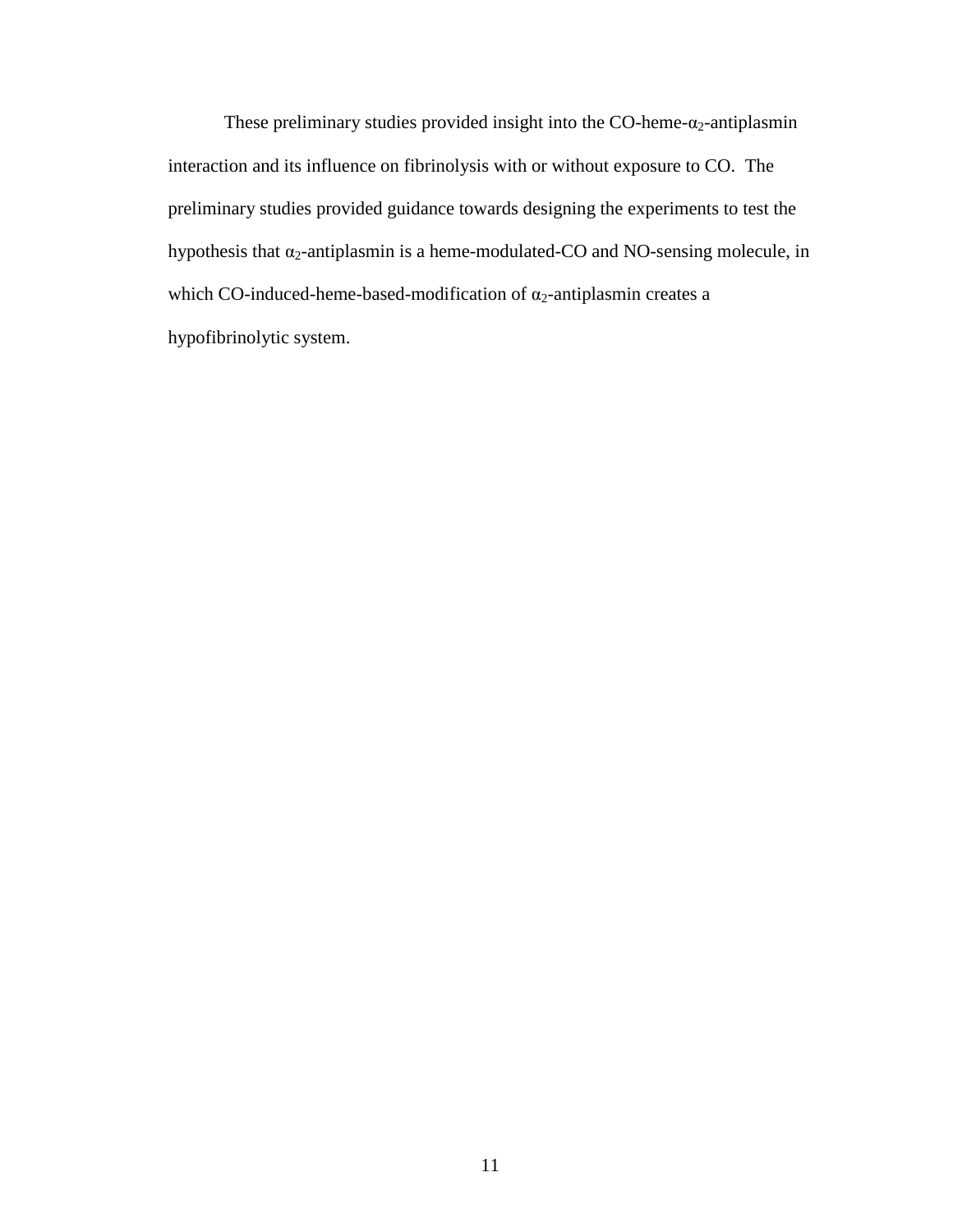#### <span id="page-17-0"></span>**Chapter 2: Materials and Methods**

#### **Plasma, enzymes and reagents**

 Pooled normal plasma (George King BioMedical, Overland Park, KS, USA) anticoagulated with sodium citrate was used for experimentation. Plasma deficient in  $\alpha_2$ -antiplasmin used in experimentation (Affinity Biologicals, Inc., Ancaster, Ontario, Canada) had a prothrombin time of 14.6 sec, an activated partial thromboplastin time of 33.4 sec, a fibrinogen concentration of 329 mg/dl and an  $\alpha_2$ antiplasmin activity of <1% of normal. Purified  $\alpha_2$ -antiplasmin and plasmin (Enzyme Research Laboratories, South Bend, IN, USA) were maintained at -80°C prior to experimentation. Purified tissue factor  $(TF)$ , dissolved in  $dH_2O$  (Instrumentation Laboratory, Lexington, MA, USA) and tissue plasminogen activator (tPA) at 580 IU/μg (Genentech, Inc., San Francisco, CA, USA; 100 IU/ml final concentration) were maintained at  $2-8$ <sup>o</sup>C prior to experimentation. CORM-2, dimethyl sulfoxide (DMSO) and the oxidant O-phenylhydroxylamine (PHA, figure 4) were obtained from Sigma-Aldrich, St. Louis, MO, USA. The nitric oxide (NO) donor used in experimentation was (Z)-1-[N-Methyl-N-[6-(N-methylammoniohexyl) amino]] diazen-1-ium-1, 2-diolate (MAHMA NONOate, Cayman Chemicals, Ann Arbor, MI, USA, figure 5).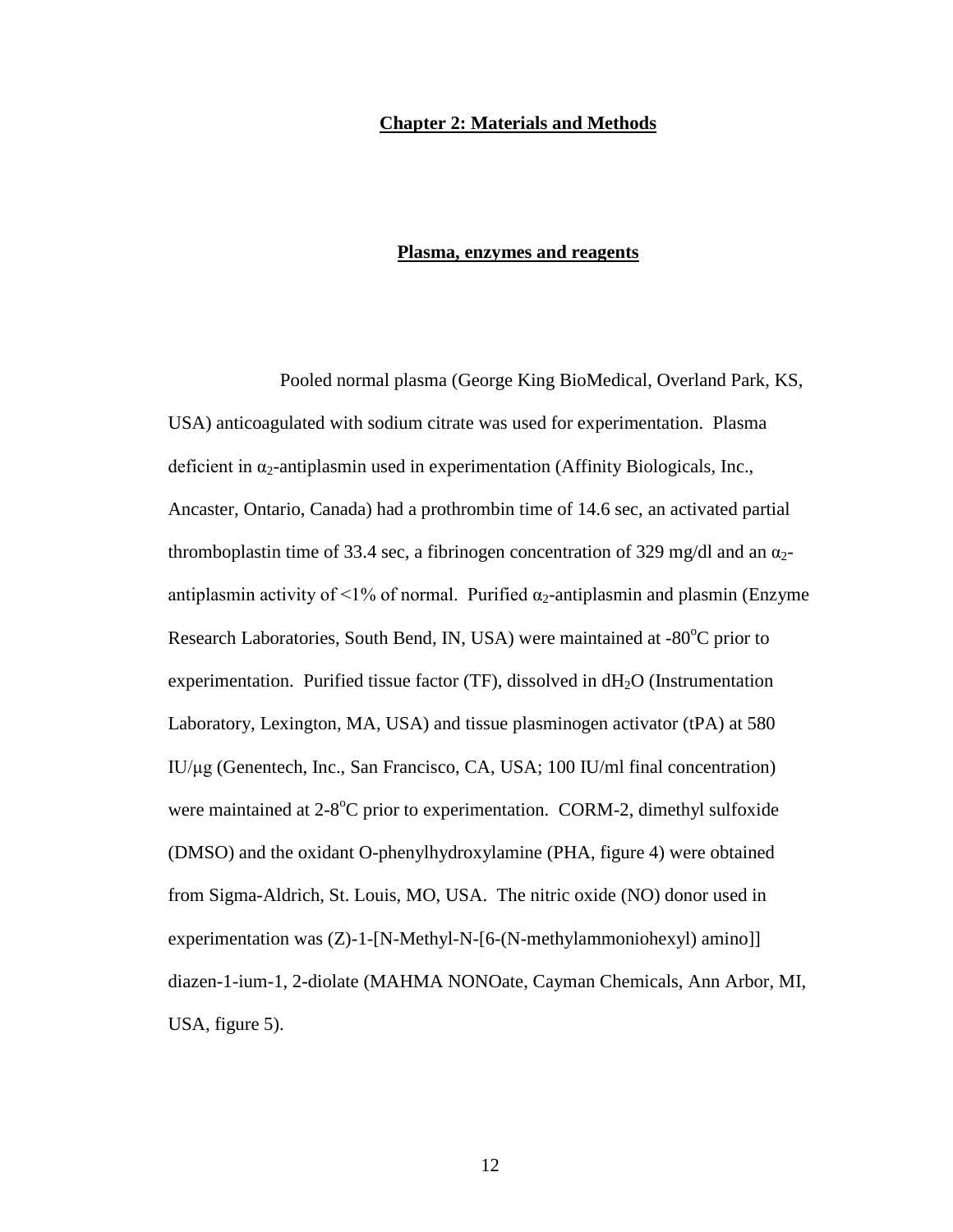# **Evaluation of MAHMA NONOate and PHA as antifibrinolytic agents in pooled normal plasma**

 known (38) and effectively converts fibrinogen-bound heme to a metheme state sample composition (sequentially added in this order) consisted of 316 μl of plasma; In a similar matter as the heme-mediated modulation of fibrinogen (28), conversion of the putative  $\alpha_2$ -antiplasmin associated heme to a metheme (see Table 1) with nitric oxide (NO) or a well characterized, rapid heme-specific organic oxidant was attempted. The nitric oxide donor, MAHMA NONOate, has a half-life of 2.7 min at  $22^{\circ}$ C at pH 7.4 and releases 2 moles of NO per mole of donor molecule. MAHMA NONOate is stable for 24h after suspension in 0.01M NaOH. PHA was chosen for this study as it is the most rapid and effective metheme forming oxidant (unpublished data). PHA was dissolved in  $dH_2O$  on the day of experimentation. The 10 μl of TF (0.1% final concentration), 10 μl tPA (final activity 100 U/ml), either 3.6 μl of MAHMA NONOate (final concentration 0, 1 or 2mM) or PHA (final concentration 0, 5 or 10 mM), and 20  $\mu$ l of 200 mM CaCl<sub>2</sub>, for a final volume for this experimental series of 359.6μl. Eight replicate experiments were performed per condition tested.

Plasma sample mixtures were placed in a disposable cup in a computercontrolled thrombelastograph® hemostasis system (Model 5000, Haemoscope Corp., Niles, IL, USA), with addition of  $CaCl<sub>2</sub>$  as the last step to initiate clotting. Data were collected until clot lysis time occurred. The following variables were determined at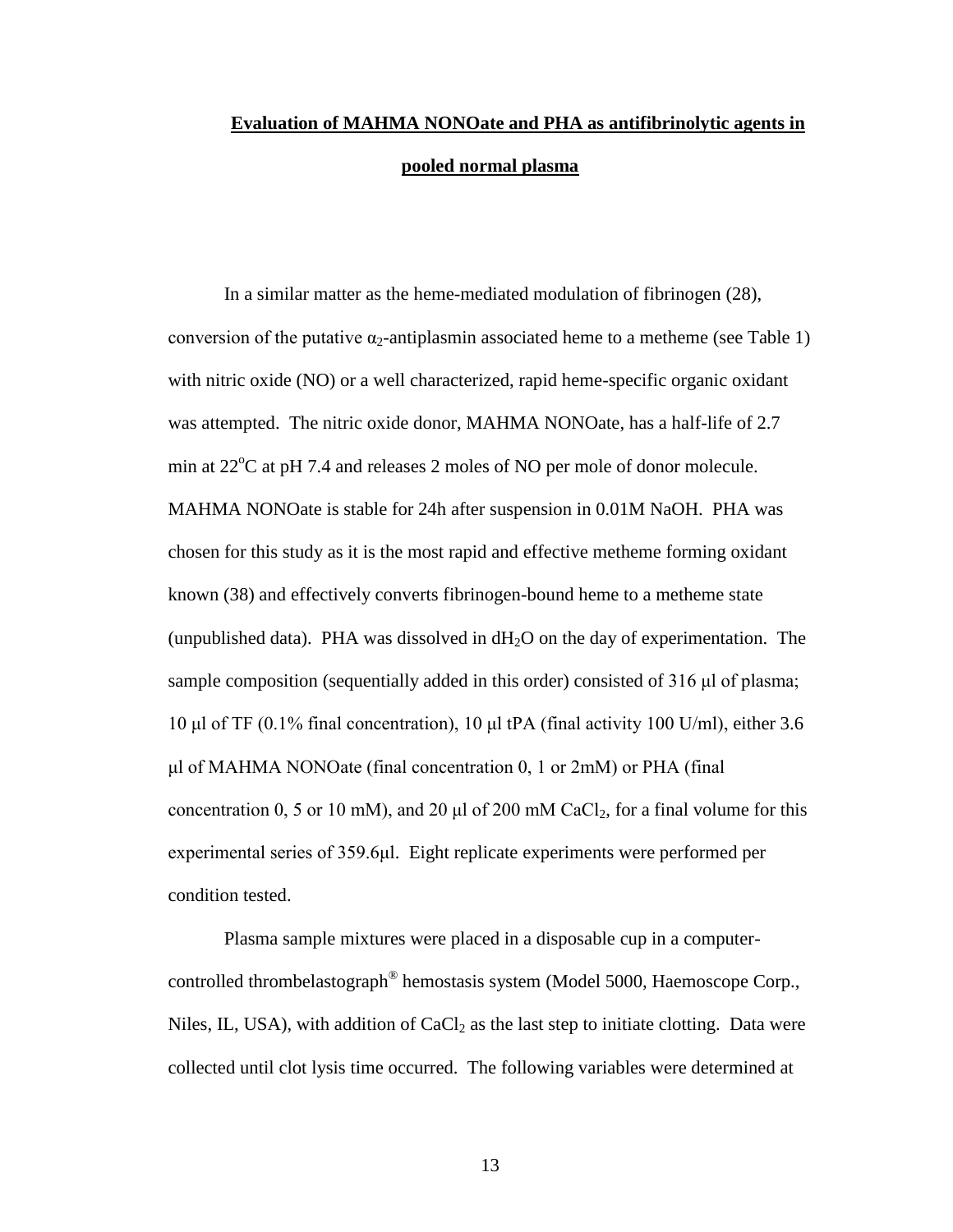follows: **Time to maximum rate of thrombus generation (TMRTG):** The time  interval (min) observed prior to maximum speed of clot growth. **Maximum rate of thrombus generation (MRTG):** The maximum velocity of clot growth observed (dynes/cm<sup>2</sup>/sec). **Total Thrombus Generation (TTG):** The total area under the velocity curve clot growth (dynes/cm<sup>2</sup>), representing the amount of clot strength generated during clot growth. **Time to maximum rate of lysis (TMRL):** The time Lysis (ACL): The total area under the velocity curve during clot disintegration. As not presented as it provides no additional information. For a graphical representation of the Clot Lifespan Model, refer to figure 6.  $37^{\circ}$ C: **clot growth time** (CGT, time from clot amplitude of  $2$ mm [102 dynes/cm<sup>2</sup>] until maximum strength is achieved, in min), **clot lysis time** (CLT, time from when maximum strength was observed to 2mm amplitude, in min) and **clot lifespan** (CLS, the sum of CGT and CLT). The nomenclature used to describe these phenomena is as interval (min) measured from the time of maximum strength to the time when the velocity of clot disintegration is maximal. **Maximum Rate of Lysis (MRL):** The maximum velocity of clot disintegration observed (-dynes/cm<sup>2</sup>/sec). Area of Clot this model involves complete fibrinolysis, TTG is equivalent to ACL, so ACL was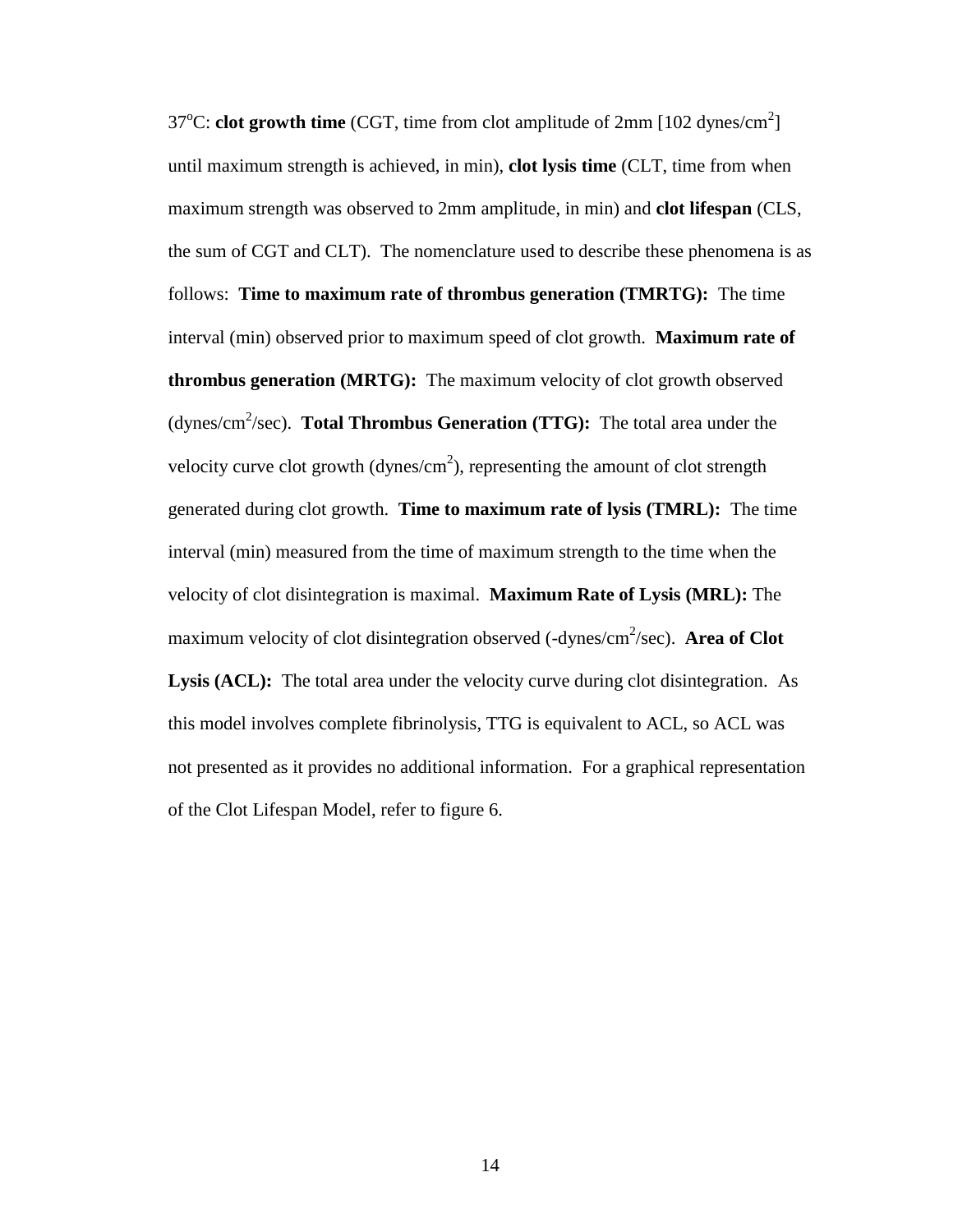#### Isolated exposure of α<sub>2</sub>-antiplasmin to MAHMA NONOate and PHA

 albumin (CSL Behring LLC, Kankakee, IL, USA), to a concentration of 50 μg /ml, to 1% by volume of one of the following: DMSO, MAHMA NONOate (final experimental series of 360 μl. Plasma sample mixtures were placed in a disposable Purified  $α_2$ -antiplasmin (154 μg per condition) was diluted into 5% human and suspended in Isolyte<sup>®</sup> a calcium-free electrolyte solution with pH 7.4 (B. Braun Medical Inc., Irvine, CA, USA). Each aliquot of diluted  $\alpha_2$ -antiplasmin was exposed concentration 2mM), PHA (final concentration 5mM) or CORM-2 (final concentration 100  $\mu$ M). Solutions were incubated at 37<sup>o</sup>C for 5 min and then left at room temperature during experimentation. The sample composition consisted of 288 μl of  $α_2$ -antiplasmin deficient plasma; 32 μl of exposed, diluted, purified  $α_2$ antiplasmin (50 μg/ml final activity); 10 μl of TF (0.1% final concentration), 10μl tPA (final activity 100 U/ml), and 20  $\mu$  of 200 mM CaCl<sub>2</sub> for a final volume for this cup in a computer-controlled thrombelastograph®. Data were collected until clot lysis time occurred. Six replicate experiments were performed per condition tested.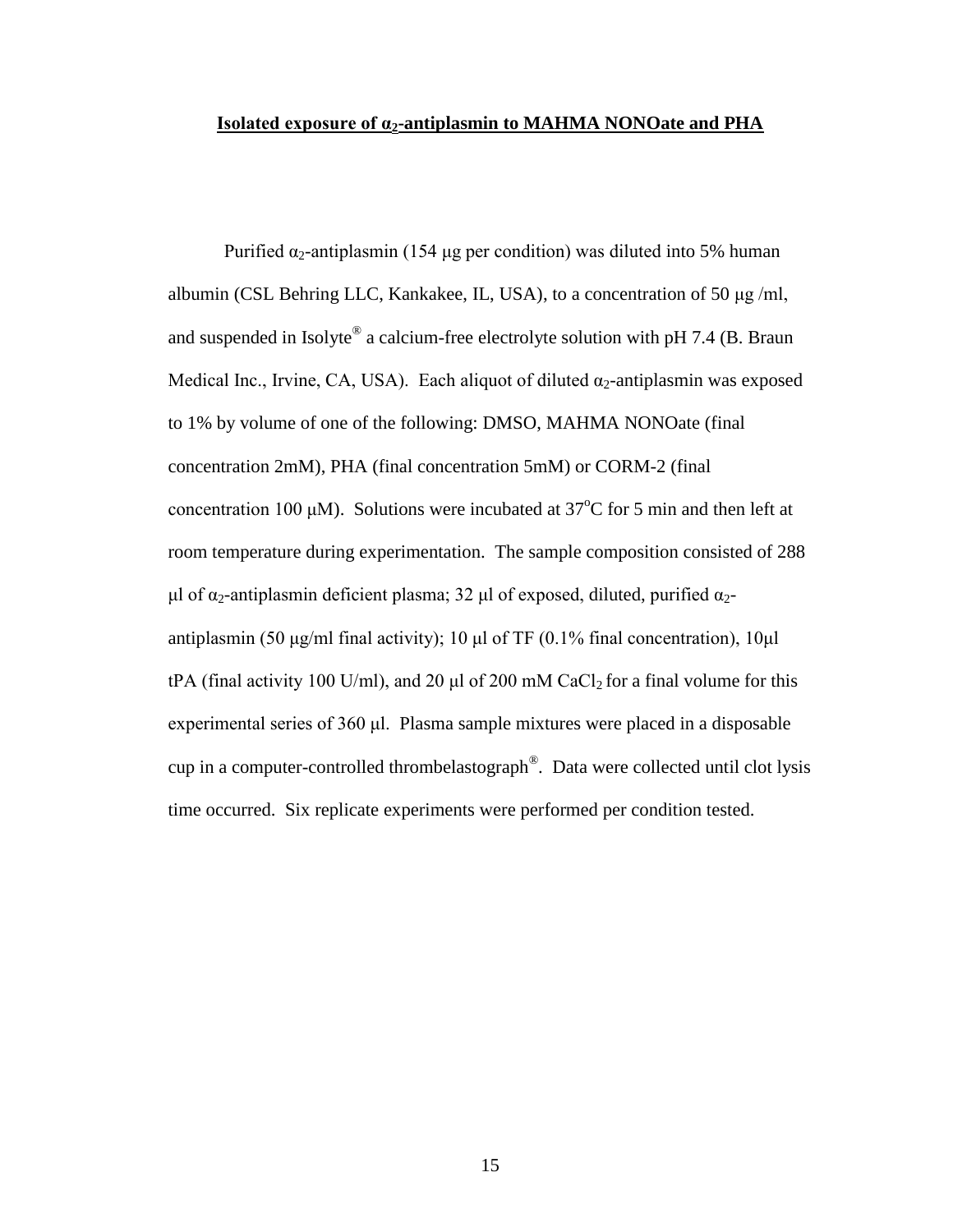#### **Spectrophotometric antiplasmin activity assay**

 were recorded. Results with a greater than 124% normal activity represent inhibition A commercially available plasmin inhibitor kit (diaPharma Group, Inc., West Chester, OH, USA) was utilized. This kit allows spectrophotometric assessment of the ability of plasmin to cleave an artificial substrate with subsequent release of p-nitroaniline which is measured at 405 nm. Pooled, normal, platelet poor plasma (George King Bio-Medical) anticoagulated with sodium citrate was utilized for experimentation. Plasma was serially diluted to generate a standard curve with a range of 0-124% of normal as per the manufacturer's instructions. Additional plasma samples diluted 50% with the buffer provided in the kit were exposed to 2 mM MAHMA NONOate or 2 mM PHA, and eight replicate reactions for each condition beyond the range of the standard curve.

#### **Isolated exposure of plasmin to MAHMA NONOate and CORM-2**

Purified plasmin was suspended into 5% human albumin/Isolyte<sup>®</sup> and exposed to 1% volume of either 0.01 M NaOH, MAHMA NONOate (final concentration 2 mM) or CORM-2 (final concentration 100  $\mu$ M). Plasmin solutions were incubated at 37<sup>o</sup>C for 5 min and then left at room temperature during experimentation. The final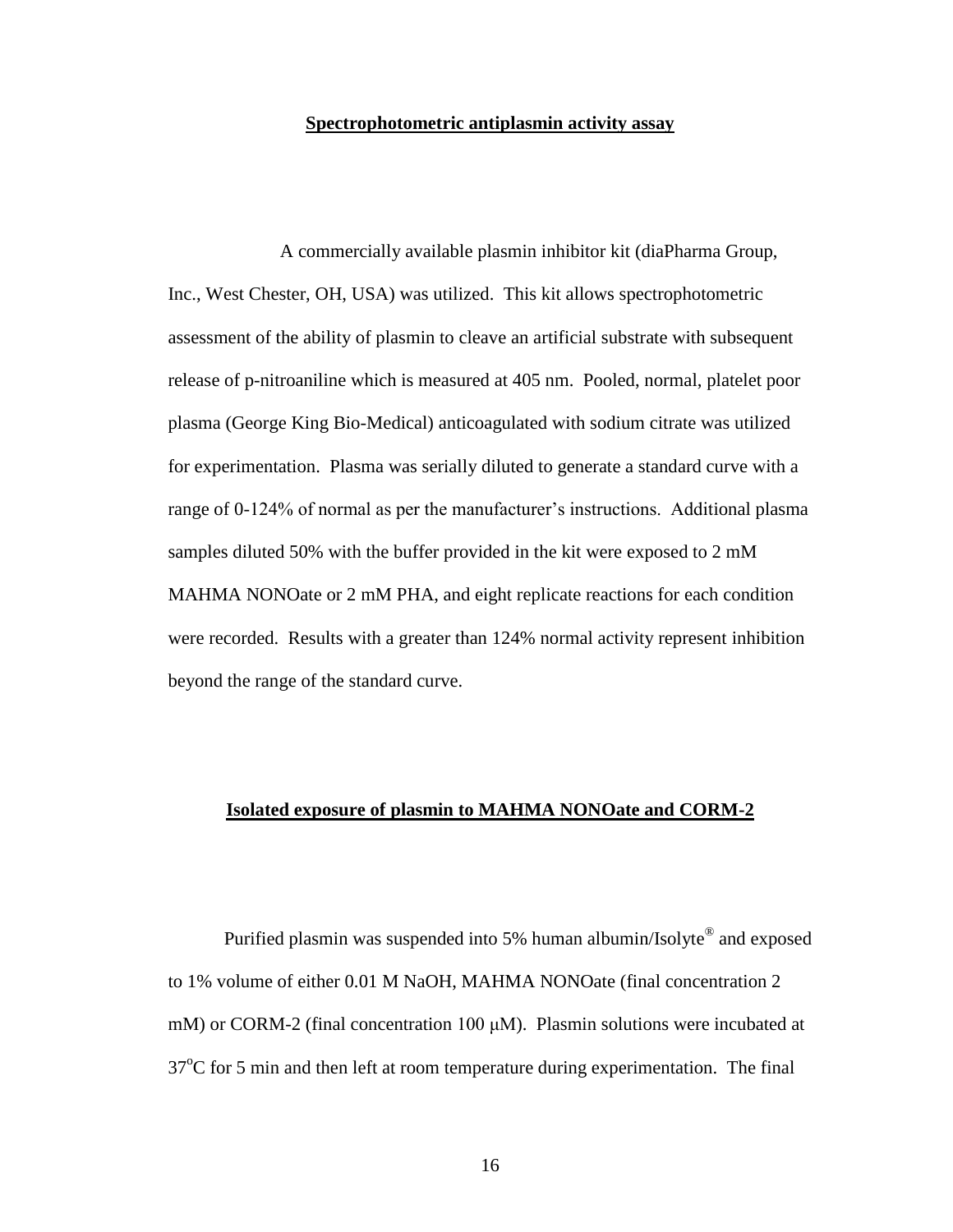volume for this experimental series was 350 μl. The sample composition consisted, in this order, of 297 μl of pooled normal plasma; 33 μl of 5% human albumin/Isolyte<sup>®</sup> with or without vehicle/NO/CO, purified plasmin (30  $\mu$ g/ml final activity); 10  $\mu$ l of TF  $(0.1\%$  final concentration), and  $20\mu$  of  $200 \text{ mM } CaCl_2$ . Plasma sample mixtures were placed in a disposable cup in a computer-controlled thrombelastograph<sup>®</sup>. Data were collected for 15 min. Eight replicate experiments per condition were performed.

#### **LC-MS/MS detection of heme associated with α<sub>2</sub>-antiplasmin and plasmin**

Stock solution of  $\alpha_2$ -antiplasmin (50 μg /ml) and plasmin (209 μg /ml) or 50 μg of BSA (Sigma-Aldrich) were digested in 50 mM ammonium bicarbonate buffer, pH 8.0, using sequence grade modified trypsin (Promega, Madison, WI, USA). Prior to digest, samples were reduced by 10 mM dithiothreitol (Sigma-Aldrich) for 1 hour at room temperature, and alkylated by 50 mM iodoacetamid (Sigma-Aldrich) for 1 hour at room temperature in the dark. Acidified digests  $(*p*H 4)$  were desalted with reverse phase C18 Zip-Tips (Millipore, Billerica, MA, USA), dried, and re-suspended in 0.1% trifluoroacetic acid (TFA).

LC-MS/MS runs were completed using an Eksigent Nano LC-AS1 autosampler (Eksigent, Dublin, CA, USA) coupled with an LTQ linear ion trap mass spectrophotometer (Thermo Fisher Scientific, San Jose, CA, USA). Samples were injected onto an Integra Frit Proteopep II (New Objective, Wobum, MA, USA) C18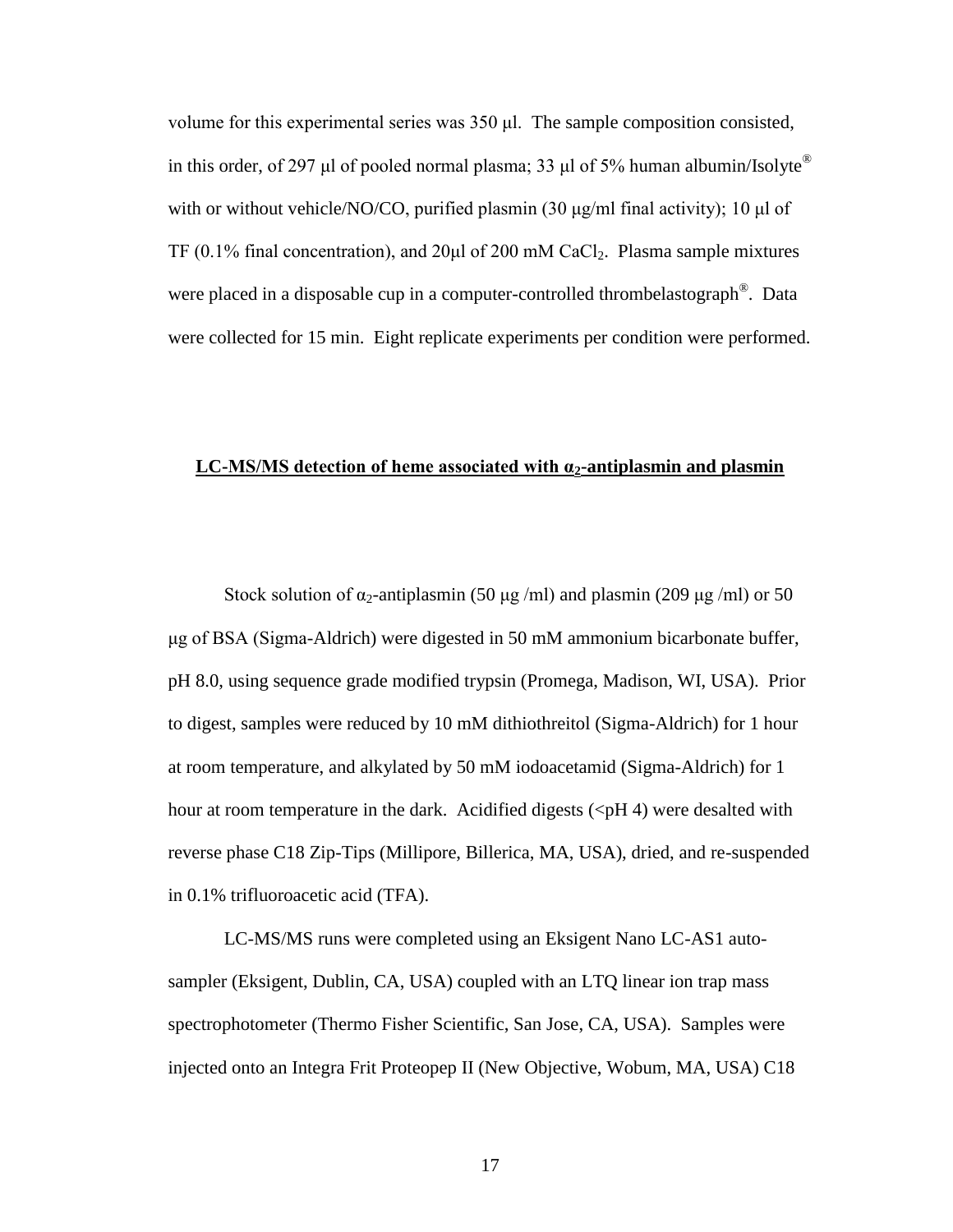35 min 2-38% linear gradient of buffer B (100% acentonitrile.1% TFA), followed by sample trap column (300 Å x 75 µm internal diameter x 2.5 cm bed length) at flow rate of 3 μl/min (0.1% TFA) for 15 minutes. The inline capillary column for reverse phase was an Integra Frit Proteopep II (New Objective) C18 column (300 Å x 75 μm internal diameter x 10 cm bed length). Sample was eluted from the trap column by a an 8 min 38-90% linear gradient of buffer B to a 10 min isocratic elution of 90% of buffer B at a flow rate of 300 nL/min. Collision energy of collision-induced dissociation was 35.0, and data acquisition was performed using a full MS scan, a zoom scan for the most intense ion, and MS/MS fragmentation. Centroid data was acquired except in case of zoom scan, where profile data was acquired. The electrospray voltage was 1.6 kV, positive polarity. The mass range for MS scans was 400-2,000 Da. Data was acquired using an isolation width of 2 m/z and activation time of 30 ms for MS and MS/MS scan types. Dynamic exclusion was set such that if an ion was chosen for MS/MS twice, it would be ignored for 45 seconds. Sequence data analysis to identify peptides and proteins was performed using Sequest in Bioworks (Thermo Fisher Scientific) software. Both a non-redundant FAST-ALL (FASTA) human database and a custom made sub-database for human  $\alpha_2$ -antiplasmin and plasmin were interrogated. A cross-correlation (X-Cor) score of 2.5 or better for doubly charged and 3 for triply charged precursors were set as threshold for identifications. BSA digests were also analyzed to control for enzyme digest and mass spectrometer identification consistency. All peptides of interest were analyzed manually via MS/MS spectra.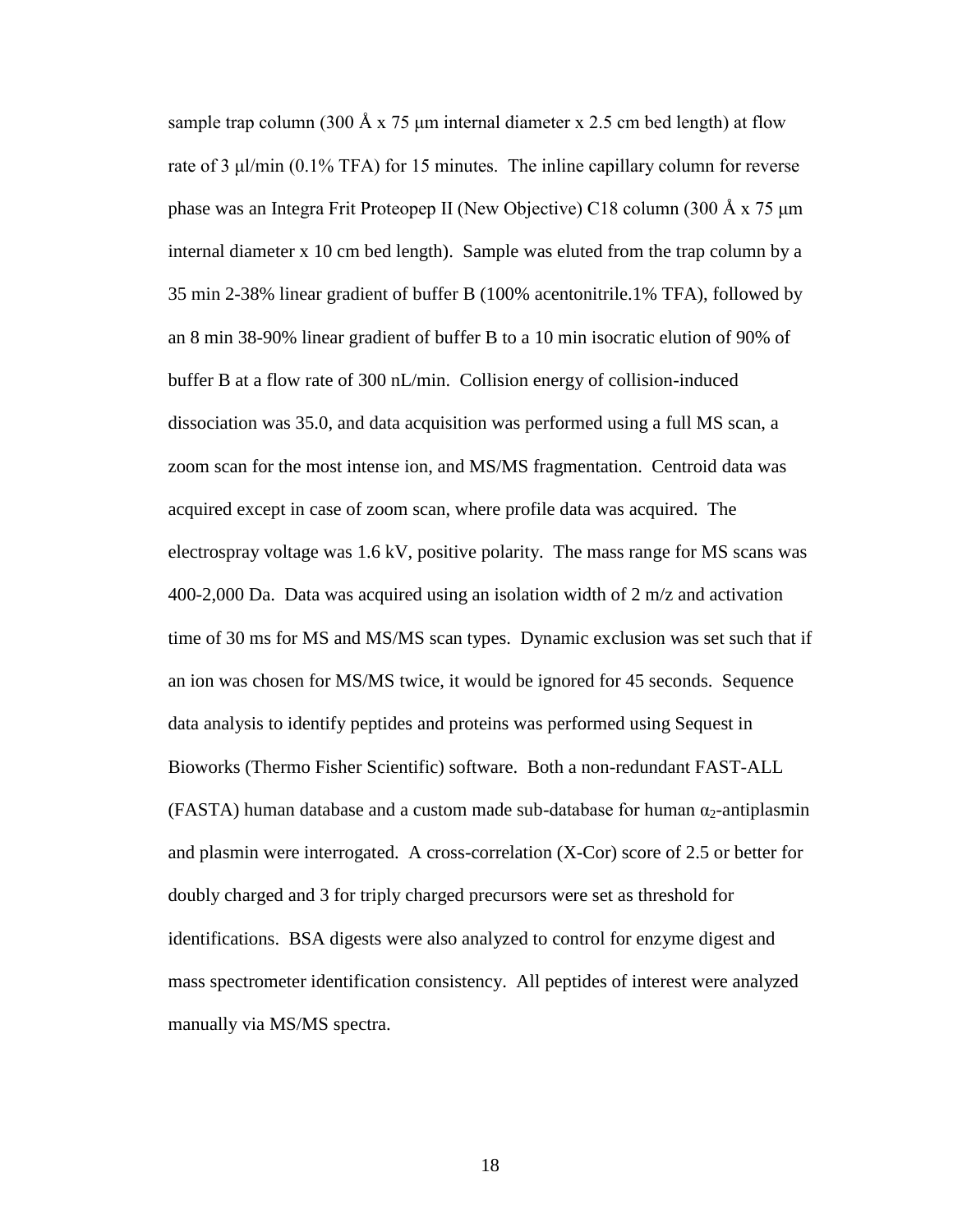can be detected at m/z  $617.18$  in the <sup>+1</sup> charge state (34, 39). After adequate identification of each enzyme, samples were queried to determine if heme was present in  $\alpha_2$ -antiplasmin and plasmin with BSA as a negative control. Heme has a molecular weight of 616.18 in the reduced  $Fe^{+2}$  state. During mass spectrometry, heme binding proteins are known to liberate free heme (39) which

#### **Statistical Analyses**

 test. Analyses of the effects of MAHMA NONOate and CORM-2 on plasmin activity Thrombelastographic data are presented as either median and  $1<sup>st</sup> - 3<sup>rd</sup>$  quartiles or mean ±SD as appropriate following analysis of normality and variance. Analyses of the effects of MAHMA NONOate and PHA thrombelastographic parameter values in normal pooled plasma were conducted with Kruskal-Wallis one way analysis of variance (ANOVA) with the Student-Newman-Keuls *post hoc* test (SigmaStat 3.1, Systat Software, Inc., San Jose, CA, USA). Analyses of the effects of MAHMA NONOate or PHA on  $\alpha_2$ -antiplasmin were conducted with one way ANOVA with the Holm-Sidak *post hoc* test. A separate, confirmatory analysis of the effects of CORM-2 on isolated, purified  $\alpha_2$ -antiplasmin was performed with an unpaired Student's twere conducted with one way ANOVA with the Holm-Sidak *post hoc* test. Graphical representation of the data was generated with commercially available software (origin 7.5, OriginLab Corp., Northampton, MA, USA; and, CorelDRAW 12.0, Corel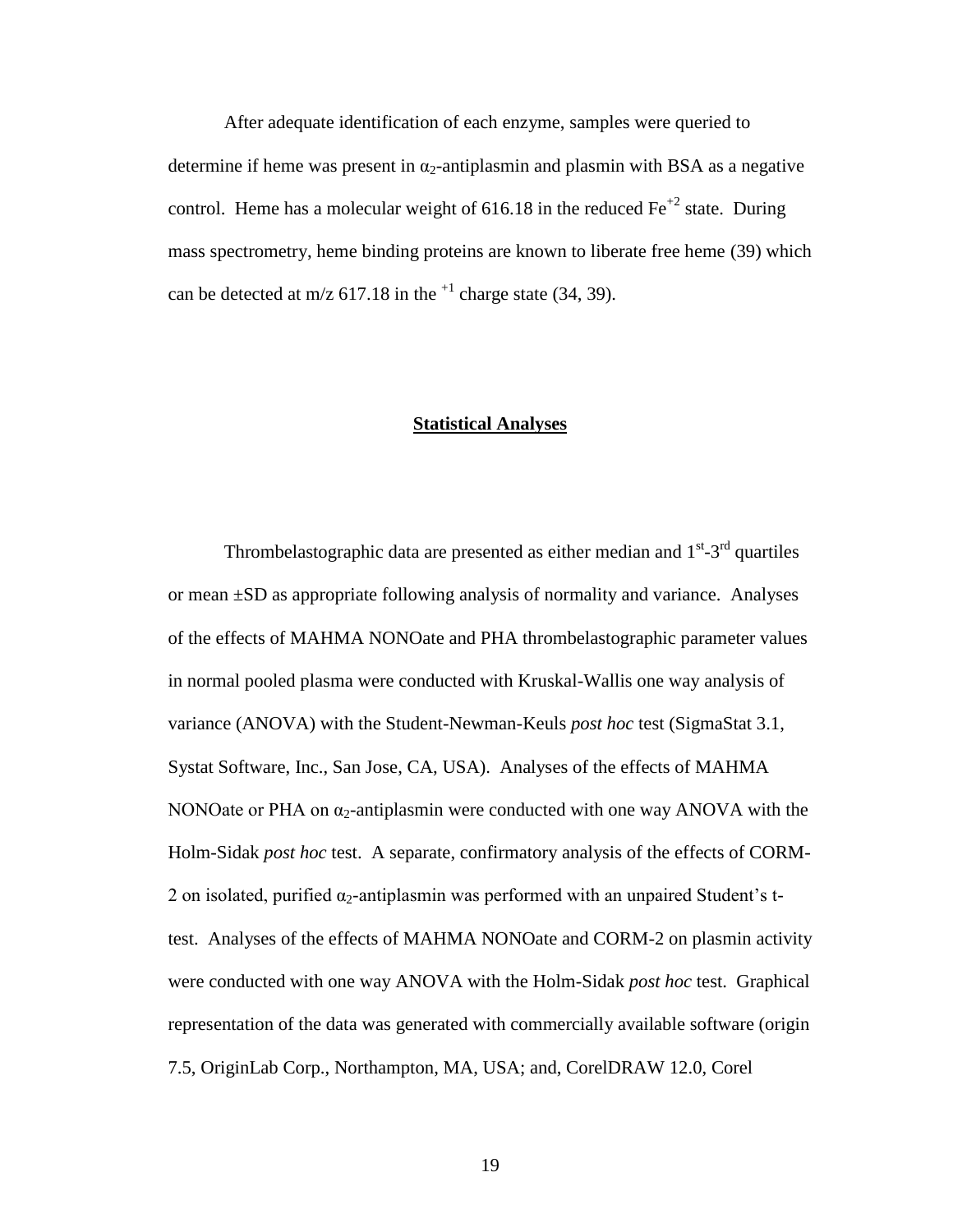Corporation, Ottawa, Ontario, Canada). A P value of <0.05 was considered significant.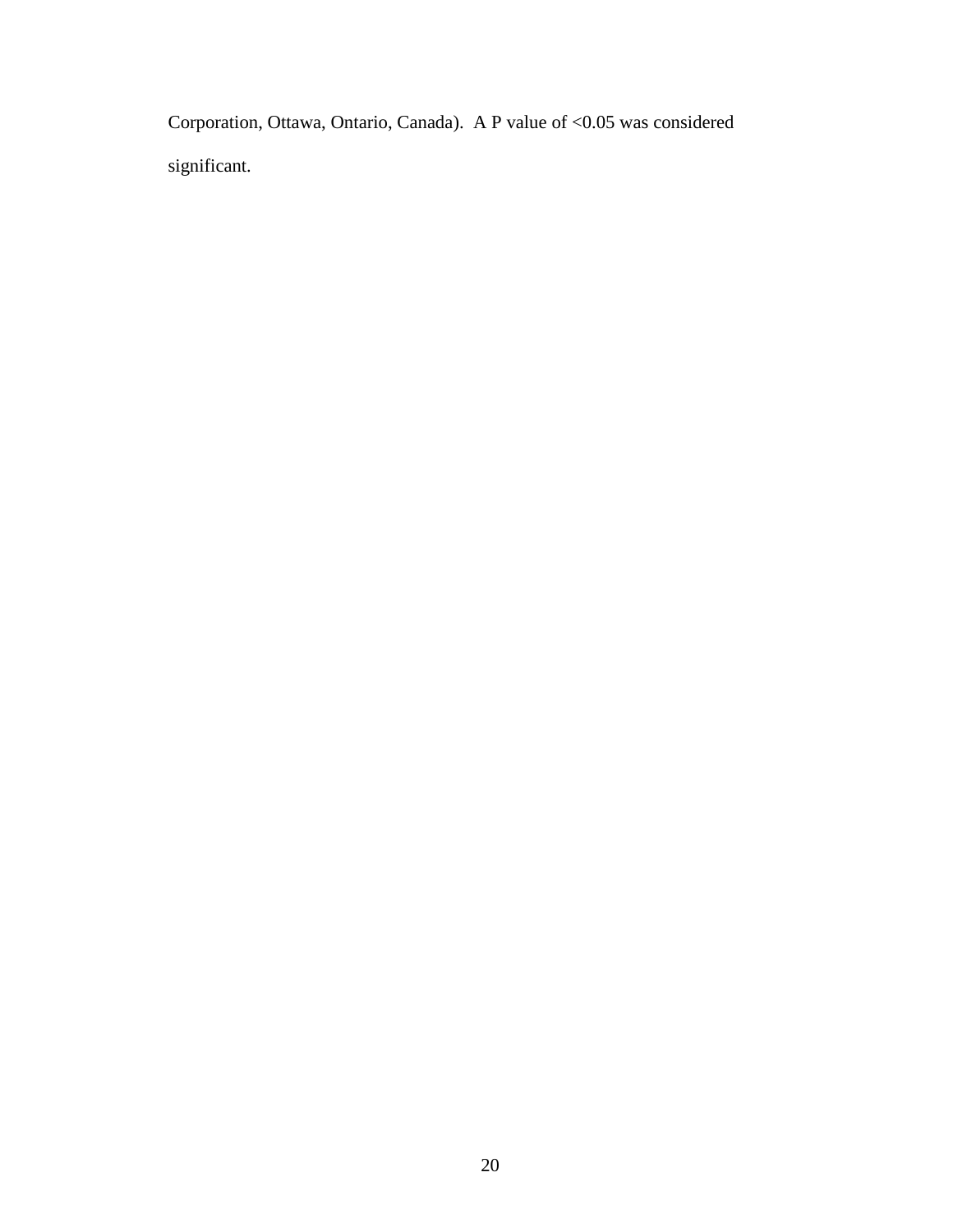#### **Chapter 3: Results**

# <span id="page-26-0"></span>**Evaluation of MAHMA NONOate and PHA as antifibrinolytic agents in pooled normal plasma**

 oxidants and unpublished, ongoing investigation (28). There was a smaller MAHMA NONOate and PHA's antifibrinolytic effects on normal, pooled plasma are displayed in tables 2 and 3. In samples exposed to 1 mM MAHMA NONOate, there was a small but significant attenuation in coagulation kinetics, with a mild profibrinolytic effect seen by a decrease in TMRL. However at a concentration of 2 mM, coagulation kinetics were normal, with clear antifibrinolytic effect represented by significant increases in TMRL, CGT, CLT, and CLS. PHA at a 10 mM concentration had a significant attenuation in coagulation kinetics, consistent with the formation of methemefibrinogen as previously reported with organic antifibrinolytic effect with PHA, with a significant decrease in MRL at 5 and 10 mM concentrations, and only a significant prolongation of CGT at 10 mM.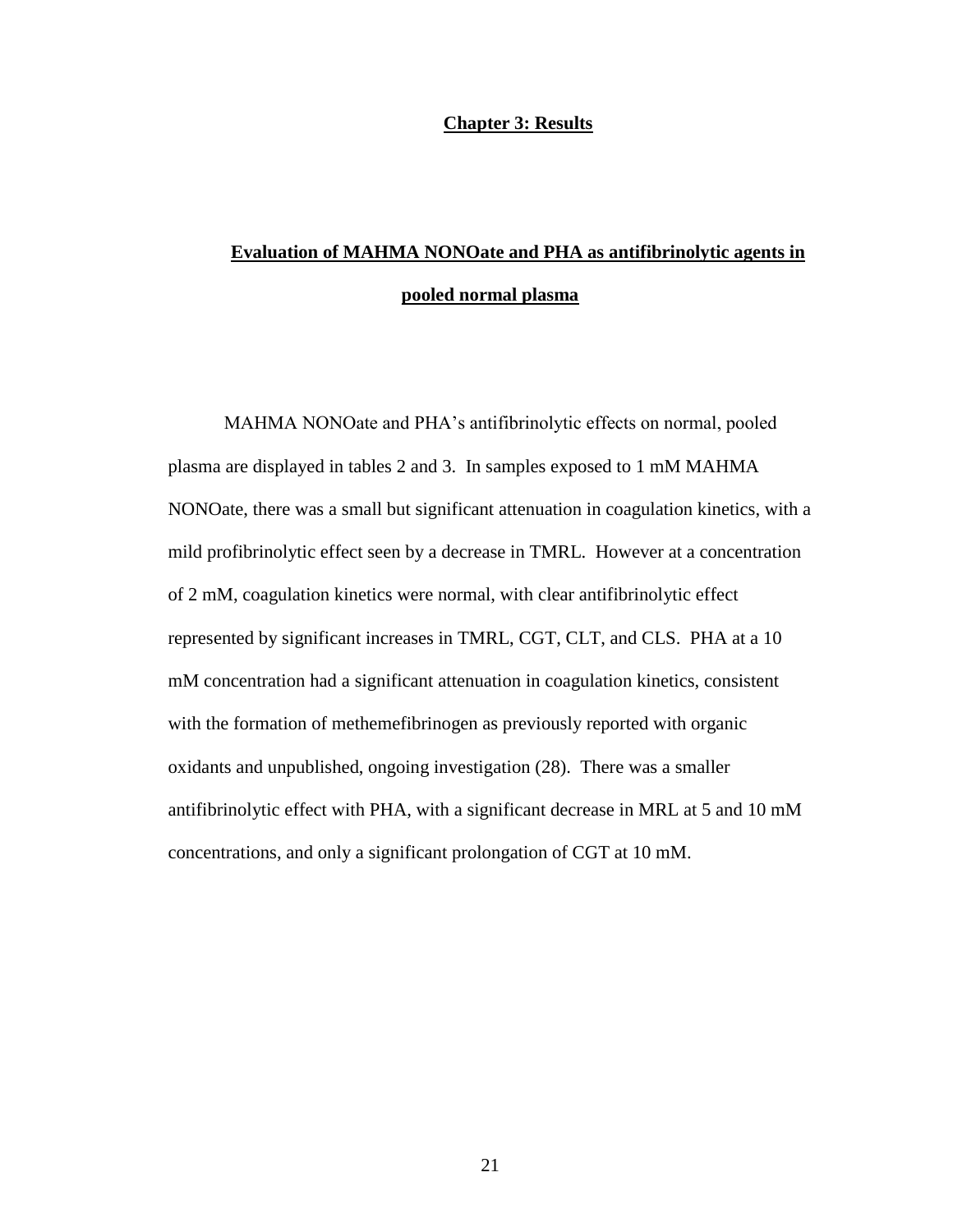# **Isolated exposure of α2-antiplasmin to MAHMA NONOate, PHA and CORM-2**

 figure 7.  $\alpha_2$ -antiplasmin was exposed to MAHMA NONOate and PHA; the effects on fibrinolysis are displayed in table 4. MAHMA NONOate and PHA significantly decreased TMRL, and shortened CLT and CLS. Additionally, MAHMA NONOate significantly increased MRL. These substantial profibrinolytic effects of the two compounds after exposure of isolated  $\alpha_2$ -antiplasmin are opposite of that observed in normal plasma (tables 2 and 3). To rule out that this contradictory result was possibly due to using a different source of  $\alpha_2$ -antiplasmin, as previously reported (28), we compared unexposed purified  $\alpha_2$ -antiplasmin with  $\alpha_2$ -antiplasmin exposed to CORM-2. Comparable to our lab's previous report [38], CORM-2 significantly increased MRTG  $(4.8\pm0.5 \text{ dynes/cm}^2/\text{sec})$ , increased TTG  $(121\pm10 \text{ dynes/cm}^2)$ , increased TMRL (11.5 $\pm$ 3.7 min), decreased MRL (-0.7 $\pm$ 0.1 dynes/cm<sup>2</sup>/sec), increased CLT  $(22.4\pm2.0 \text{ min})$  and increased CLS  $(26.3\pm2.2 \text{ min})$ . Overall, NO or PHA mediated conversion of a putative heme to metheme state associated with  $\alpha_2$ -antiplasmin results in increased fibrinolysis, whereas a carboxyheme state decreases fibrinolysis. The thrombus growth/disintegration curves representative of this data is presented in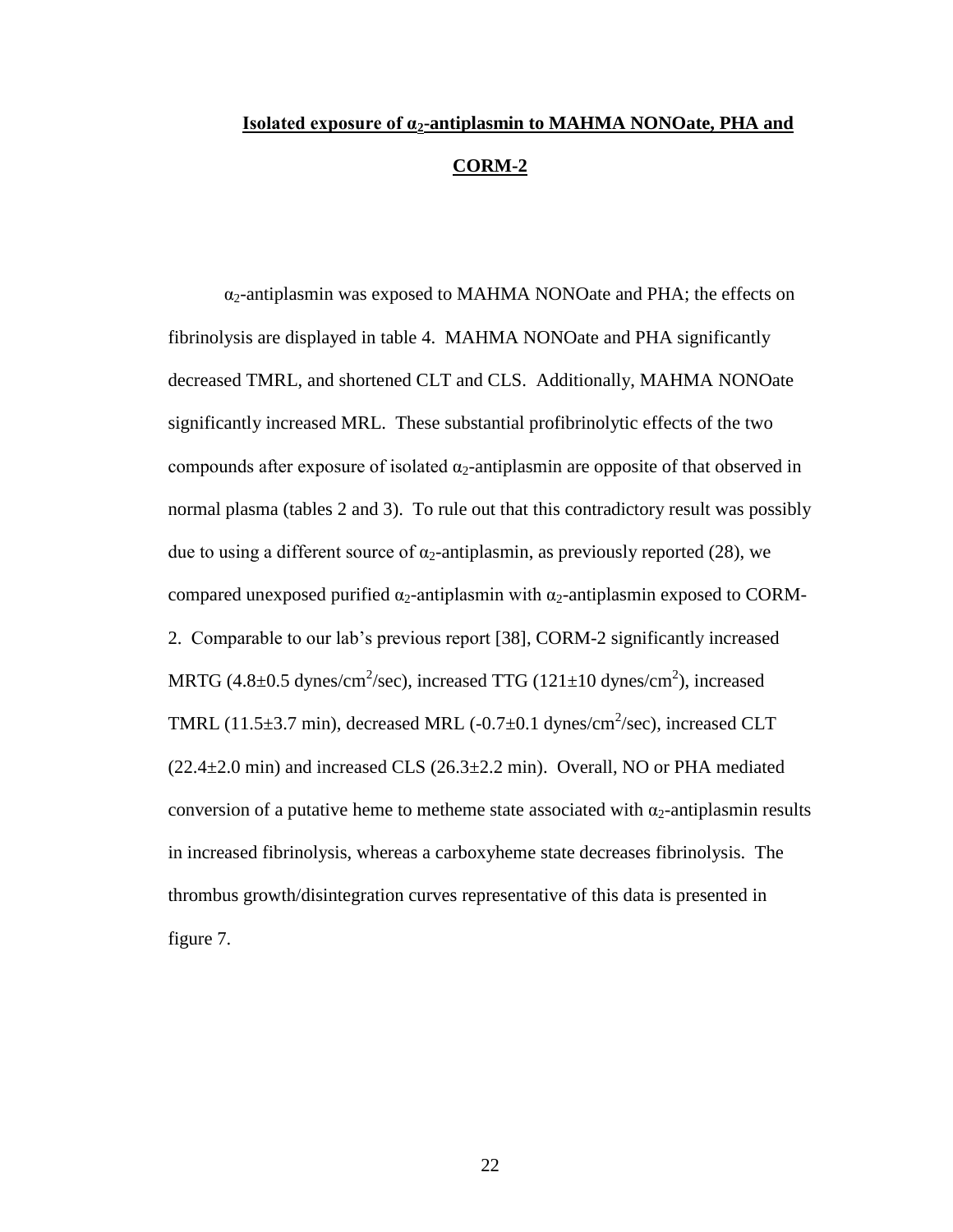#### **Spectrophotometric antiplasmin activity assay**

 antiplasmin activity, whereas plasma exposed to MAHMA NONOate resulted in 8 Normal plasma diluted by 50% that was exposed to PHA had a  $76.8\pm5.3\%$   $\alpha_{2}$ replicates with >124% normal activity (inhibition beyond the range of the standard curve).

#### **Isolated exposure of plasmin to MAHMA NONOate and CORM-2**

MAHMA NONOate and PHA decreased  $\alpha_2$ -antiplasmin activity in isolation. While both compounds appeared to enhance overall inhibition of plasmin activity in the spectrophotometric-based experiments, the possibility that plasmin was directly inhibited by either NO or CO was investigated. A previous study demonstrated that unlike tPA, plasmin addition did not result in delayed fibrinolysis but instead decreased MRTG and TTG (40). This demonstrated in a thrombelastographic model that plasmin, a non-propagating fibrinolytic agent, could have changes in its activity determined by changes in thrombus velocity of growth and final strength (40). NO and CO's effects on plasmin activity are depicted in table 5. Plasmin significantly decreased MRTG and TTG, whereas exposure of plasmin to either MAHMA NONOate or CORM-2 significantly attenuated the plasmin mediated decrease in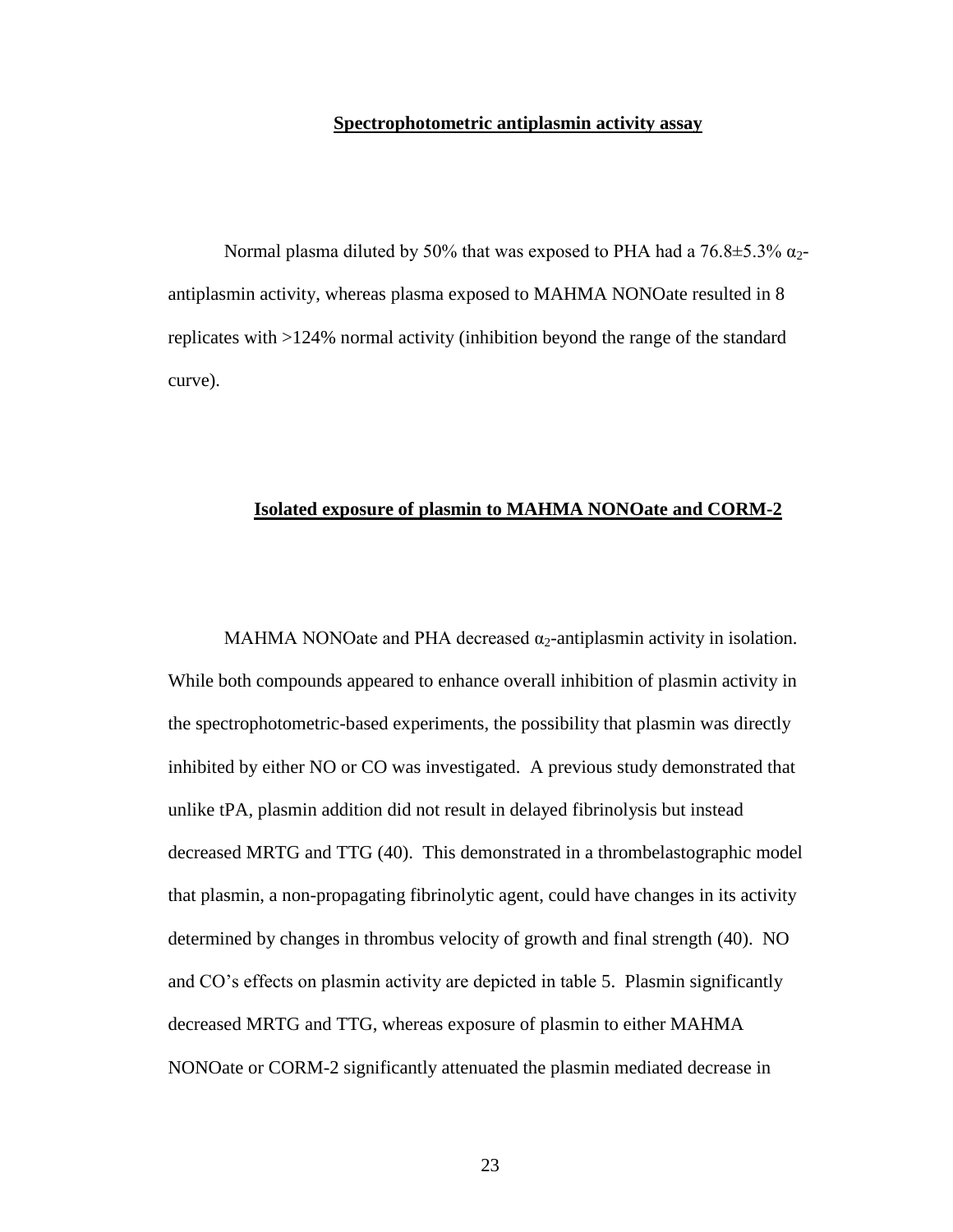figure 8. coagulation kinetics to similar extents. In sum, both NO and CO decreased plasmin activity. Thrombus formation curves representative of these data are presented in

# **LC-MS/MS detection of heme associated with**  $\alpha_2$ **-antiplasmin and plasmin**

 time of 62.22 minutes (34, 39) in plasmin samples but was not found in BSA samples (negative control). A typical example of such spectral data is displayed in figure 9. We were unable after two attempts to recover more than 10% of  $\alpha_2$ antiplasmin's amino acid sequence, likely secondary to extensive glycosylation (34). It is our expectation that ongoing work to deglycosylate and adequately proteolytically digest  $\alpha_2$ -antiplasmin will result in identification of an  $\alpha_2$ -antiplasmin associated heme. In the case of plasmin, approximately 70% of the enzyme's amino acid sequence could be identified following digestion with trypsin. Regarding the pursuit of the presence of a heme group released from plasmin, an ion with an approximate m/z of 617.15 similar to the characteristic m/z 617.18  $[M+H]$ <sup>1+</sup> heme ion was detected as base peak from the acetonitrile gradient at the appropriate elusion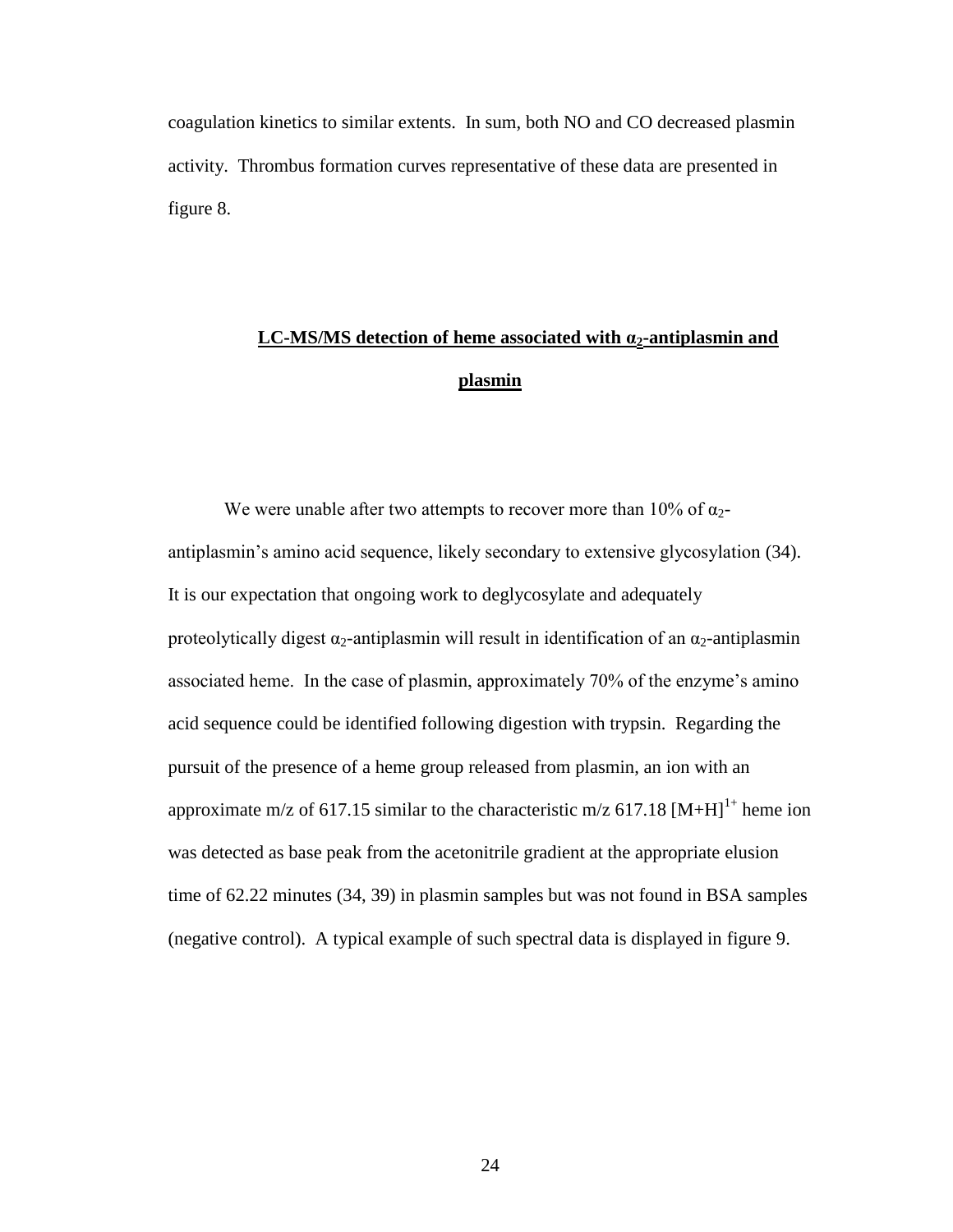#### **Chapter 4: Conclusion**

<span id="page-30-0"></span> heme to a metheme state. This builds on our lab's previous investigations augmentation of  $\alpha_2$ -antiplasmin and inhibition of plasmin activity (13, 28). The The effects of  $\alpha_2$ -antiplasmin and plasmin were diminished by NO or PHA; however  $\alpha_2$ -antiplasmin's antifibrinolytic effects remained more dominant indicating that plasmin's activity is the crucial biochemical event in this process. The importance of this study is to show that, when plasma is exposed to NO or a hemebinding oxidant, the hypofibrinolytic effects exhibited are most likely secondary to inhibition of plasmin or by  $\alpha_2$ -antiplasmin enhanced by conversion of an attached demonstrating that CO-influenced antifibrinolytic effects are due to both the molecular mechanism responsible for inhibition of plasmin activity by NO or CO is most likely conversion of the associated heme to either a metheme or carboxyheme state, respectively. It is also likely that the up/down regulation of  $\alpha_2$ -antiplasmin activity by CO or NO involves an associated heme, as in the case of the enhancement of fibrinogen as a substrate by CO (34). In summary, the effects of CO and NO on the fibrinolytic/antifibrinolytic system are complex, involve  $\alpha_2$ -antiplasmin-plasmin interactions, and are likely mediated by attached heme groups.

 Given the novelty of the proposed idea that diatomic gases modulate heme groups attached to fibrinogen,  $\alpha_2$ -antiplasmin, and plasmin causing changes in coagulation and fibrinolysis, skepticism can be expected. Hemoglobin, myoglobin, peroxidases and porphyrins are just some of the biological proteins and enzymes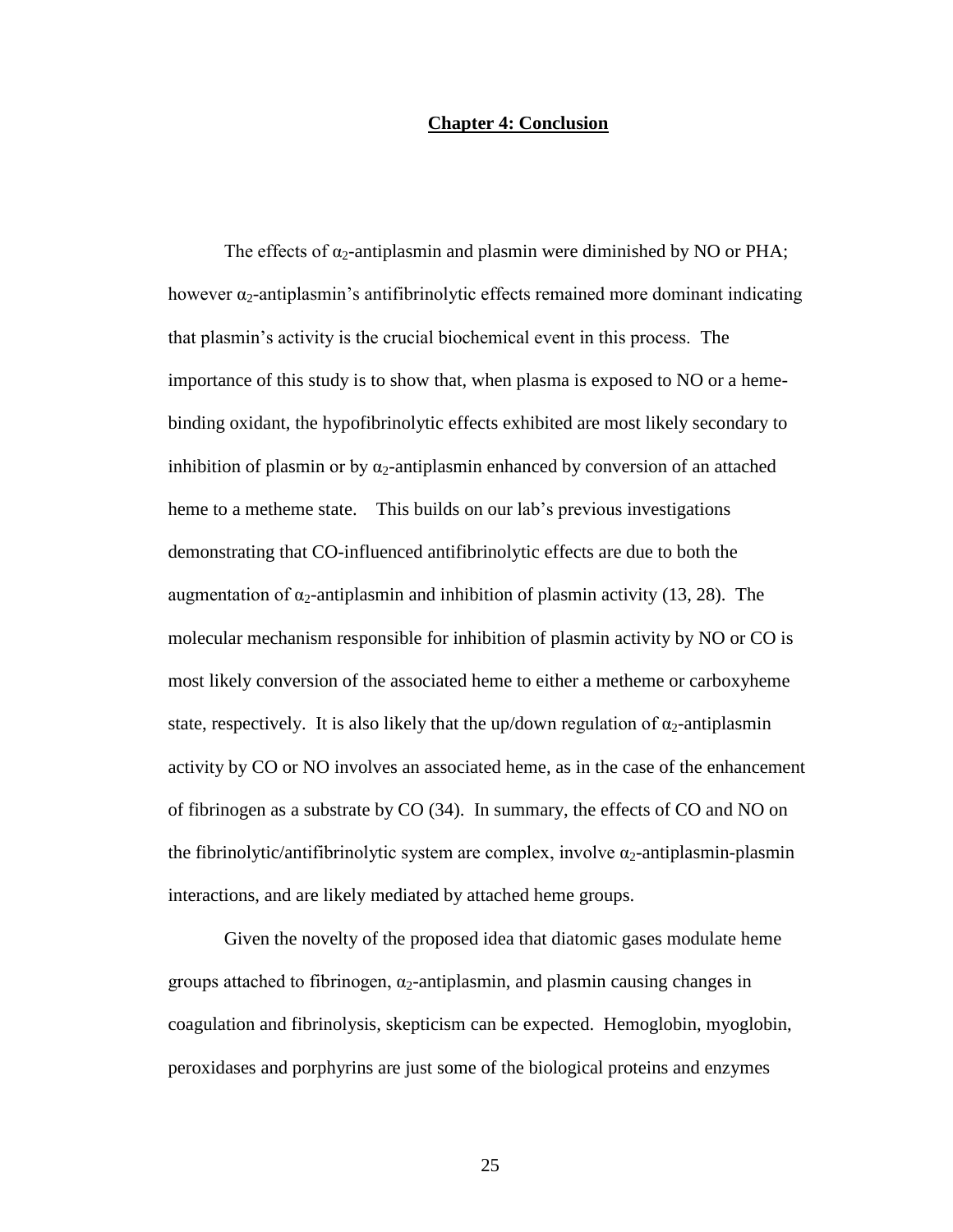bind diatomic gases, whereas iron in the  $\text{Fe}^{3+}$  is unable to bind with diatomic gases affinity to others. So while there may be skepticism towards this new phenomenon, known to contain a heme functional group. Hemoproteins have diverse biological functions including the transport of diatomic gases, chemical catalysis, diatomic gas detection, and electron transfer. Heme groups reacting with diatomic gases such as O2, NO, and CO resulting in modulation of the substrate and/or signal transduction (enhancement/inhibition) of the substrate has been thoroughly investigated and is a widely accepted concept (41). It is well know that iron in the  $Fe<sup>2+</sup>$  state is available to (41-44). Lastly, gas sensing molecules containing heme groups have been shown to have distinct affinities for specific diatomic gases, while at the same time having no there are many accepted biochemical principles which together provide evidence to support the hypothesis.

 effect maximum hypofibrinolysis *in vitro* in plasma (13). Therefore it would be In our experiments, 4000 μM NO was required to modulate  $\alpha_2$ -antiplasmin or plasmin, as compared to only 75 μM CO (NO:CO molar ratio 53:1). NO and CO are both components of cigarette smoke, albeit in different amounts (45). Combustion of a single cigarette releases approximately 0.2 mg of NO (30 Da) and 12 mg of CO (28 Da), with a NO:CO molar ratio of 1:64 (45). If only 50% of expected CO derived from combustion of two cigarettes (12 mg) were dissolved into the plasma volume of a 70 kg subject (approximately 3 L), then the consequent CO concentration would be more than 140  $\mu$ M – an amount that meets/exceeds the 75-150  $\mu$ M CO required to expected that cigarette smoke exposure would essentially guarantee the hypofibrinolytic state reported after smoking two cigarettes (29).Taken as a whole,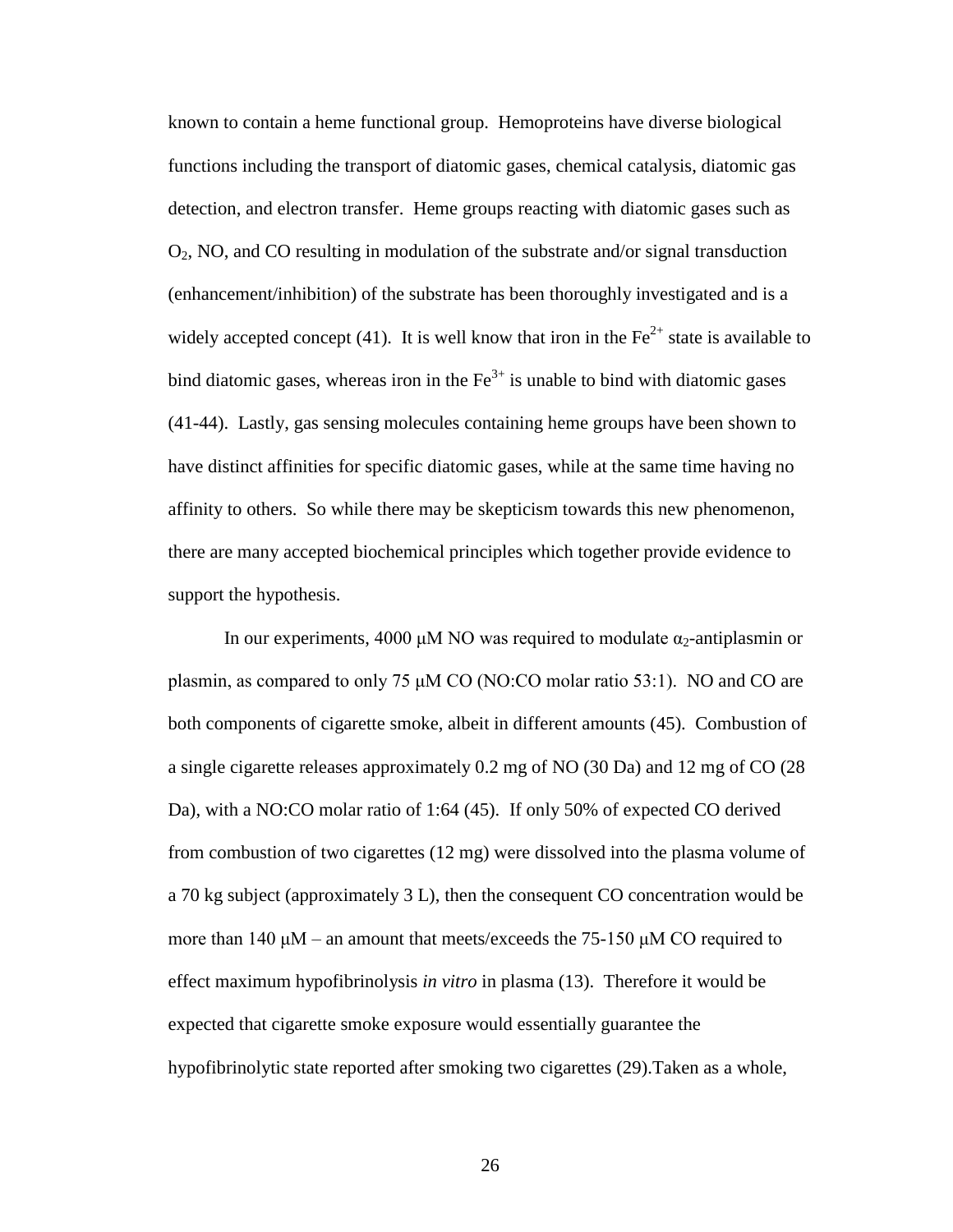our present and previous *in vitro* results mechanistically account for the majority of procoagulant/hypofibrinolytic responses to smoking, given the gas mixture resulting from the combustion of cigarettes (28, 33, 34, 46).

 and rats (47, 48). However, it should be observed that human (47) and rat (48) enhance coagulation and attenuate fibrinolysis *in vitro* (13) following exposure of plasma to CORM-2 or released after smoking two cigarettes (46). In addition, the activity following exposure to tobacco smoke (33). Even though tobacco smoke produces a hypercoagulable state, it has also been shown that CORM-released CO inhibits platelet aggregation *in vitro* in both humans platelet aggregation is decreased approximately 17% and 35%, respectively, by 75  $\mu$ M CO. Further, the bleeding time of a rat tail-tip amputation model (48) was increased by only 30% following a 30 mg/kg administration of CORM-3 (tricarbonyldichloro (glycinato) ruthenium (II); 295 Da) – this concentration of CORM-3 would be expected to release  $>1400 \mu M$  CO. CO released at this concentration would be 10 times greater than the concentration required to maximally 30% prolongation of bleeding time in response to such a large administration of CO is far less significant than the 300% increase in bleeding time after administration of Clopidogrel (see Table 1) in the same animal model (48). So, even though the antiplatelet effects of CO have been well-documented (47, 48), clinically it has been demonstrated that the encountered concentrations of CO elicit protein-mediated hypercoagulability, without discernable loss of (indeed, enhancement of) platelet

 mediated hypercoagulability *in vivo* is undetermined, as well as the extent of CO There are still many important issues to be determined; the duration of CO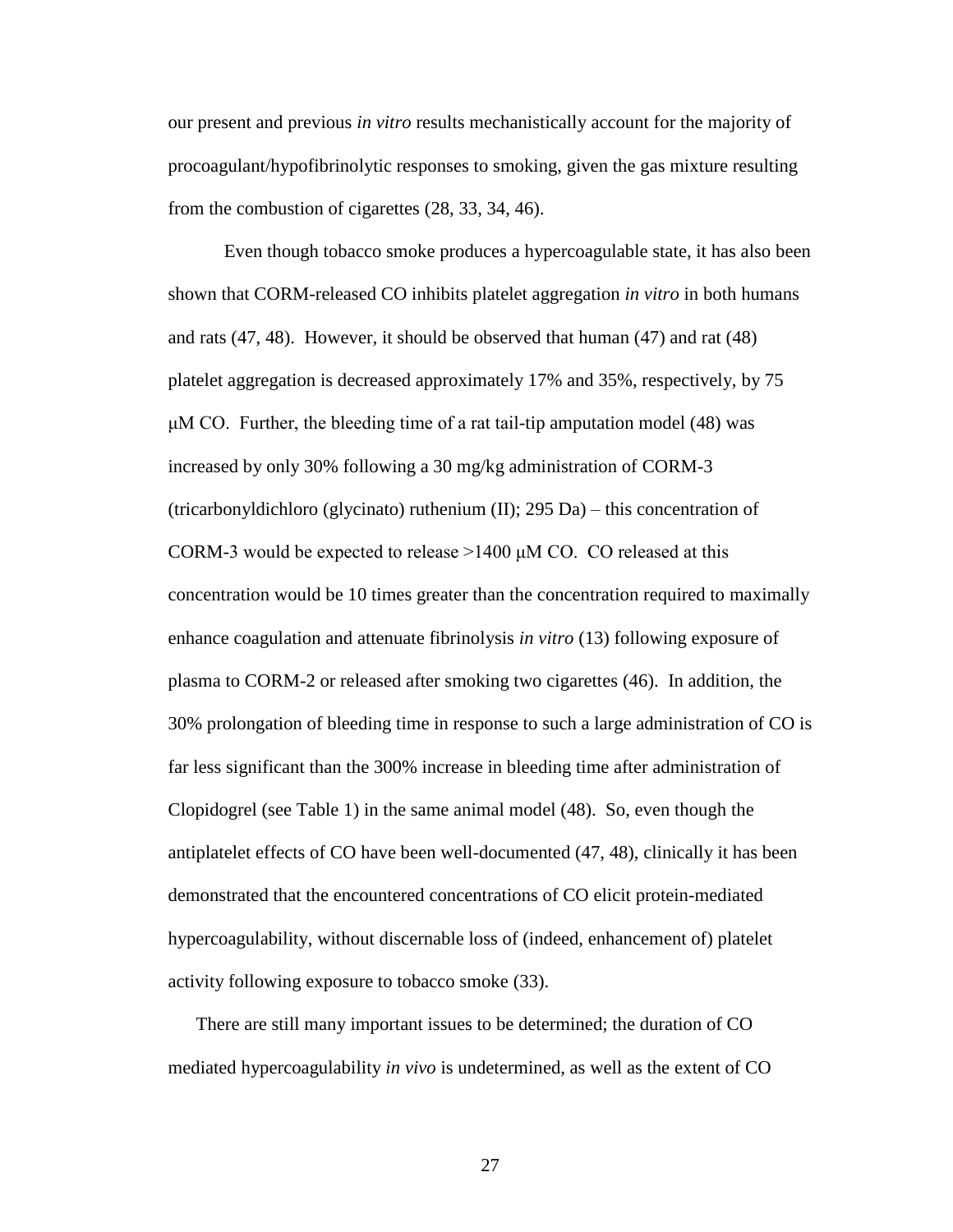intra/post-operatively), and ultimately designing a diagnostic tool to assist in associated with trauma, surgery, smoke inhalation etc. CORM-2-mediated-release of influence on smoking-associated perioperative thrombophilia (49, 50). Currently, CO-mediated hypercoagulability and hypofibrinolysis is being examined in rabbit models, in order to evaluate the coagulant effects of CO *in vivo*, and to determine dose efficacy. Future studies involving CORM-2 may include: evaluating the plasma of smokers and the effect CO has on the coagulation kinetics of their plasma, case studies on the intra-operative course of patients with a history of smoking (how a chronically increased COHb concentration may increase the risk of thrombotic events identifying patients at risk of spontaneous thrombotic events, or other events CO should also be evaluated as a possible therapeutic procoagulant treatment or as an adjuvant to currently used procoagulants such as recombinant activator human factor VII, fresh frozen plasma, thrombin/fibrin glue, and zeolites.

 cigarettes (46) and the positive correlation between chronic smoking and a procoagulant state (33, 51-55), this study supports the hypothesis that CO modulation associated thrombophilia (56). In conclusion, the effects of  $\alpha_2$ -antiplasmin and plasmin are modulated by CO and NO. This likely due to the secondary conversion of an attached heme group(s) to carboxyheme and metheme states, respectively. Given the known amount of CO in of fibrinogen (34),  $\alpha_2$ -antiplasmin (28) and plasmin play a critical role in tobacco-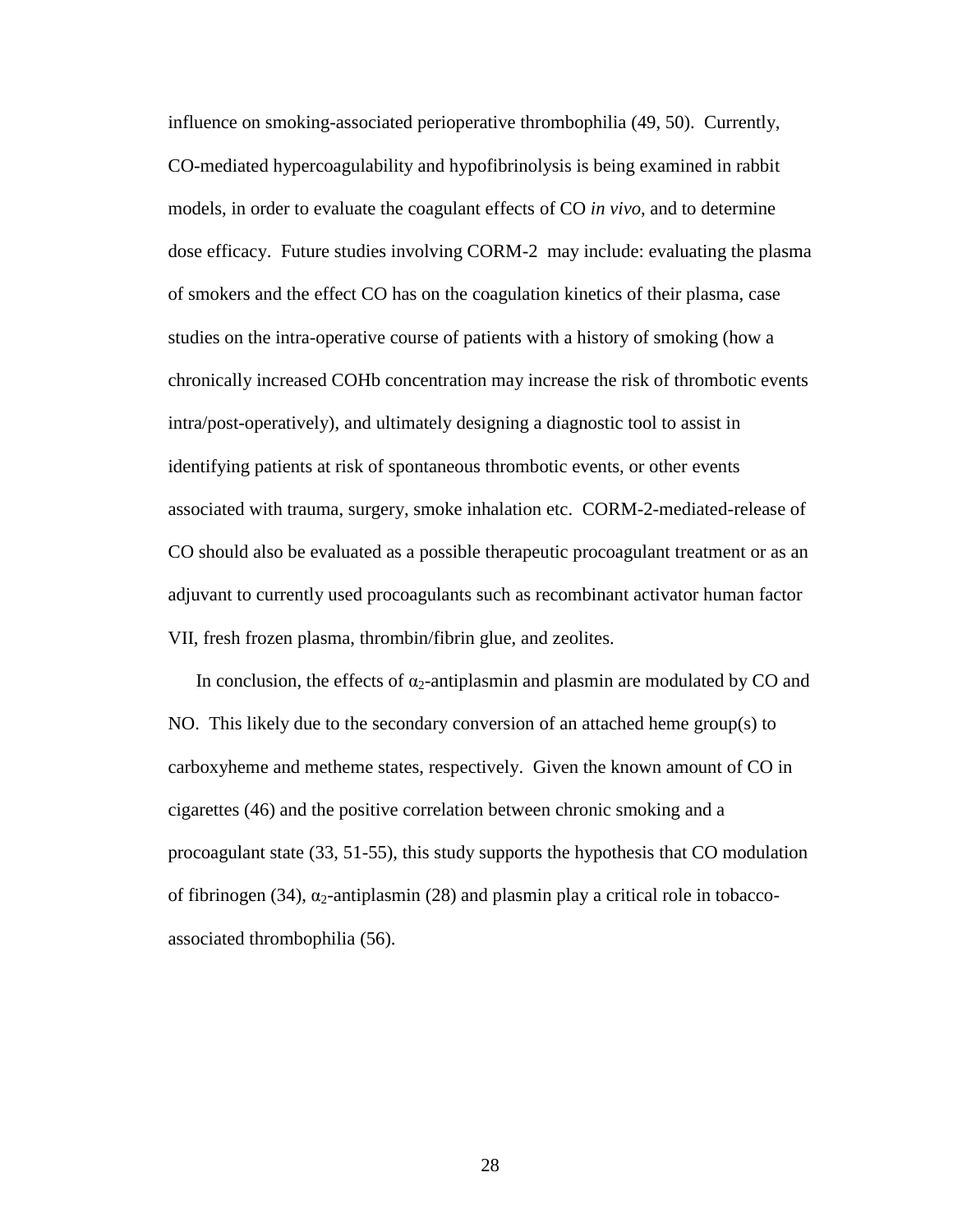#### **References**

<span id="page-34-0"></span>1. **The Health Consequences of Smoking: A Report of the Surgeon General**  [http://www.cdc.gov/tobacco/data\_statistics/sgr/2004/index.htm].

2. Centers for Disease Control and Prevention [http://www.cdc.gov/nchs/hus/previous.htm].

3. Centers for Disease Control and Prevention (CDC). Smoking-attributable mortality, years of potential life lost, and productivity losses--united states, 2000 2004. MMWR Morb Mortal Wkly Rep. 2008 Nov 14;57(45):1226-8.

4. Wigand JS. Additives, Cigarette Design, and Tobacco Product Regulation. A report to the World Health Organization Tobacco Free Initiative Tobacco Product Regulation Group. 2006

5. Hill P, Haley NJ, Wynder EL. Cigarette smoking: Carboxyhemoglobin, plasma nicotine, cotinine and thiocyanate vs self-reported smoking data and cardiovascular disease. J Chronic Dis. 1983;36(6):439-49.

 for evaluating the acute effects of electronic "cigarettes": Nicotine delivery profile 6. Vansickel AR, Cobb CO, Weaver MF, Eissenberg TE. A clinical laboratory model and cardiovascular and subjective effects. Cancer Epidemiol Biomarkers Prev. 2010 Aug;19(8):1945-53.

7. Leone A, Mori L, Bertanelli F, Fabiano P, Filippelli M. Indoor passive smoking: Its effect on cardiac performance. Int J Cardiol. 1991 Nov;33(2):247-51.

 8. West, J. Respiratory Physiology -- the essentials. 5th ed. Williams & Wilkins; 1995. 76 p.

9. Acharjee S, Qin J, Murphy SA, McCabe C, Cannon CP. Distribution of traditional and novel risk factors and their relation to subsequent cardiovascular events in patients with acute coronary syndromes (from the PROVE IT-TIMI 22 trial). Am J Cardiol. 2010 Mar 1;105(5):619-23.

10. Paciaroni M, Bogousslavsky J. Primary and secondary prevention of ischemic stroke. Eur Neurol. 2010;63(5):267-78.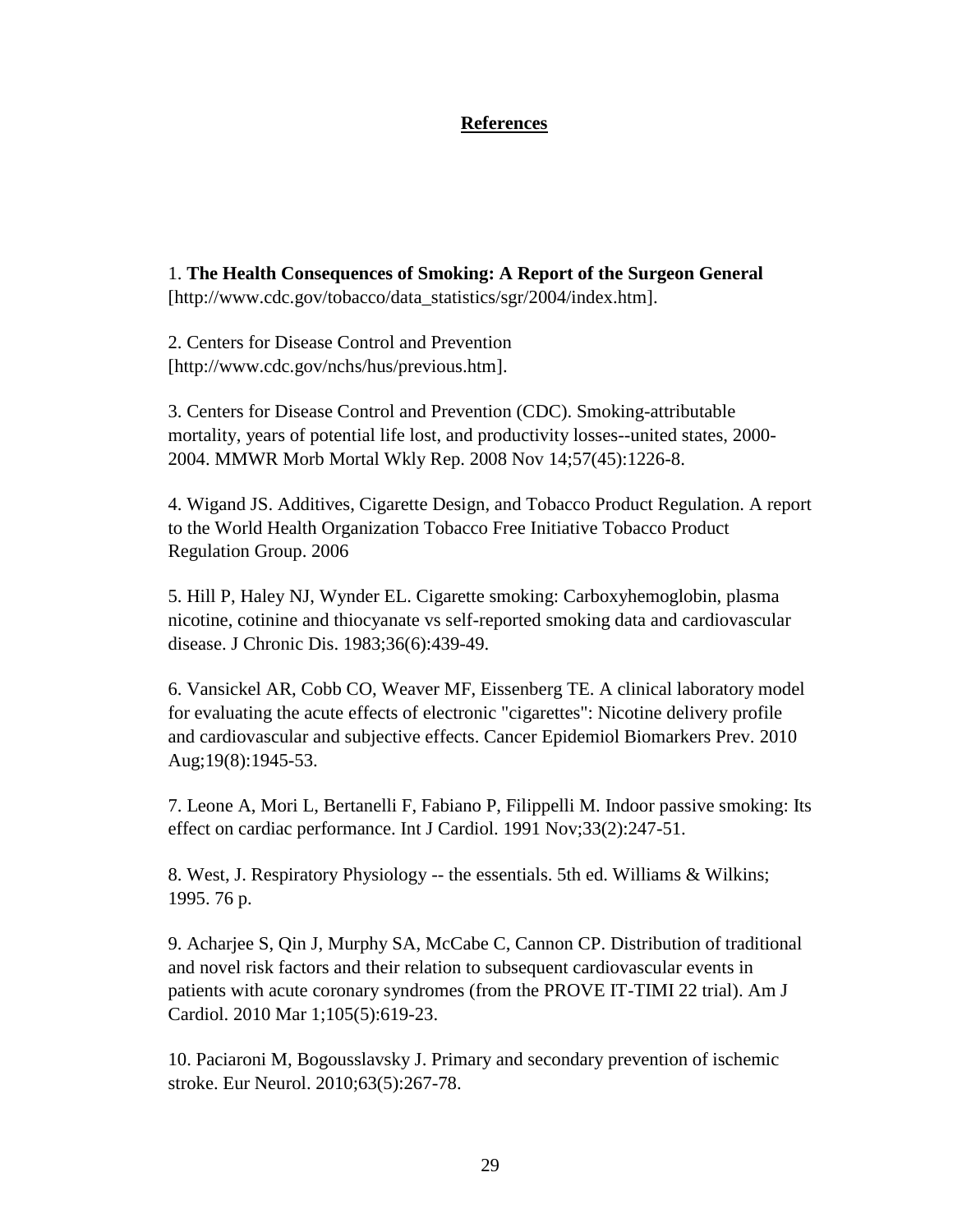11. Lowe GD. Common risk factors for both arterial and venous thrombosis. Br J Haematol. 2008 Mar;140(5):488-95.

12. Nielsen VG, Kirklin JK, George JF. Carbon monoxide releasing molecule-2 increases the velocity of thrombus growth and strength in human plasma. Blood Coagul Fibrinolysis. 2009 Jul;20(5):377-80.

13. Nielsen VG, Kirklin JK, George JF. Carbon monoxide-releasing molecule-2 decreases fibrinolysis in human plasma. Blood Coagul Fibrinolysis. 2009 Sep; 20(6): 448-55.

14. Nielsen VG, Kirklin JK, George JF. Carbon monoxide releasing molecule-2 increases the velocity of thrombus growth and strength in hemophilia A, hemophilia B and factor VII-deficient plasmas. Blood Coagul Fibrinolysis. 2010 Jan;21(1):41-5.

 molecule-2 decreases thick diameter fibrin fibre formation in normal and factor XIII 15. Nielsen VG, Kirklin JK, George JF, Messinger JD. Carbon monoxide releasing deficient plasmas. Blood Coagul Fibrinolysis. 2010 Jan;21(1):101-5.

16. Nielsen VG, Malayaman SN, Khan ES, Kirklin JK, George JF. Carbon monoxide releasing molecule-2 increases fibrinogen-dependent coagulation kinetics but does not enhance prothrombin activity. Blood Coagul Fibrinolysis. 2010 Jun;21(4):349-53.

17. Nielsen VG, Khan ES, Kirklin JK, George JF. Carbon monoxide releasing molecule-2 enhances coagulation and diminishes fibrinolytic vulnerability in subjects exposed to warfarin. Thromb Res. 2010 Jul;126(1):68-73.

18. Nielsen VG. The antifibrinolytic effects of carbon monoxide-releasing molecule-2 are fibrin and alpha2-antiplasmin dependent. Blood Coagul Fibrinolysis. 2010 Sep;21(6):584-7.

947. 19. Nielsen VG, Green P, Green M, Martin-Ross A, Khan ES, Kirklin JK, George JF. Carbon monoxide-releasing molecule-2 enhances coagulation and diminishes fibrinolytic vulnerability in diluted plasma in vitro. J Trauma. 2011 Apr:70(4):939

 exposed to heparin or argatroban. Anesth Analg. 2010 Dec;111(6):1347-52. 947. 20. Nielsen VG, Khan ES, Kirklin JK, George JF. Carbon monoxide releasing molecule-2 enhances coagulation and diminishes fibrinolytic vulnerability in plasma

 21. Nielsen VG, Malayaman SN, Cohen JB, Persaud JM. Carbon monoxide releasing human plasma in vitro. J Surg Res. 2010 Oct 13 (Epub ahead of print).<br>30 molecule-2 improves protamine-mediated Hypocoagulation/Hyperfibrinolysis in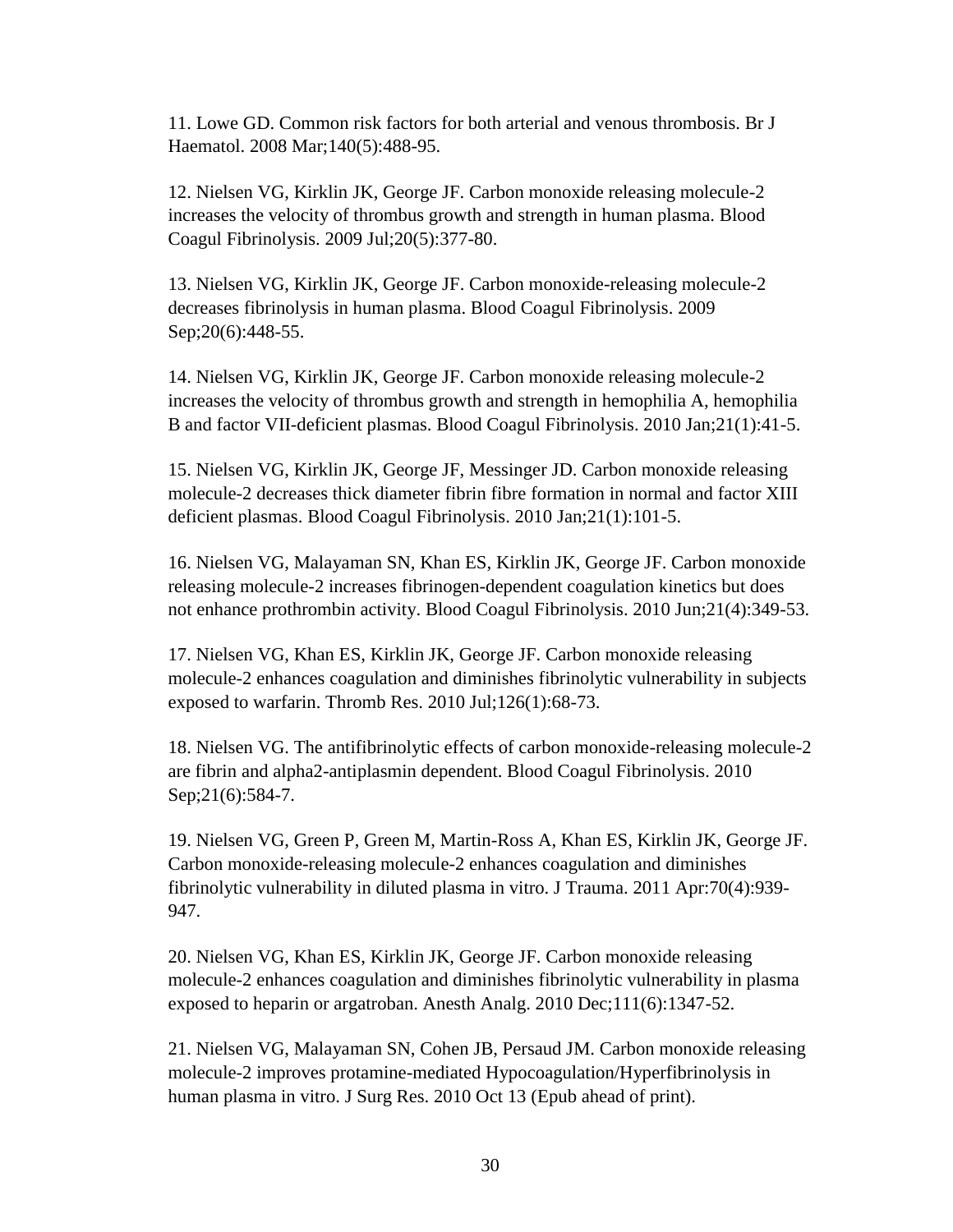22. Robbins and Cotran. Pathologic Basis of Disease. 8th ed. Chapter 4: Hemodynamic Disorders, Thromboembolic Disease, and Shock. 2009.

23. Wu L, Wang R. Carbon monoxide: Endogenous production, physiological functions, and pharmacological applications. Pharmacol Rev. 2005 Dec;57(4):585 630.

24. True AL, Olive M, Boehm M, San H, Westrick RJ, Raghavachari N, Xu X, Lynn EG, Sack MN, Munson PJ, Gladwin MT, Nabel EG. Heme oxygenase-1 deficiency accelerates formation of arterial thrombosis through oxidative damage to the endothelium, which is rescued by inhaled carbon monoxide. Circ Res. 2007 Oct 26;101(9):893-901.

25. Motterlini R. Carbon monoxide-releasing molecules (CO-RMs): Vasodilatory, anti-ischaemic and anti-inflammatory activities. Biochem Soc Trans. 2007 Nov;35(Pt 5):1142-6.

26. Motterlini R, Mann BE, Foresti R. Therapeutic applications of carbon monoxidereleasing molecules. Expert Opin Investig Drugs. 2005 Nov;14(11):1305-18.

27. Megias J, Busserolles J, Alcaraz MJ. The carbon monoxide-releasing molecule CORM-2 inhibits the inflammatory response induced by cytokines in caco-2 cells. Br J Pharmacol. 2007 Apr;150(8):977-86.

activity. Blood Coagul Fibrinolysis. 2011 Jun;22(4):345-8. 28. Malayaman SN, Cohen JB, Machovec KA, Bernhardt BE, Arkebauer MR, Nielsen VG. Carbon monoxide releasing molecule-2 enhances alpha2-antiplasmin

29. Barua RS, Sy F, Srikanth S, Huang G, Javed U, Buhari C, Margosan D, Aftab W, Ambrose JA. Acute cigarette smoke exposure reduces clot lysis--association between altered fibrin architecture and the response to t-PA. Thromb Res. 2010 Nov;126(5):426-30.

30. Baud FJ, Barriot P, Toffis V, Riou B, Vicaut E, Lecarpentier Y, Bourdon R, Astier A, Bismuth C. Elevated blood cyanide concentrations in victims of smoke inhalation. N Engl J Med. 1991 Dec 19;325(25):1761-6.

size in vivo. Am J Physiol Heart Circ Physiol. 2004 May;286(5):H1649-53.<br>
31 31. Guo Y, Stein AB, Wu WJ, Tan W, Zhu X, Li QH, Dawn B, Motterlini R, Bolli R. Administration of a CO-releasing molecule at the time of reperfusion reduces infarct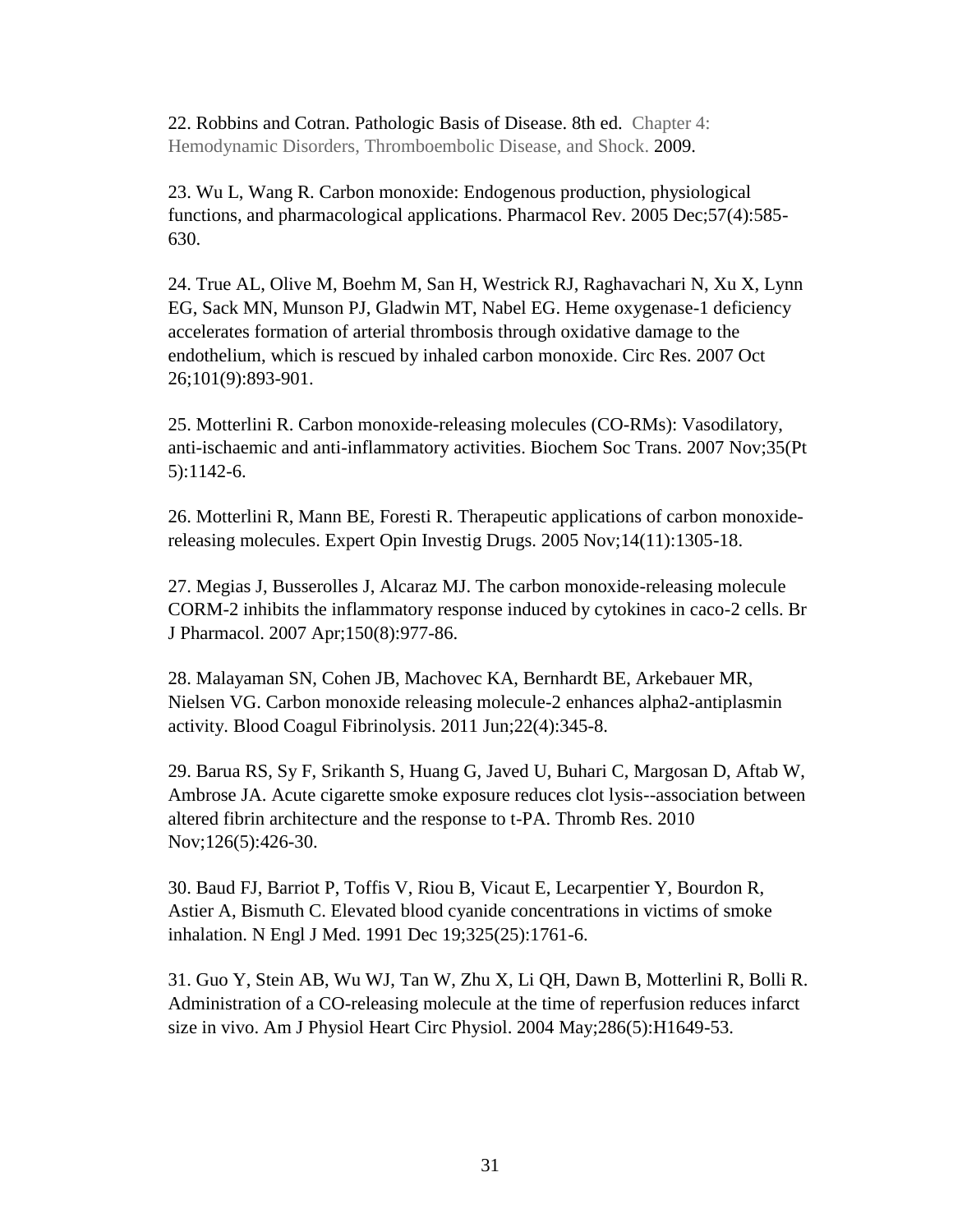32. Nielsen VG, Huneke RB, Khan ES. Carbon monoxide releasing molecule-2 enhances coagulation in rat and rabbit plasma. Blood Coagul Fibrinolysis. 2010 Apr;21(3):298-9.

33. Barua RS, Sy F, Srikanth S, Huang G, Javed U, Buhari C, Margosan D, Aftab W, Ambrose JA. Acute cigarette smoke exposure reduces clot lysis--association between altered fibrin architecture and the response to t-PA. Thromb Res. 2010 Nov;126(5):426-30.

Coagul Fibrinolysis. 2011 Mar 30 (Epub ahead of print). 34. Nielsen VG, Cohen JB, Malayaman SN, Nowak M, Vosseller K. Fibrinogen is a heme-associated, carbon monoxide sensing molecule: A preliminary report. Blood

35. Hou S, Xu R, Heinemann SH, Hoshi T. The RCK1 high-affinity Ca2+ sensor confers carbon monoxide sensitivity to Slo1 BK channels. Proc Natl Acad Sci U S A. 2008 Mar 11;105(10):4039-43.

36. Nielsen VG. Nitric oxide decreases coagulation protein function in rabbits as assessed by thromboelastography. Anesth Analg. 2001 Feb;92(2):320-3.

37. Nielsen VG, Crow JP, Mogal A, Zhou F, Parks DA. Peroxynitrite decreases hemostasis in human plasma in vitro. Anesth Analg. 2004 Jul;99(1):21-6.

38. Castro CE, Wade RS, Belser NO. Conversion of oxyhemoglobin to methemoglobin by organic and inorganic reductants. Biochemistry. 1978 Jan 24;17(2):225-31.

39. Jaggar JH, Li A, Parfenova H, Liu J, Umstot ES, Dopico AM, Leffler CW. Heme is a carbon monoxide receptor for large-conductance Ca2+-activated K+ channels. Circ Res. 2005 Oct 14;97(8):805-12.

40. Nielsen VG. Hydroxyethyl starch enhances fibrinolysis in human plasma by diminishing alpha2-antiplasmin-plasmin interactions. Blood Coagul Fibrinolysis. 2007 Oct;18(7):647-56.

41. Harrison JH,Jr, Jollow DJ. Role of aniline metabolites in aniline-induced hemolytic anemia. J Pharmacol Exp Ther. 1986 Sep;238(3):1045-54.

42. Monzani E, Bonafe B, Fallarini A, Redaelli C, Casella L, Minchiotti L, Galliano M. Enzymatic properties of human hemalbumin. Biochim Biophys Acta. 2001 Jun 11;1547(2):302-12.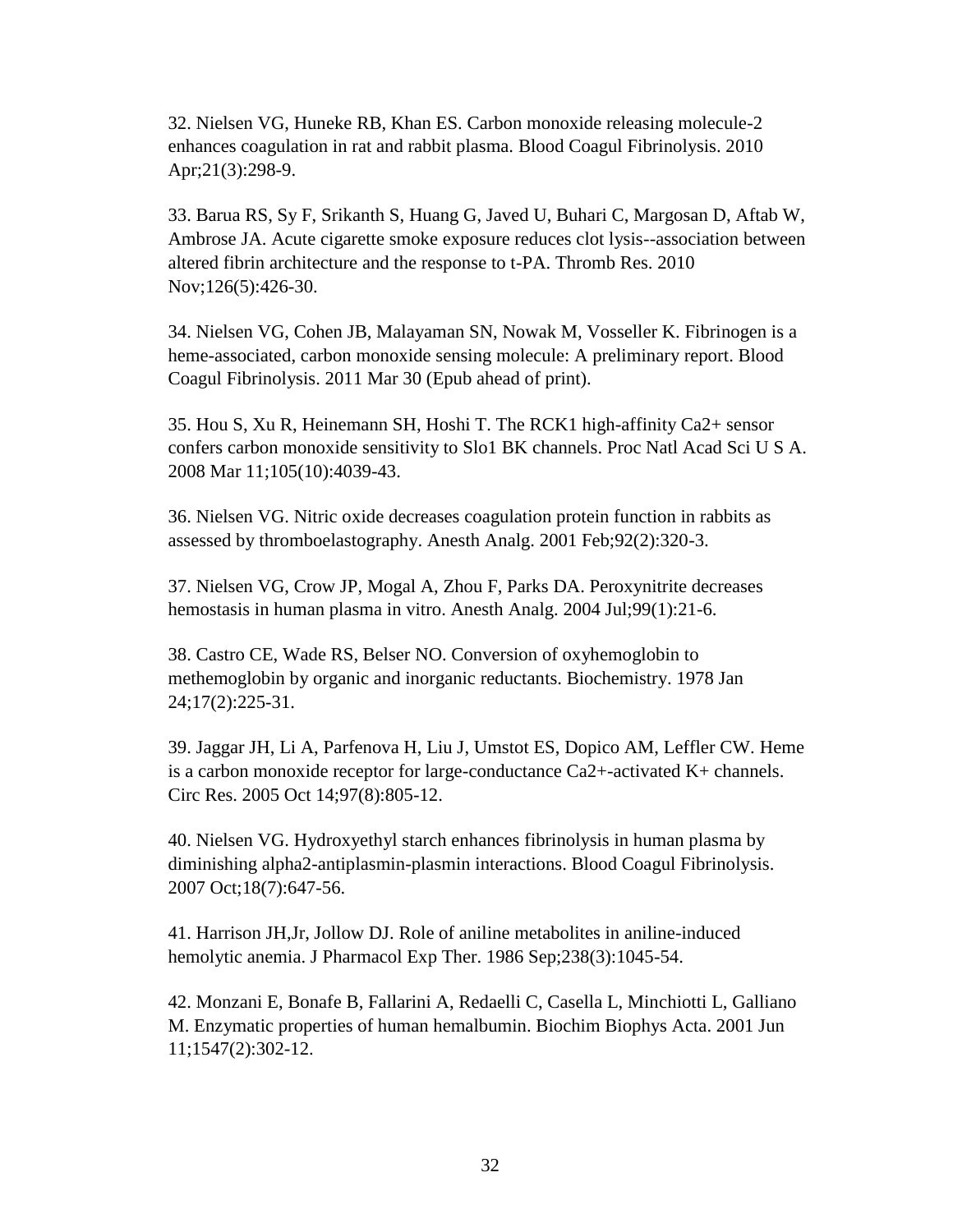43. Marden MC, Hazard ES, Leclerc L, Gibson QH. Flash photolysis of the serum albumin-heme-CO complex. Biochemistry. 1989 May 16;28(10):4422-6.

44. Gilles-Gonzalez MA, Gonzalez G. Heme-based sensors: Defining characteristics, recent developments, and regulatory hypotheses. J Inorg Biochem. 2005 Jan;99(1):1 22.

45. Liu C, Feng S, van Heemst J, McAdam KG. New insights into the formation of volatile compounds in mainstream cigarette smoke. Anal Bioanal Chem. 2010 Mar; 396(5): 1817-30.

46. Liu C, Feng S, van Heemst J, McAdam KG. New insights into the formation of volatile compounds in mainstream cigarette smoke. Anal Bioanal Chem. 2010 Mar;396(5):1817-30.

47. Chlopicki S, Olszanecki R, Marcinkiewicz E, Lomnicka M, Motterlini R. Carbon monoxide released by CORM-3 inhibits human platelets by a mechanism independent of soluble guanylate cyclase. Cardiovasc Res. 2006 Jul 15;71(2):393-401.

48. Soni H, Jain M, Mehta AA. Investigation into the mechanism(s) of antithrombotic effects of carbon monoxide releasing molecule-3 (CORM-3). Thromb Res. 2011 Jun;127(6):551-9.

49. Gonzalez R, Haines K, Nelson LG, Gallagher SF, Murr MM. Predictive factors of thromboembolic events in patients undergoing roux-en-Y gastric bypass. Surg Obes Relat Dis. 2006 Jan-Feb;2(1):30,5; discussion 35-6.

 after vascular surgery. J Vasc Surg. 2011 Mar 30 (Epub ahead of print). 51. Haustein KO, Krause J, Haustein H, Rasmussen T, Cort N. Changes in 50. Scrutinio D, Passantino A, Di Serio F, Angiletta D, Santoro D, Regina G. Highsensitivity C-reactive protein predicts cardiovascular events and myocardial damage

hemorheological and biochemical parameters following short-term and long-term smoking cessation induced by nicotine replacement therapy (NRT). Int J Clin Pharmacol Ther. 2004 Feb;42(2):83-92.

52. Ariens RA, Kohler HP, Mansfield MW, Grant PJ. Subunit antigen and activity levels of blood coagulation factor XIII in healthy individuals. relation to sex, age, smoking, and hypertension. Arterioscler Thromb Vasc Biol. 1999 Aug;19(8):2012-6.

53. van Wersch JW, Vooijs ME, Ubachs JM. Coagulation factor XIII in pregnant smokers and non-smokers. Int J Clin Lab Res. 1997;27(1):68-71.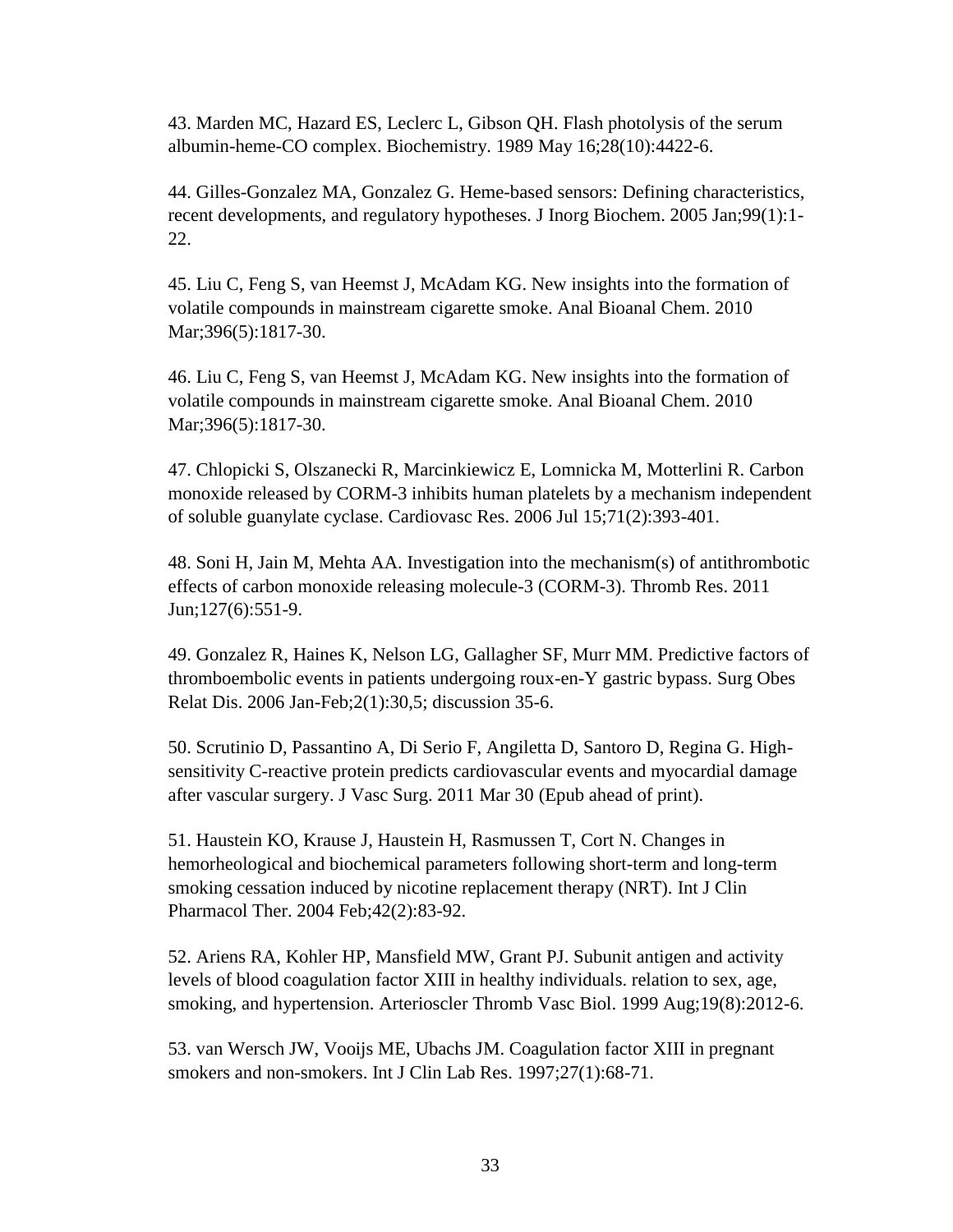54. Neubauer H, Setiadi P, Pinto A, Gunesdogan B, Meves SH, Borgel J, Mugge A. Upregulation of platelet CD40, CD40 ligand (CD40L) and P-selectin expression in cigarette smokers: A flow cytometry study. Blood Coagul Fibrinolysis. 2009 Dec; 20(8): 694-8.

55. Morita H, Ikeda H, Haramaki N, Eguchi H, Imaizumi T. Only two-week smoking cessation improves platelet aggregability and intraplatelet redox imbalance of longterm smokers. J Am Coll Cardiol. 2005 Feb 15;45(4):589-94.

 56. Lind P, Engstrom G, Stavenow L, Janzon L, Lindgarde F, Hedblad B. Risk of myocardial infarction and stroke in smokers is related to plasma levels of inflammation-sensitive proteins. Arterioscler Thromb Vasc Biol. 2004 Mar; 24(3): 577-82.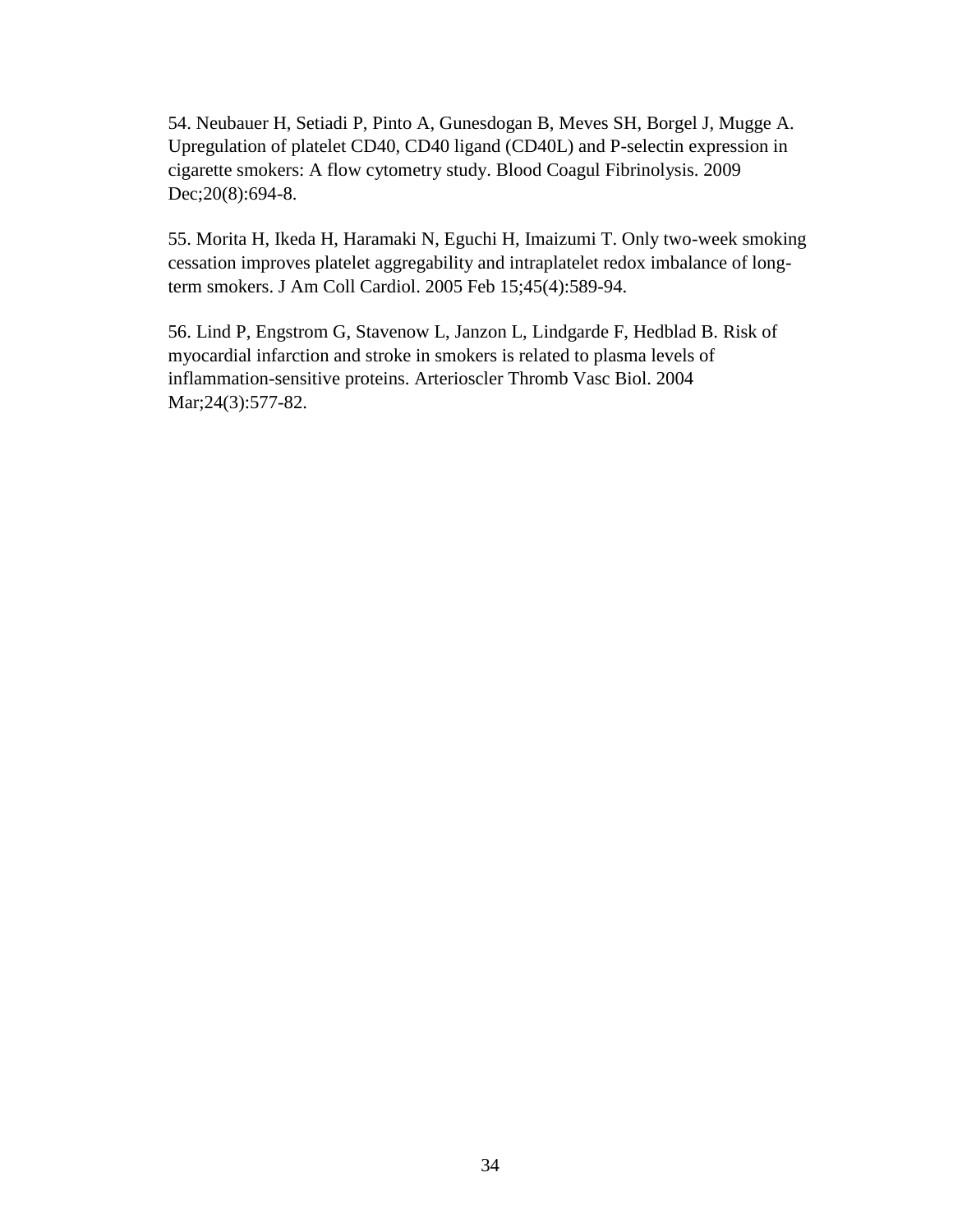### **Appendix A**

### **List of Figures**

<span id="page-40-0"></span>

**Figure 1. The Coagulation and Fibrinolytic Cascades**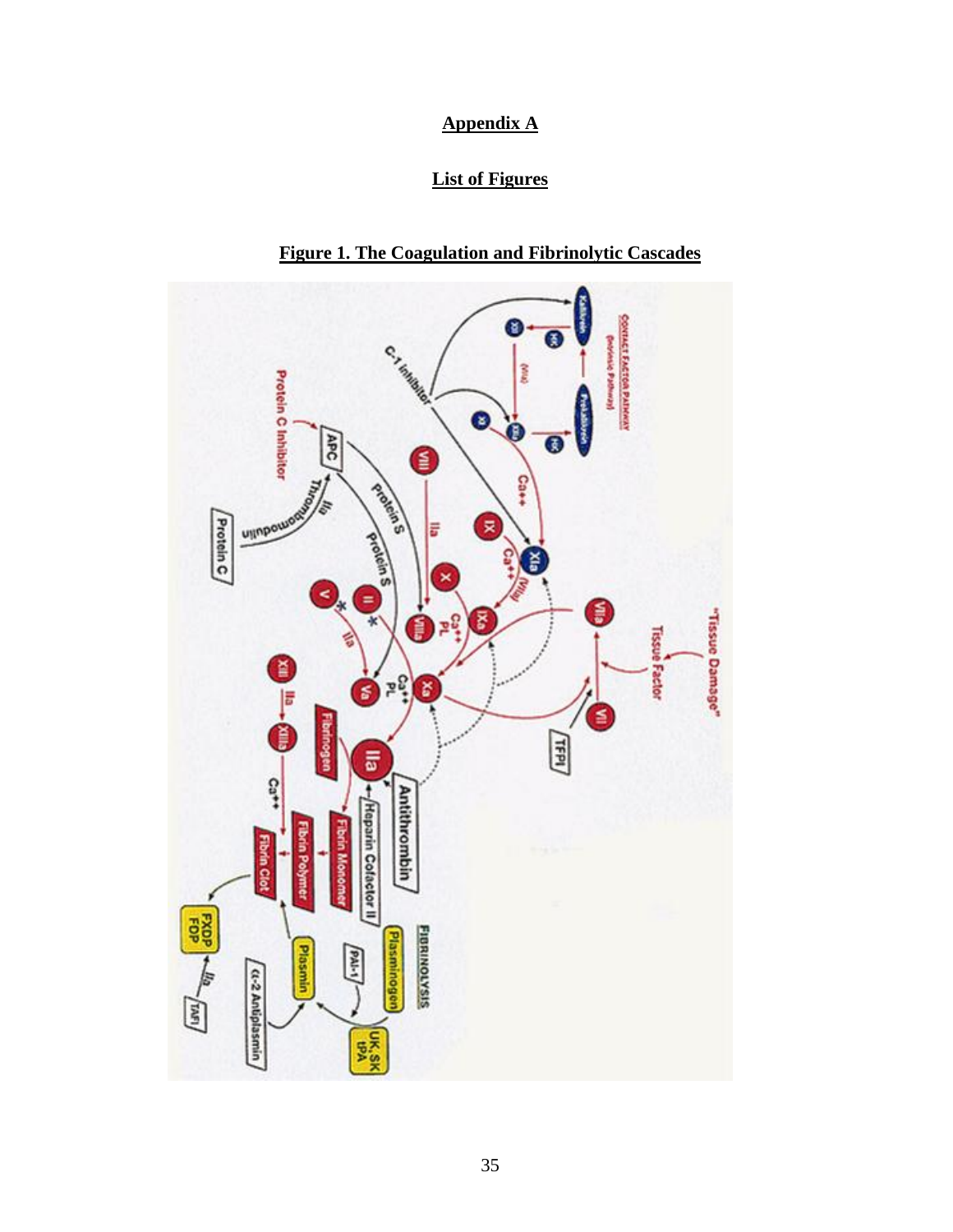

# Tricarbonyldichloro ruthenium (II) dimer  $[Ru(CO)<sub>3</sub>Cl<sub>2</sub>]<sub>2</sub>$

## **Figure 3. Structure of α<sub>2</sub>-antiplasmin**

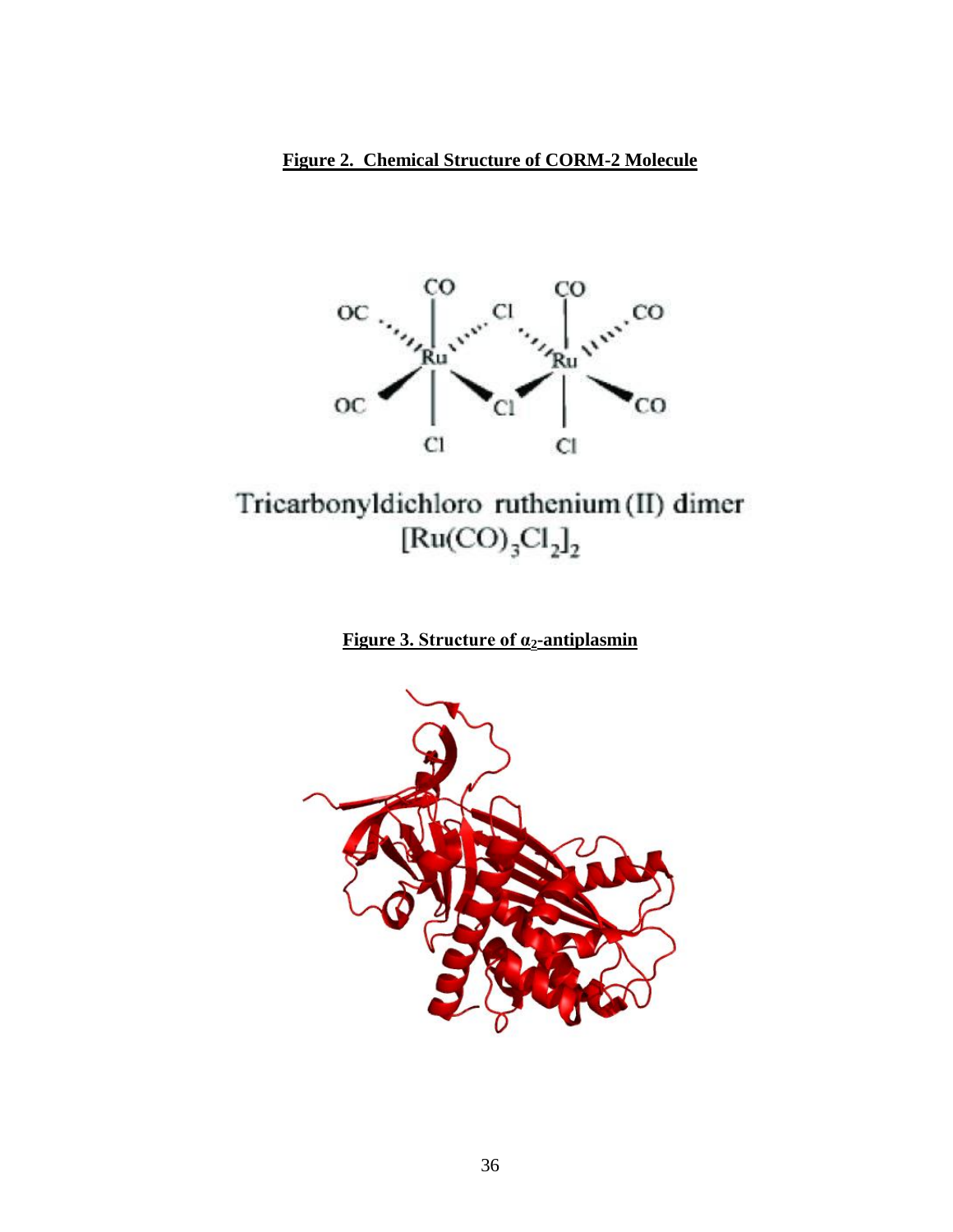**Figure 4. Chemical Structure of Phenylhydroxylamine** 



**Figure 5. Chemical Structure of (Z)-1-[N-Methyl-N-[6-(N-methylammoniohexyl)** 

 **amino]] diazen-1-ium-1, 2-diolate (MAHMA NONOate)** 

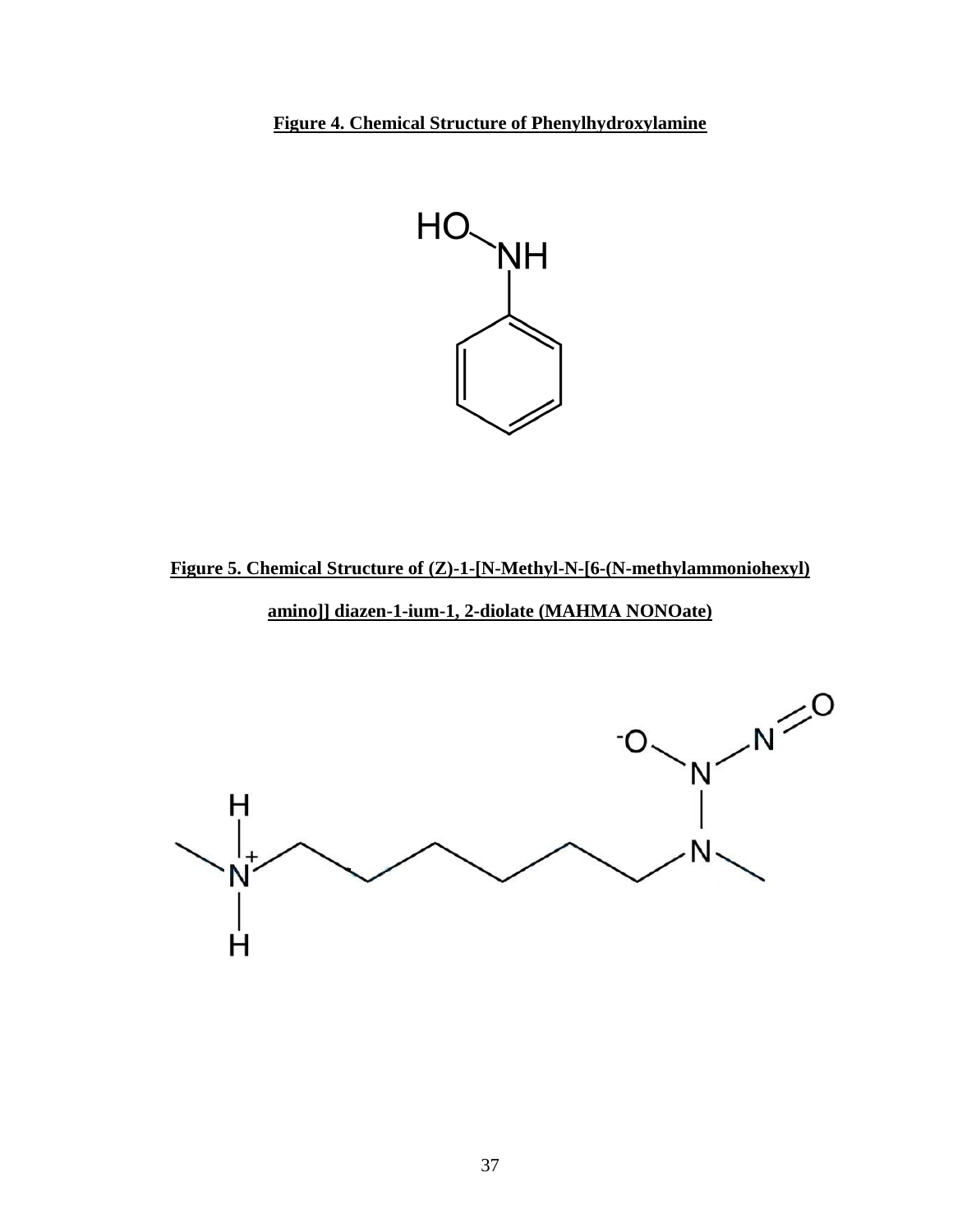**Figure 6. Clot Lifespan Model** 

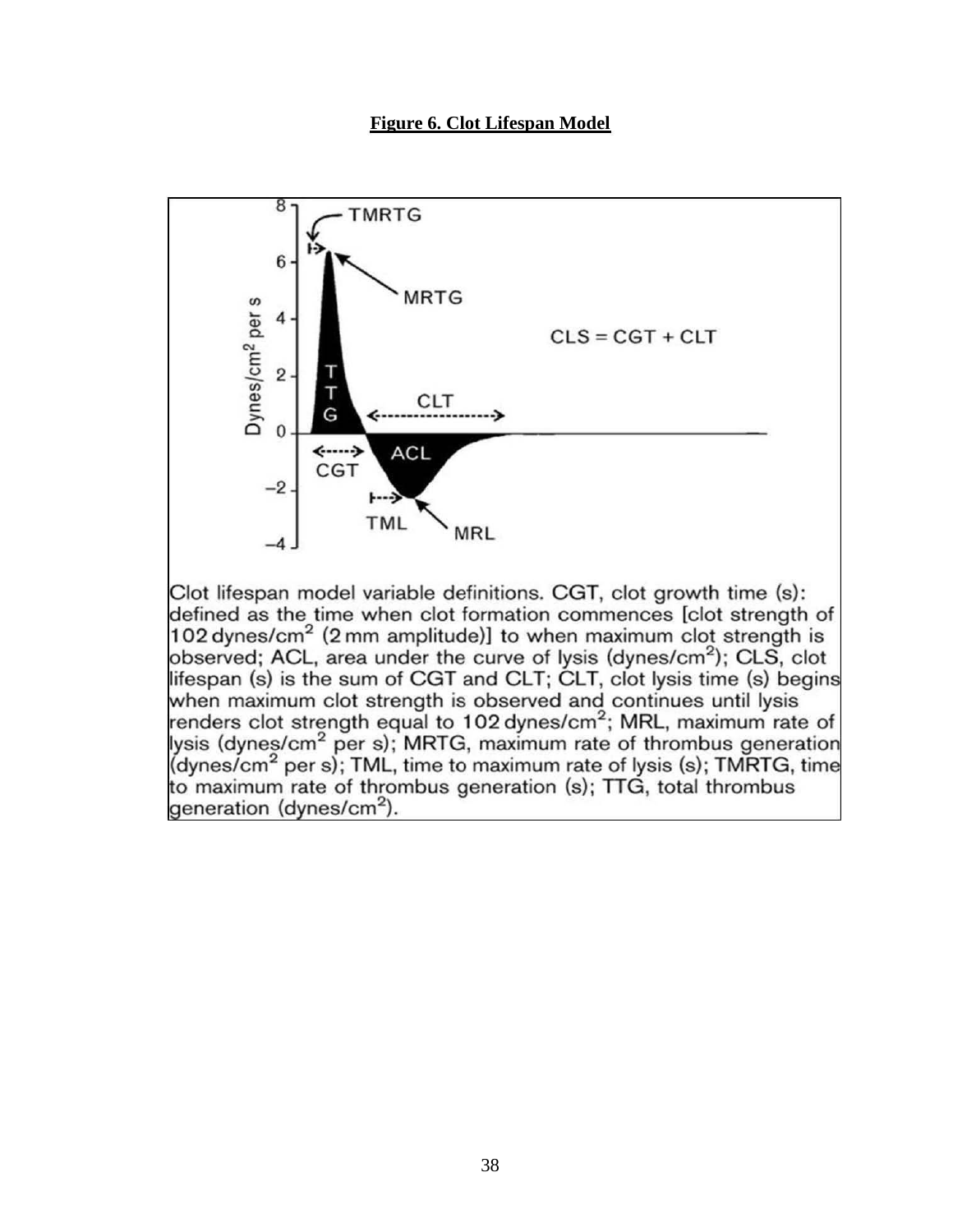



CORM-2 was added to  $\alpha_2$ -antiplasmin prior to reaction, attenuating fibrinolysis. Panel A: Fifty μg/ml of  $\alpha_2$ -antiplasmin was added to  $\alpha_2$ -antiplasmin deficient plasma in the presence of tPA. Panel B: NO derived from MAHMA NONOate was added to α2-antiplasmin prior to reaction, accelerating fibrinolysis. Panel C: CO derived from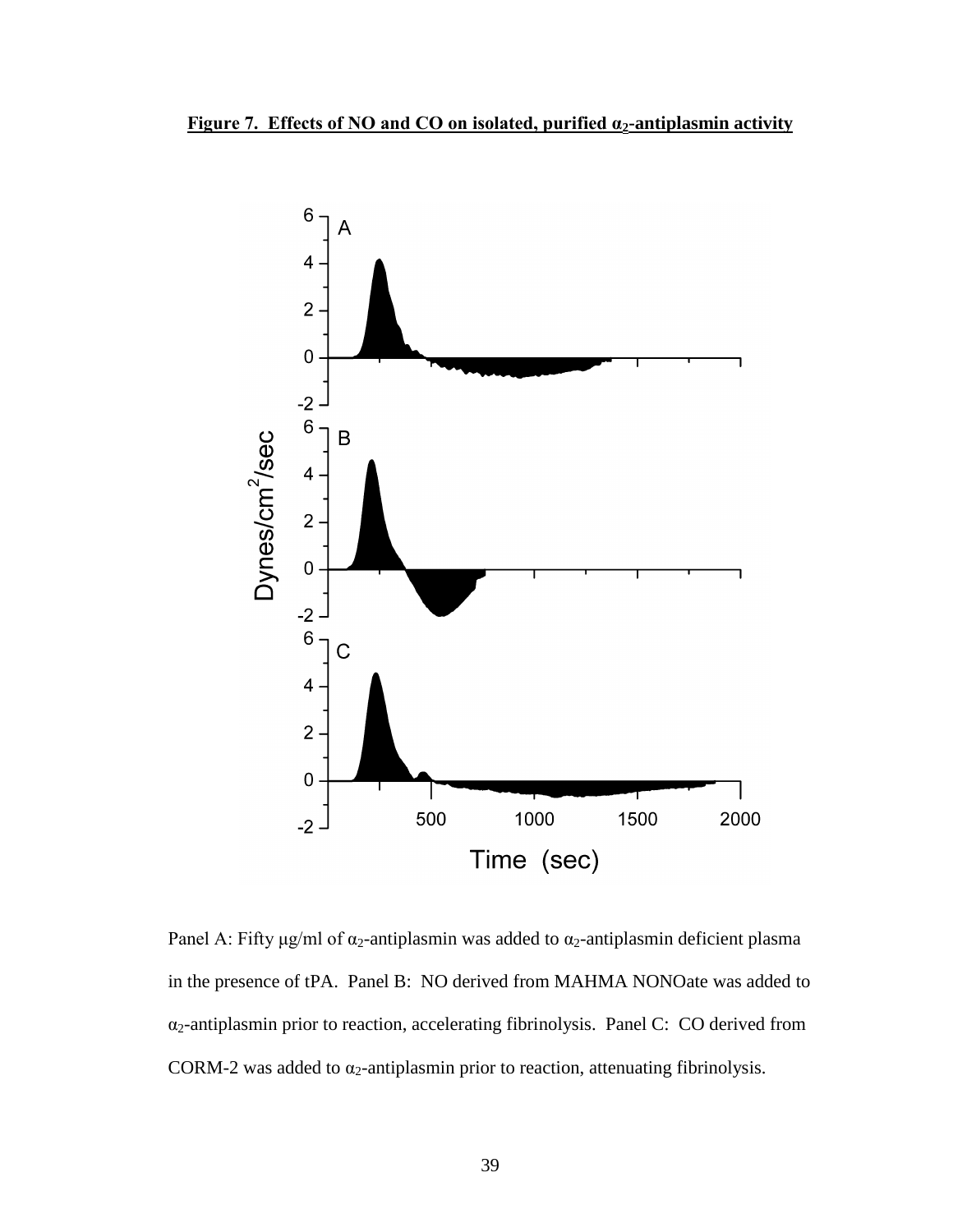



Coagulation in normal plasma (black trace) was inhibited by addition of plasmin (light gray trace). Plasmin exposed to NO derived from MAHMA NONOate (gray trace) decreased coagulation to a significantly lesser extent than unexposed plasmin.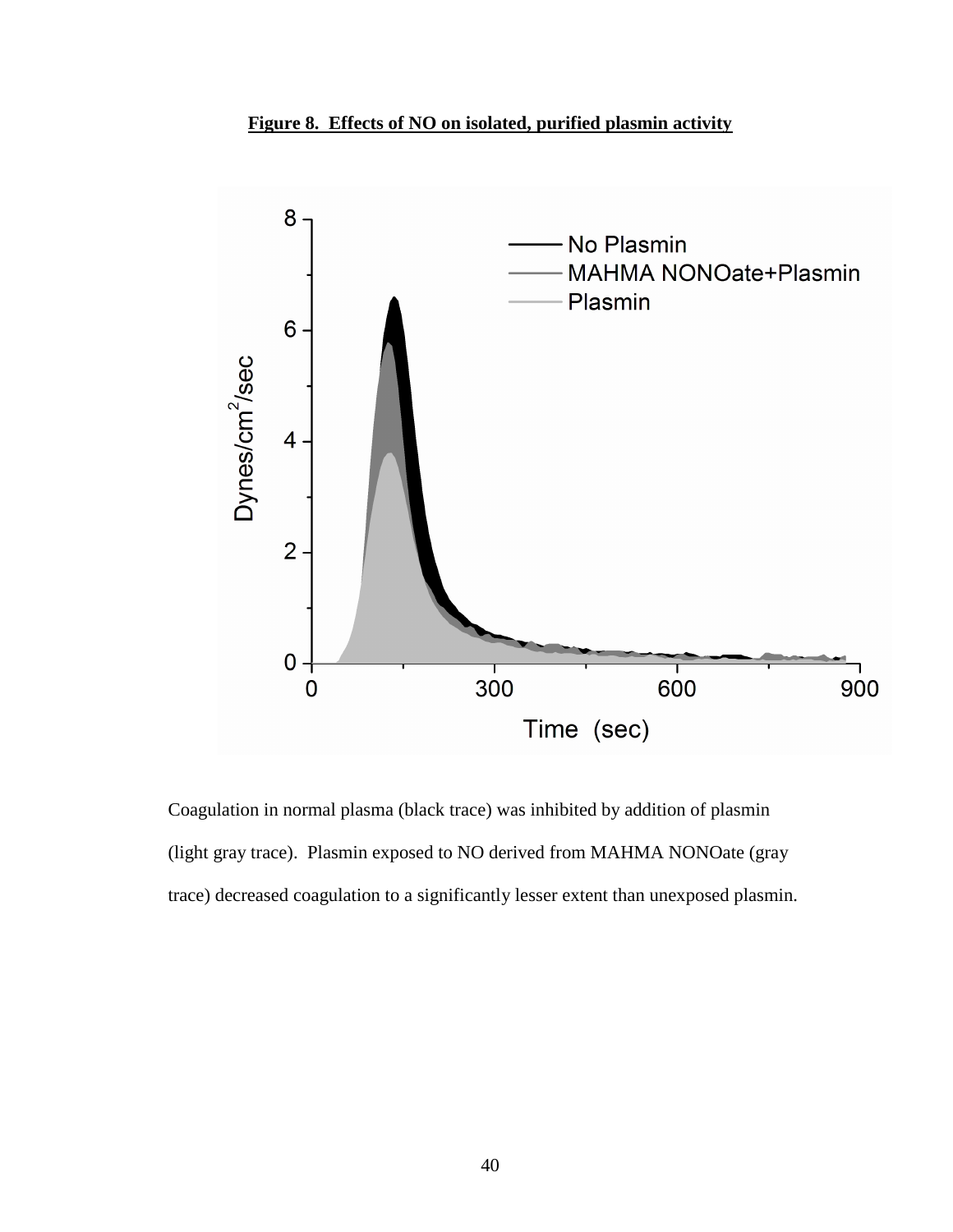



 Panel A: A reverse phase LC-MS/MS analysis of a tryptic digest of human purified reduced heme. Panel B: An extracted ion chromatogram of m/z 617.15 reveals the heme elution time of 62.22 minutes during LC-MS/MS. plasmin; the full MS scan reveals a m/z 617.15, corresponding to singly charged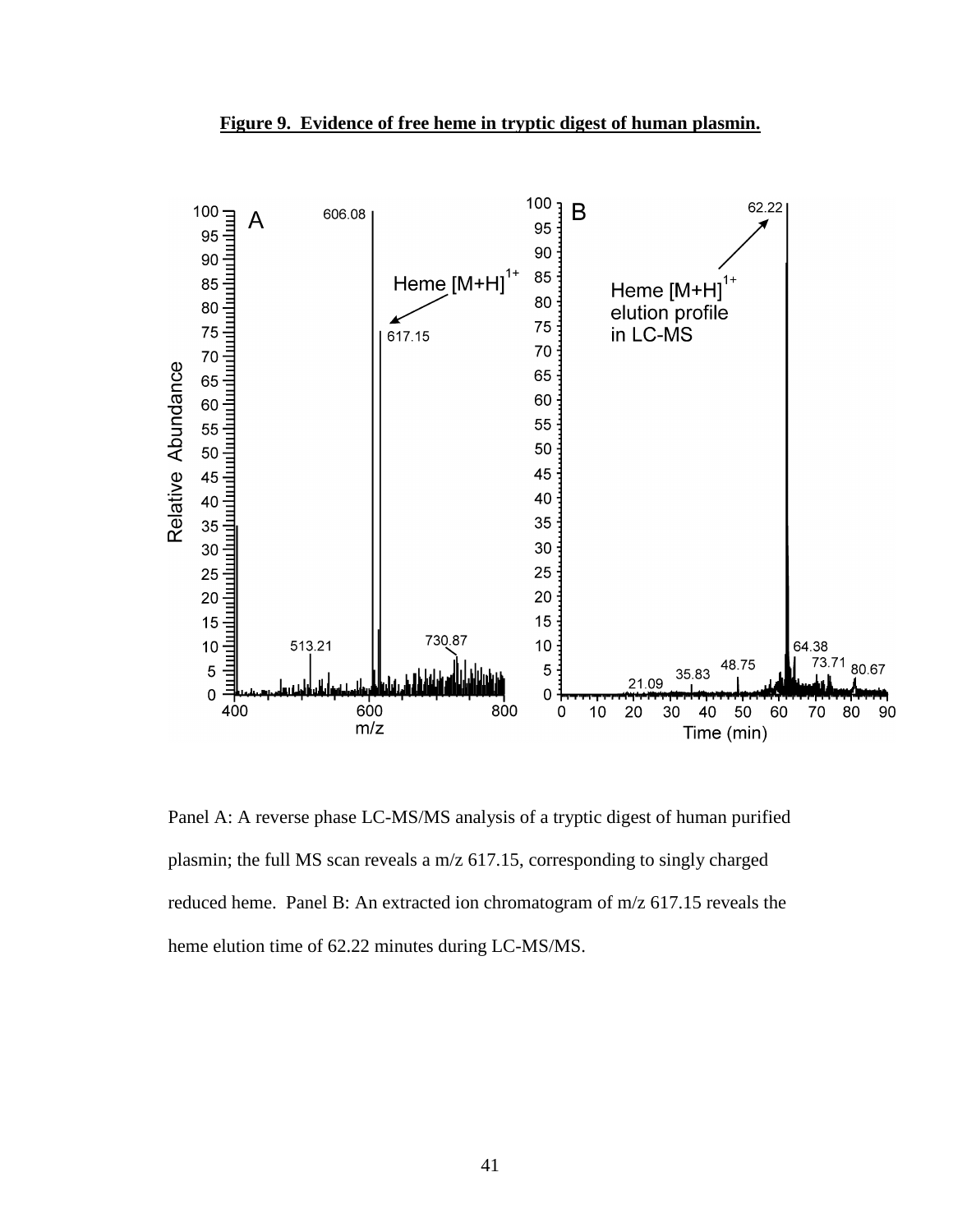## **Appendix B**

### **List of Tables**

## **Table 1. Abbreviations and Definitions**

| <b>Terms</b>                    | <b>Explanation/Example</b>                       |
|---------------------------------|--------------------------------------------------|
| $a_2$ -antiplasmin              | A serine protease responsible for inactivating   |
|                                 | plasmin, inhibiting fibrinolysis                 |
| <u>Argatroban</u>               | An anticoagulant which is a direct thrombin      |
|                                 | inhibitor, often used to treat thrombosis in     |
|                                 | patients with heparin-induced                    |
|                                 | thrombocytopenia (HIT)                           |
| <b>Carboxyhemoglobin (COHb)</b> | A stable complex of carbon monoxide and the      |
|                                 | hemoglobin of red blood cells which forms        |
|                                 | due to the inhalation of carbon monoxide or      |
|                                 | by normal metabolism                             |
| <b>Clopidogrel</b>              | An antiplatelet agent that irreversibly inhibits |
|                                 | the $P2Y_{12}$ subtype of the ADP receptor; is   |
|                                 | important in the aggregation of platelets and    |
|                                 | cross-linking fibrin                             |
| <u>Fibrin</u>                   | The active form of fibrinogen which              |
|                                 | polymerizes to form a mesh which becomes a       |
|                                 | hemostatic plug or clot over a wound site        |
|                                 |                                                  |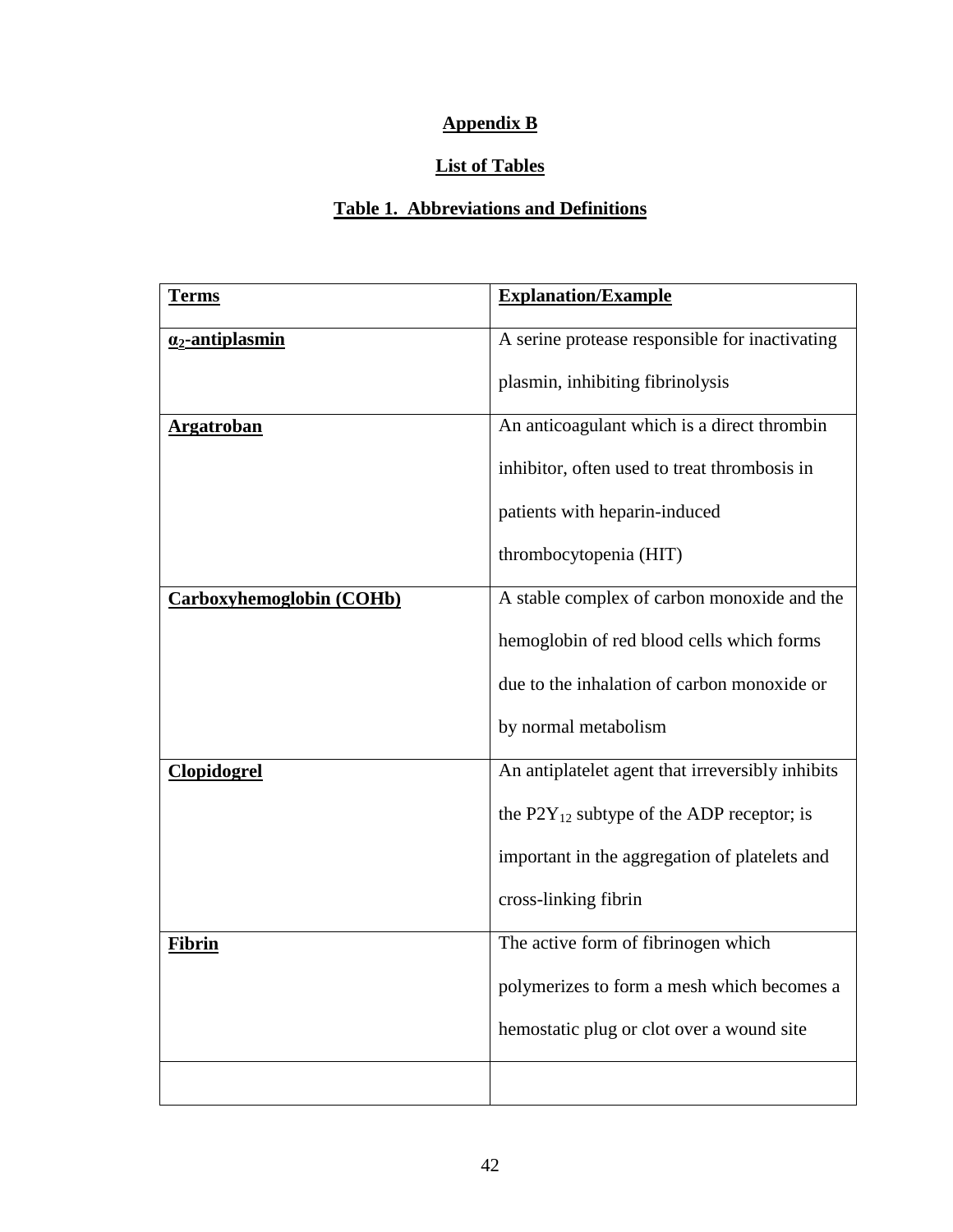| <b>Fibrinolysis</b>               | The process of breaking down a fibrin clot;                                |
|-----------------------------------|----------------------------------------------------------------------------|
|                                   | plasmin is the primary enzyme responsible for                              |
|                                   | dissolving fibrin clots                                                    |
| <b>Heme</b>                       | A prosthetic group consisting of iron at the                               |
|                                   | center of a large heterocyclic ring known as a                             |
|                                   | porphyrin; among many biochemical                                          |
|                                   | functions, hemes transport diatomic gases                                  |
|                                   | (such as CO, NO, and $O_2$ ) when the iron is in                           |
|                                   | the $\text{Fe}^{2+}$ state, when chemicals such as PHA                     |
|                                   | react with heme, it converts $\text{Fe}^{2+} \rightarrow \text{Fe}^{3+}$ , |
|                                   | inhibiting the ability of heme to freely bind                              |
|                                   | diatomic gases                                                             |
| <b>Heparin</b>                    | A faster acting anticoagulant than Warfarin, it                            |
|                                   | works by activating antithrombin III which                                 |
|                                   | inactivates thrombin                                                       |
|                                   |                                                                            |
| <b>Liquid Chromatography (LC)</b> | A laboratory technique using a machine to                                  |
|                                   | separate a mixture, so as to purify it or                                  |
|                                   | identify its contents                                                      |
| <b>MAHMA NONOate</b>              | A chemical compound used as a nitric oxide                                 |
|                                   | (NO) donor for these experiments, in a                                     |
|                                   | phosphate buffer at pH 7.4, the $T_{1/2}$ ~3.5                             |
|                                   | minutes                                                                    |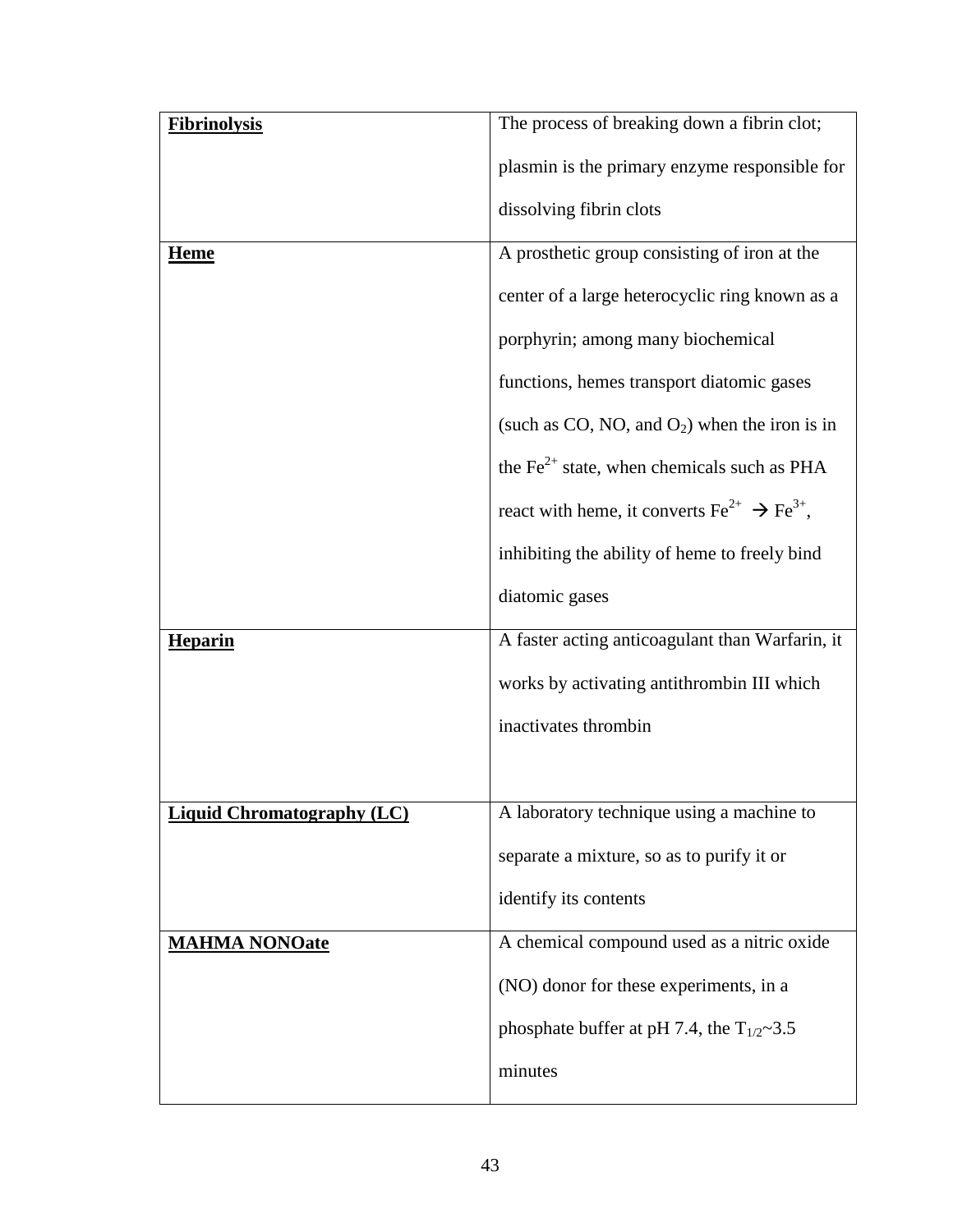| <b>Mass Spectrometry (MS)</b>            | A laboratory technique using a machine to                              |
|------------------------------------------|------------------------------------------------------------------------|
|                                          | determine the mass-to-charge ratio of charged                          |
|                                          | particles in order to determine the elemental                          |
|                                          | composition of a sample or molecule                                    |
| <b>Methemoglobin</b> (metheme)           | A form of hemoglobin in which the iron of the                          |
|                                          | heme group is in the $\text{Fe}^{3+}$ state, inhibiting its            |
|                                          | ability to bind diatomic gases such as $O_2$ or                        |
|                                          | CO                                                                     |
| <b>Phenylhydroxylamine (PHA)</b>         | An organic compound used as an oxidant in                              |
|                                          | these experiments to convert the iron on heme                          |
|                                          | molecules from a Fe <sup>2+</sup> $\rightarrow$ Fe <sup>3+</sup> state |
| <b>Plasmin</b>                           | The enzyme responsible for dissolving fibrin                           |
|                                          | clots; it is converted from plasminogen to the                         |
|                                          | active form plasmin by tPA                                             |
| <b>Protamine</b>                         | A drug which reverses heparin by binding and                           |
|                                          | inhibiting it                                                          |
|                                          |                                                                        |
| <b>Recombinant Activating Factor VII</b> | Manufactured FVII used for initiating                                  |
| (RAF VII)                                | coagulation during uncontrollable                                      |
|                                          | hemorrhage, i.e. hemophilia patients                                   |
| <b>Thrombelastography (TEG)</b>          | A method of testing the efficiency of                                  |
|                                          | coagulation. A sample of blood or plasma is                            |
|                                          | placed in a small cup and gently rotated to                            |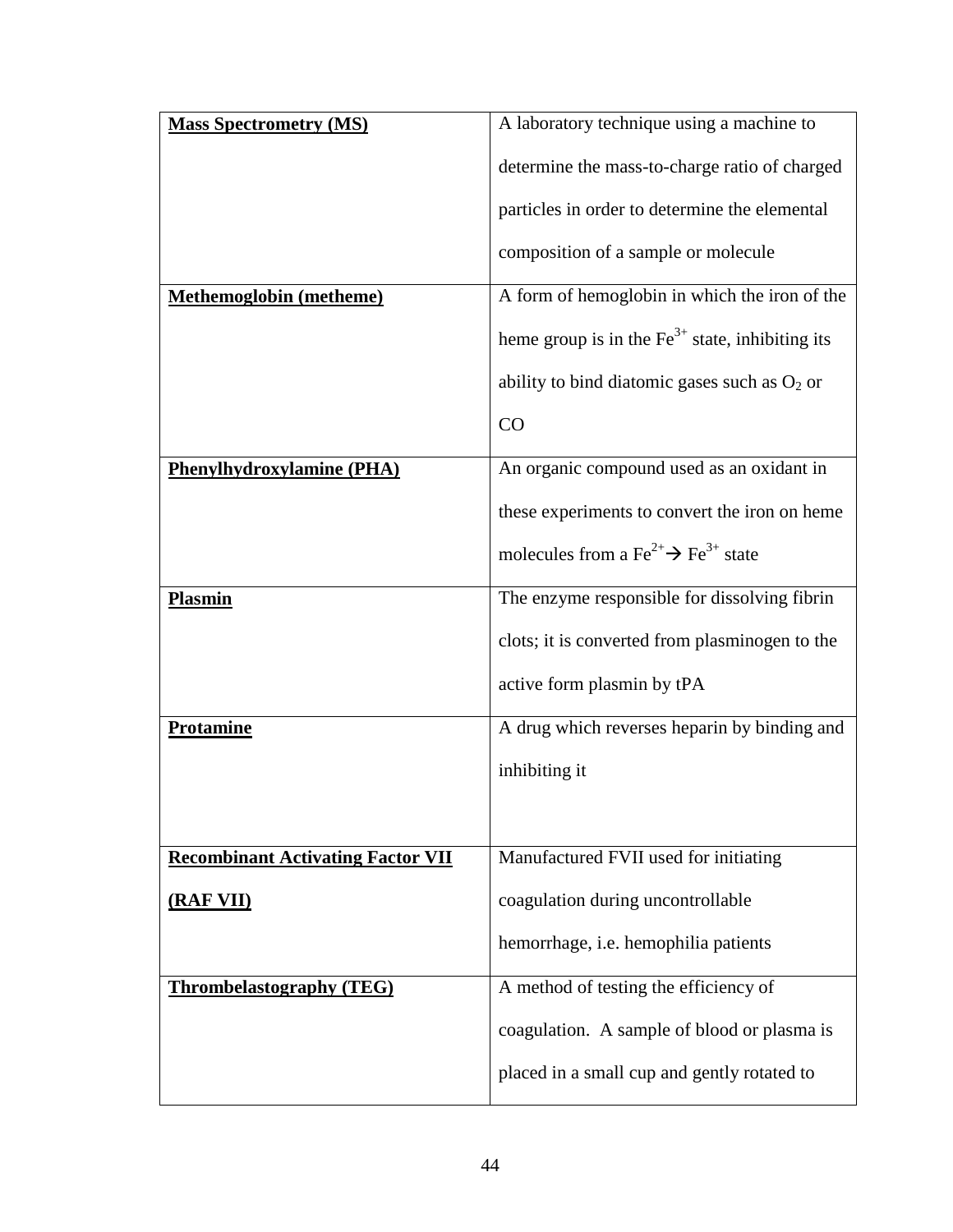|                                          | imitate sluggish venous flow to activate          |
|------------------------------------------|---------------------------------------------------|
|                                          | coagulation. A small pin sensor is placed into    |
|                                          | the cup and a clot forms between the pin and      |
|                                          | the cup. Parameters such as clot speed and        |
|                                          | strength are measured during this process         |
| <b>Thrombin</b>                          | An enzyme whose major role is to convert          |
|                                          | fibrinogen to fibrin, initiating the formation of |
|                                          | a hemostatic plug (clot)                          |
| <b>Tissue Factor (TF)</b>                | The cell surface receptor for the serine          |
|                                          | protease Factor VIIa, which activates Factor      |
|                                          | X, the first step of the common coagulation       |
|                                          | pathway; TF is an activator of the extrinsic      |
|                                          | pathway                                           |
|                                          |                                                   |
| <b>Tissue-type Plasminogen Activator</b> | An enzyme that catalyzes the formation of         |
| (tPA)                                    | active plasmin from its inactive form             |
|                                          | plasminogen; plasmin is the major enzyme          |
|                                          | responsible for fibrinolysis                      |
| <u>Warfarin</u>                          | A slower acting anticoagulant used for            |
|                                          | patients requiring chronic anticoagulation; it    |
|                                          | acts by inhibiting vitamin K-dependent            |
|                                          | synthesis of calcium-dependent clotting           |
|                                          | factors II, VII, IX, X and proteins C, S, and Z   |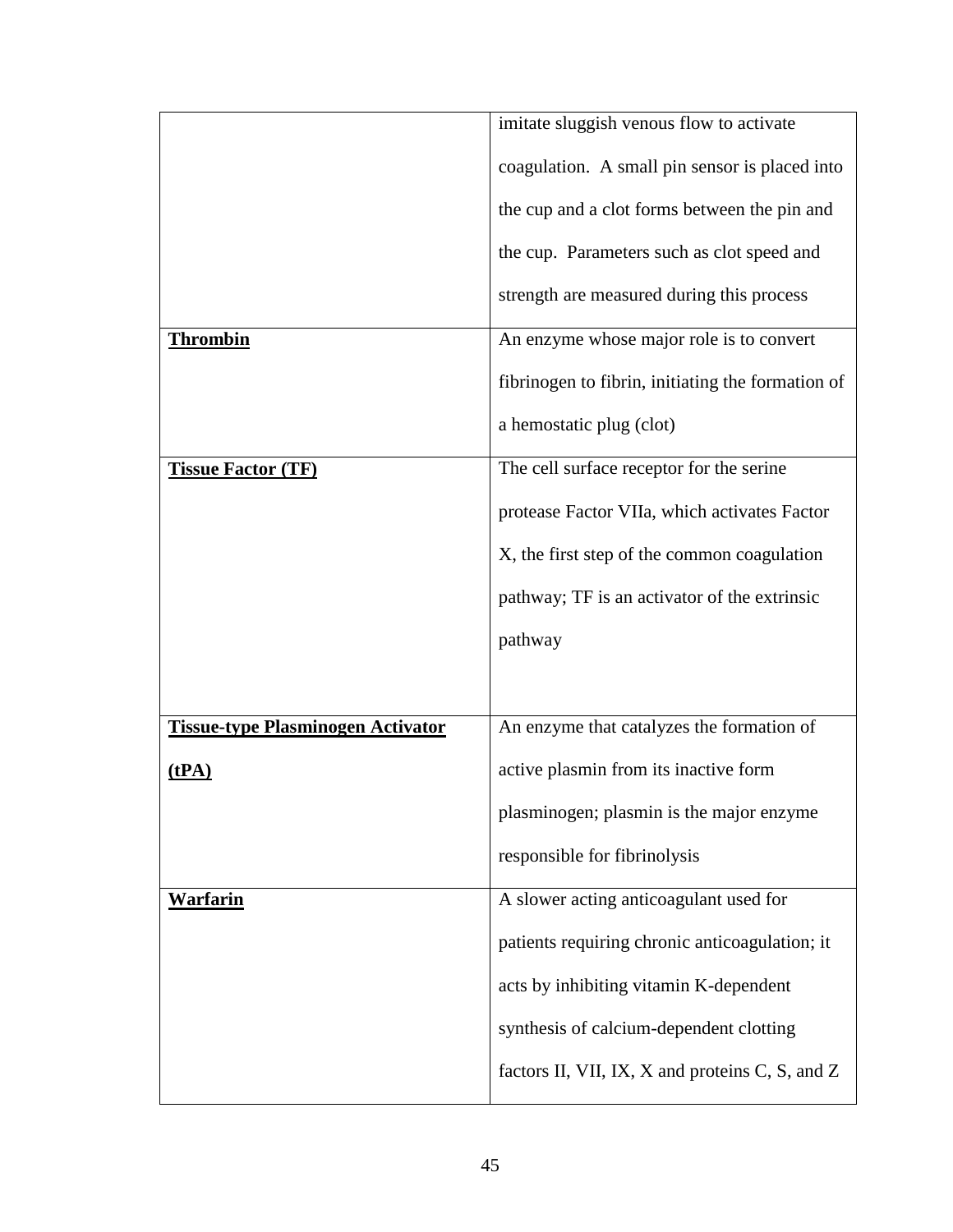|                | <b>Condition of</b><br><b>MAHMA</b><br><b>NONOate</b> | 0 <sub>m</sub> M  | $1 \text{ mM}$    | $2 \text{ mM}$               |
|----------------|-------------------------------------------------------|-------------------|-------------------|------------------------------|
|                | <b>TMRTG</b>                                          | 2.5(2.5, 2.6)     | $3.1(3.0, 3.2)^*$ | $2.7(2.5, 2.7)*{\dagger}$    |
| $\it{Cogulum}$ | <b>MRTG</b>                                           | 5.8(5.2, 6.3)     | $4.4(4.1, 4.8)*$  | $6.0(5.6, 6.5)$ †            |
|                | <b>TTG</b>                                            | 120(107,127)      | 94(86,101)*       | $118(109,131)$ <sup>†</sup>  |
|                | CGT                                                   | 3.1(2.6, 3.4)     | 2.7(2.6, 2.9)     | $3.8(3.2, 4.5)*{\dagger}$    |
|                | <b>TMRL</b>                                           | 7.9(6.6, 9.4)     | $6.2(4.3, 6.9)^*$ | $13.4(9.2, 15.0)*{\dagger}$  |
| Fibrinolytic   | <b>MRL</b>                                            | $-1.1(-1.2,-1.0)$ | $-1.2(-1.3,-1.0)$ | $-1.2(-1.3,-1.0)$            |
|                | CLT                                                   | 13.0(12.6, 13.6)  | 11.3(9.7, 13.4)   | $18.2(16.0, 23.0)*{\dagger}$ |
| $CGT+CLT$      | <b>CLS</b>                                            | 16.2(15.56, 17.0) | 14.2(12.1, 16.2)  | 22.6(19.1, 26.6)*†           |

**Table 2. Effects of MAHMA NONOate on tPA mediated fibrinolysis in normal,** 

Data are presented as median ( $1<sup>st</sup> - 3<sup>rd</sup>$  quartiles). TMRTG = time to maximum (dynes/cm<sup>2</sup>/sec); TTG = total thrombus generation (dynes/cm<sup>2</sup>); TMRL = time to maximum rate of lysis (sec); MRL = maximum rate of lysis (-dynes/cm<sup>2</sup>/sec); CGT = clot growth time (min);  $CLT = clot$  lysis time (min);  $CLS = clot$  lifespan (min). rate of thrombus generation (min); MRTG = maximum rate of thrombus generation \*P<0.05 vs. 0 mM PHA, †P<0.05 vs. 1 mM MAHMA NONOate.

**pooled plasma.**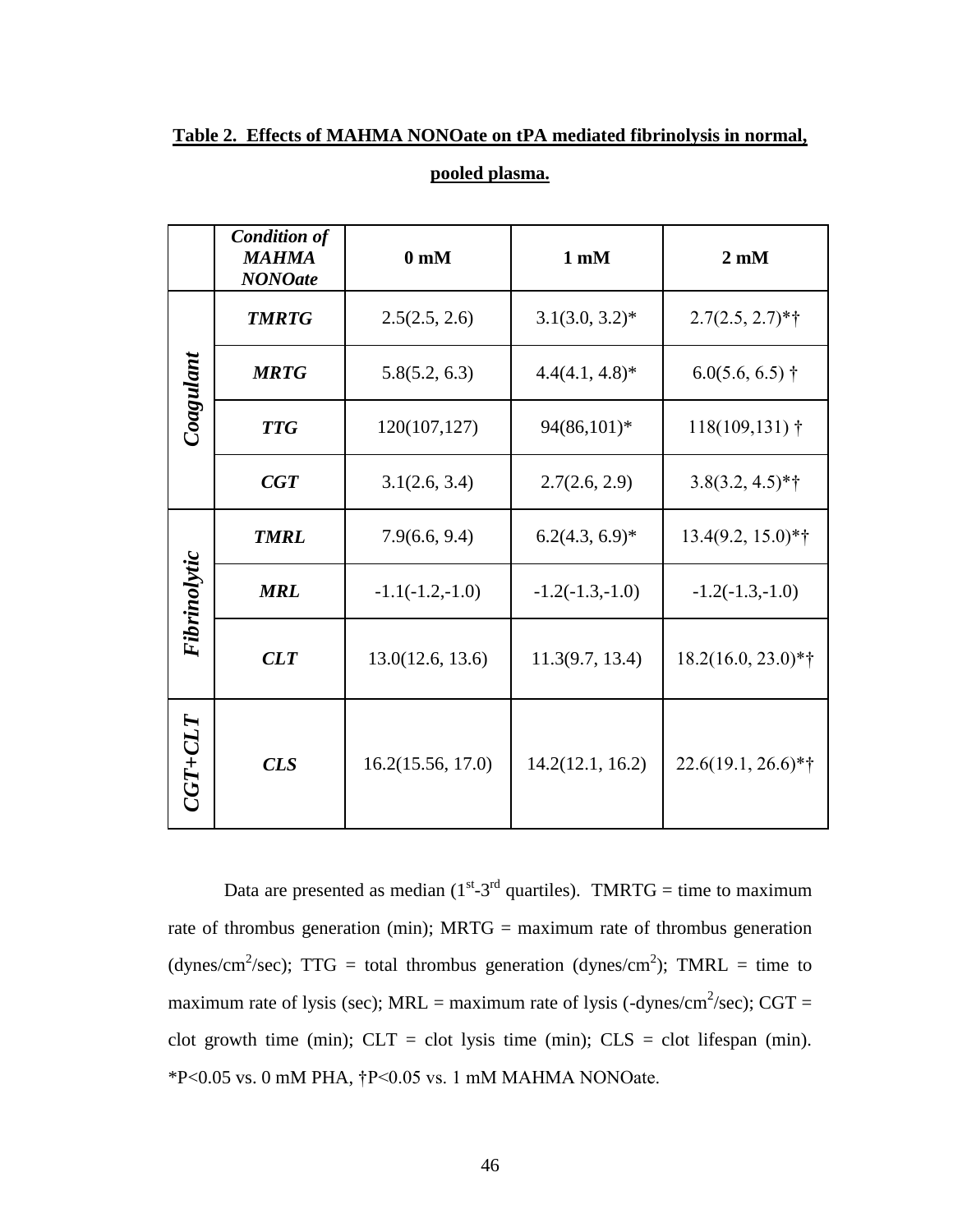|                          | <b>Condition of</b><br><b>PHA</b> | 0 <sub>mM</sub>   | $5 \, mM$           | 10mM                      |
|--------------------------|-----------------------------------|-------------------|---------------------|---------------------------|
|                          | <b>TMRTG</b>                      | 3.0(2.2, 3.2)     | 2.9(2.9, 3.0)       | $3.6(3.5, 3.8)*{\dagger}$ |
| Coagulant                | <b>MRTG</b>                       | 5.0(4.4, 6.5)     | 4.2(4.0, 4.7)       | $3.5(3.2, 3.8)*{\dagger}$ |
|                          | <b>TTG</b>                        | 113(101,119)      | 96(90,102)          | 89(80, 96)*†              |
|                          | CGT                               | 3.0(2.6, 3.6)     | 3.8(2.9, 4.2)       | $5.0(4.2, 5.2)*{\dagger}$ |
|                          | <b>TMRL</b>                       | 7.5(5.0, 9.4)     | 6.9(6.1, 11.3)      | 9.7(6.6, 11.4)            |
| Fibrinolytic             | <b>MRL</b>                        | $-0.9(-1.1,-0.8)$ | $-0.7(-0.9,-0.6)*$  | $-0.7(-0.8,-0.7)*$        |
|                          | CLT                               | 14.6(12.5, 15.0)  | 16.7(12.5,<br>20.9) | 17.9(14.2,<br>18.4)       |
| $\mathcal{I}\mathcal{I}$ | <b>CLS</b>                        | 17.4(15.4, 18.9)  | 20.0(15.8,<br>25.0) | 21.8(19.4,<br>(23.6)      |

**Table 3. Effects of PHA on tPA mediated fibrinolysis in normal, pooled plasma.** 

Data are presented as median ( $1<sup>st</sup> - 3<sup>rd</sup>$  quartiles). TMRTG = time to maximum (dynes/cm<sup>2</sup>/sec); TTG = total thrombus generation (dynes/cm<sup>2</sup>); TMRL = time to maximum rate of lysis (sec); MRL = maximum rate of lysis (-dynes/cm<sup>2</sup>/sec); CGT = clot growth time (min);  $CLT = clot$  lysis time (min);  $CLS = clot$  lifespan (min). \*P<0.05 vs. 0 mM PHA, †P<0.05 vs. 5 mM PHA. rate of thrombus generation (min); MRTG = maximum rate of thrombus generation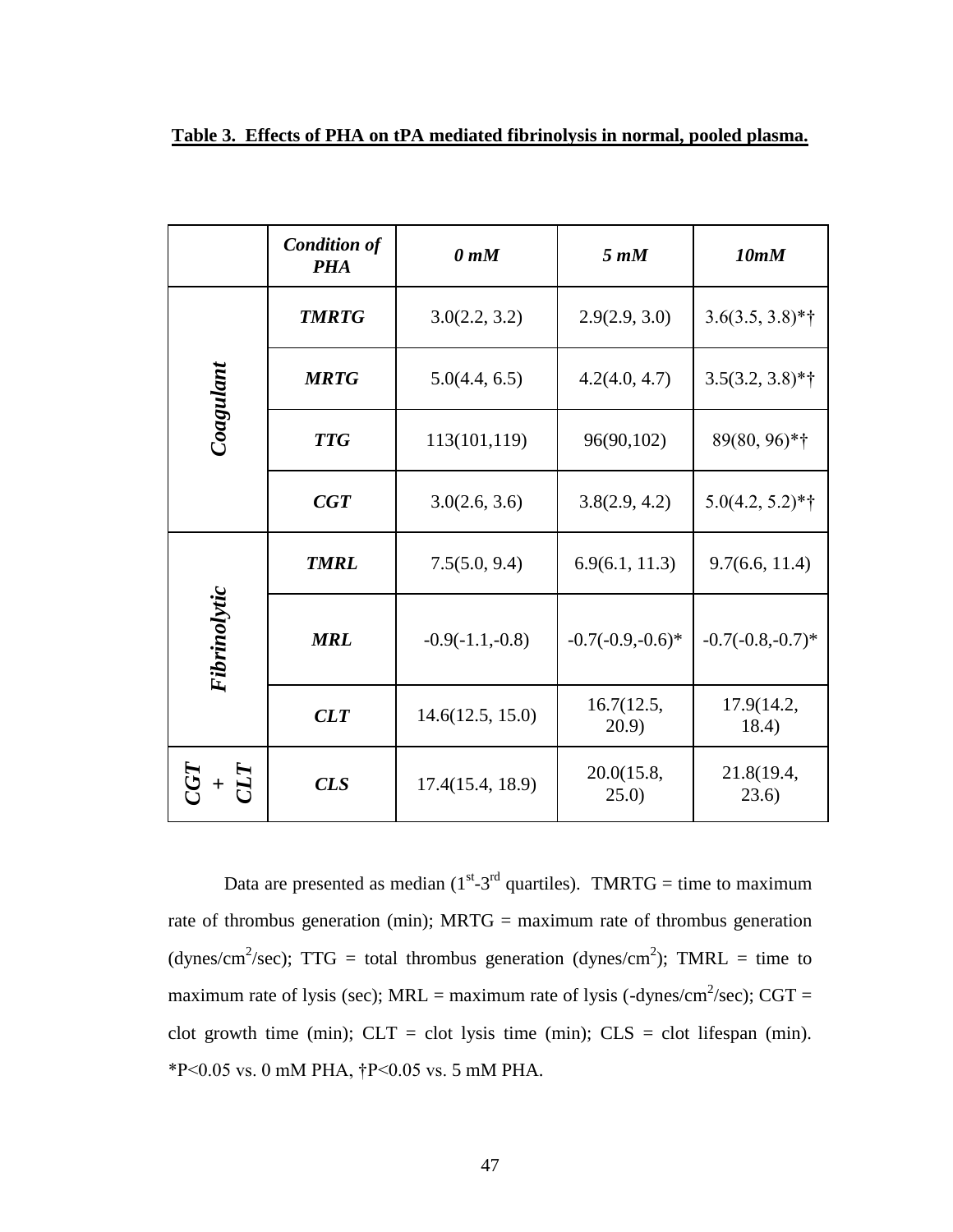|              | <b>Condition</b> | <b>No Exposure</b> | <b>MAHMA</b><br><b>NONOate</b><br>(2mM) | <b>PHA</b><br>(5mM) |
|--------------|------------------|--------------------|-----------------------------------------|---------------------|
| Coagulant    | <b>TMRTG</b>     | $4.0 + 0.2$        | $3.6 \pm 0.1*$                          | $3.6 \pm 0.2*$      |
|              | <b>MRTG</b>      | $4.1 \pm 0.6$      | $4.8 + 0.4$                             | $4.5 \pm 0.5$       |
|              | <b>TTG</b>       | $100 \pm 10$       | $108 + 6$                               | $102 \pm 11$        |
|              | CGT              | $3.4 \pm 0.6$      | $3.4 \pm 0.7$                           | $3.1 \pm 0.6$       |
|              | <b>TMRL</b>      | $7.5 \pm 2.5$      | $4.4 \pm 0.8*$                          | $4.8 \pm 0.8*$      |
| Fibrinolytic | <b>MRL</b>       | $-0.9 + 0.2$       | $-1.8+0.3*$                             | $-1.1 \pm 0.2$ †    |
|              | CLT              | $13.8 \pm 2.3$     | $7.7 \pm 0.9*$                          | $11.0 \pm 1.9$ *†   |
| $CGT+CLT$    | $CLS$            | $17.1 \pm 2.2$     | $11.1 \pm 1.4*$                         | $14.2 \pm 2.1$ *†   |

**Table 4. Effects of exposure of purified α2-antiplasmin to MAHMA NONOate or PHA on tPA mediated fibrinolysis in α2-antiplasmin deficient plasma.** 

No Exposure  $=\alpha_2$ -antiplasmin not exposed to MAHMA NONOate or PHA; MAHMA NONOate =  $\alpha_2$ -antiplasmin exposed to 2 mM MAHMA NONOate; PHA =  $\alpha_2$ -antiplasmin exposed to 5 mM PHA. Data are presented as mean $\pm$ SD. TMRTG = time to maximum rate of thrombus generation (min); MRTG = maximum rate of thrombus generation (dynes/cm<sup>2</sup>/sec); TTG = total thrombus generation (dynes/cm<sup>2</sup>); TMRL = time to maximum rate of lysis (sec);  $MRL =$  maximum rate of lysis ( dynes/cm<sup>2</sup>/sec); CGT = clot growth time (min); CLT = clot lysis time (min); CLS = clot lifespan (min). \*P<0.05 vs. no exposure, †P<0.05 vs. MAHMA NONOate exposure.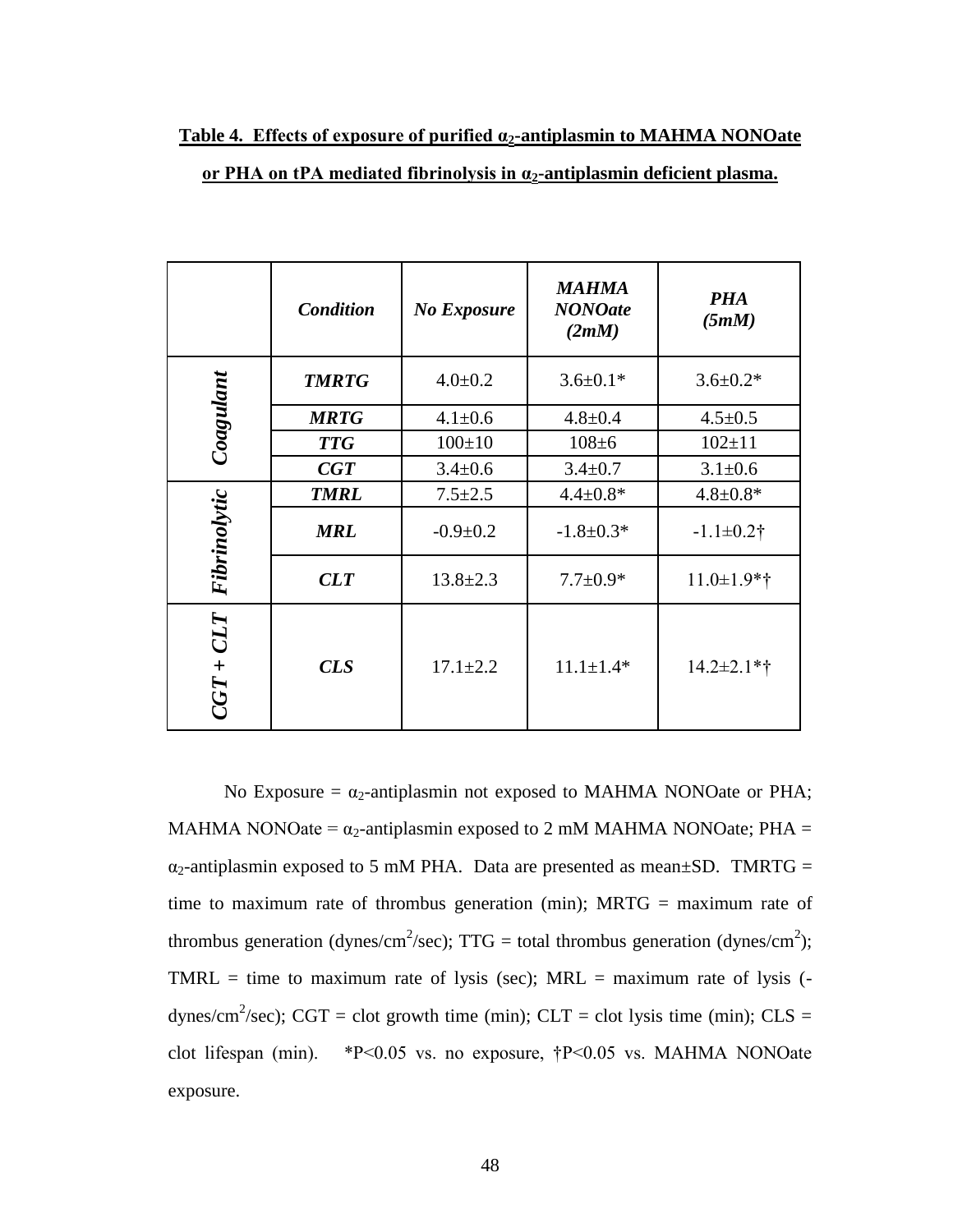#### **Table 5. Effects of MAHMA NONOate and CORM-2 on plasmin-mediated**

|           | <b>Condition</b> | $\bm{N}$<br><b>Plasmin</b> | <b>Plasmin</b> | <b>MAHMA</b><br><b>NONOate</b> | $CORM-2$                    |
|-----------|------------------|----------------------------|----------------|--------------------------------|-----------------------------|
|           | <b>TMRTG</b>     | $2.2 \pm 0.1$              | $2.0 \pm 0.1*$ | $2.0 \pm 0.1*$                 | $2.0 \pm 0.1*$              |
| Coagulant | <b>MRTG</b>      | $6.5 \pm 0.4$              | $3.7 \pm 0.4*$ | $5.7 \pm 0.6*$ †               | $4.9 \pm 0.5$ *† $\ddagger$ |
|           | <b>TTG</b>       | $138 + 7$                  | $90 \pm 6*$    | $116 \pm 10*$ †                | $111 \pm 11$ *†             |

#### **decreases in coagulation in normal, pooled plasma.**

No Plasmin = no addition of plasmin; Plasmin = 50  $\mu$ g/ml plasmin addition; MAHMA NONOate = addition of plasmin exposed to 2 mM MAHMA NONOate; CORM-2 = addition of plasmin exposed to 100  $\mu$ M CORM-2. Data are presented as maximum rate of thrombus generation (dynes/cm<sup>2</sup>/sec);  $TTG =$  total thrombus mean $\pm$ SD. TMRTG = time to maximum rate of thrombus generation (min); MRTG = generation (dynes/cm<sup>2</sup>). \*P<0.05 vs. no plasmin,  $\uparrow$ P<0.05 vs. plasmin,  $\downarrow$  vs. plasmin exposed to MAHMA NONOate.